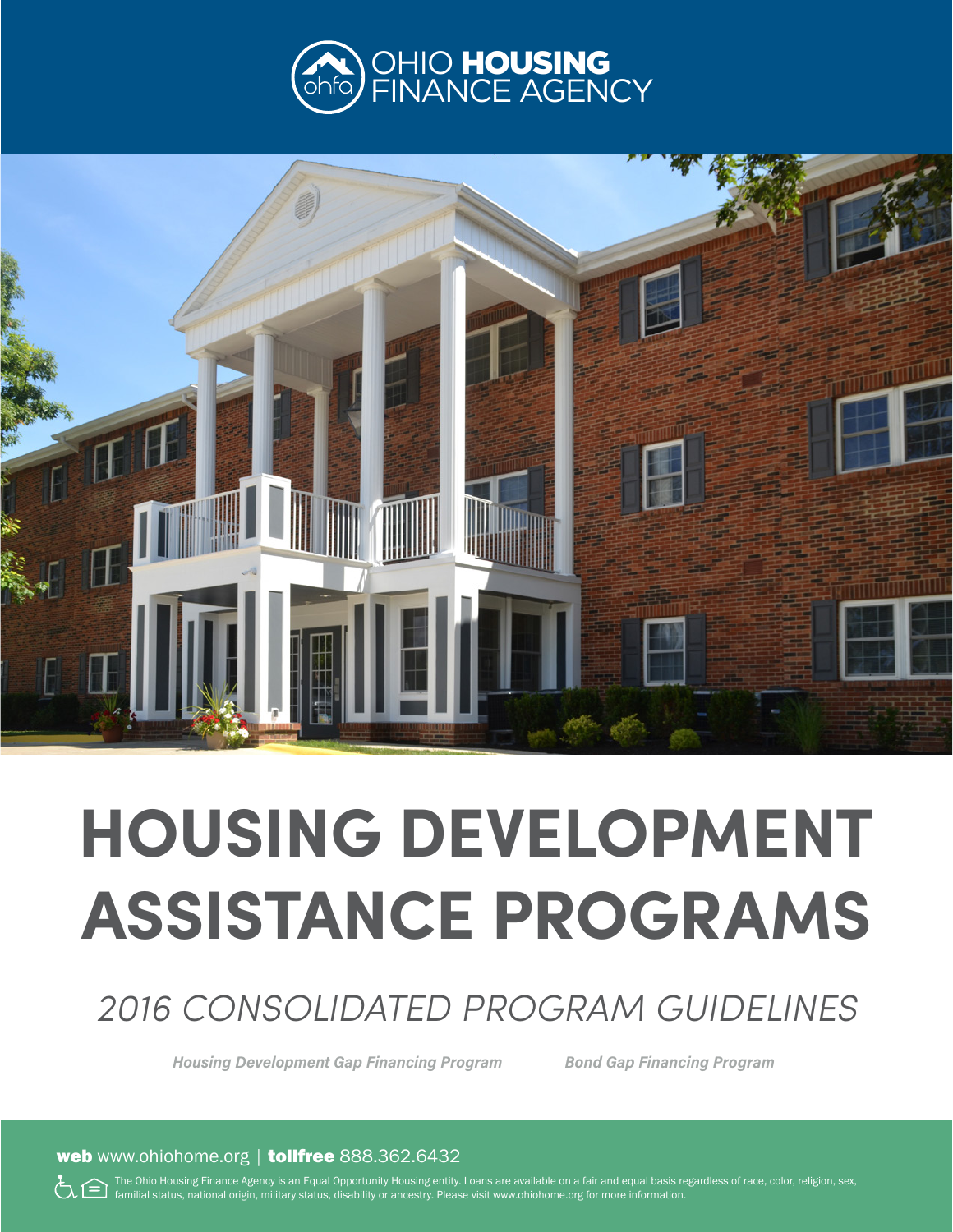# **General Information**

The Housing Development Assistance Program (HDAP) provides financing to support the preservation or construction of affordable housing for low-income persons and households in the State of Ohio. On an annual basis, the Ohio Housing Finance Agency (OHFA) releases the Ohio Housing Needs Assessment providing data on housing occupancy, quality and affordability examining the housing needs among low- and moderate-income households and populations with special or underserved needs. Priority housing needs identified in the most current Ohio Housing Needs Assessment and reflected in the 2016 Housing Development Assistance Program guidelines include:

- Creating new affordable rental housing opportunities for low and moderate income households that include a range of housing choices in markets throughout the state;
- Promoting housing opportunities for populations with special and underserved needs, including older adults, personal with disabilities, veterans and the homeless;
- Improving neighborhoods through community and economic development;
- Preserving existing affordable housing properties, including units with federal subsidies; and
- Advancing livability standards to promote a healthy environment for residents.

These guidelines may be subject to change, pending developments in federal and state legislative requirements and/or OHFA policy. All funds awarded through HDAP are contingent upon the availability of funds to OHFA.

Questions concerning HDAP should be directed to the Office of Planning, Preservation and Development via mail, telephone or by email:

Ohio Housing Finance Agency Office of Planning, Preservation and Development 57 East Main Street Columbus, Ohio 43215

| Karen Banyai, Operations Manager | kbanyai@ohiohome.org | 614,752,4185 |
|----------------------------------|----------------------|--------------|
| <b>Kathy Berry, Analyst</b>      | kberry@ohiohome.org  | 614,995,1208 |
| Virgie Vaido, Analyst            | vvaido@ohiohome.org  | 614.995.4511 |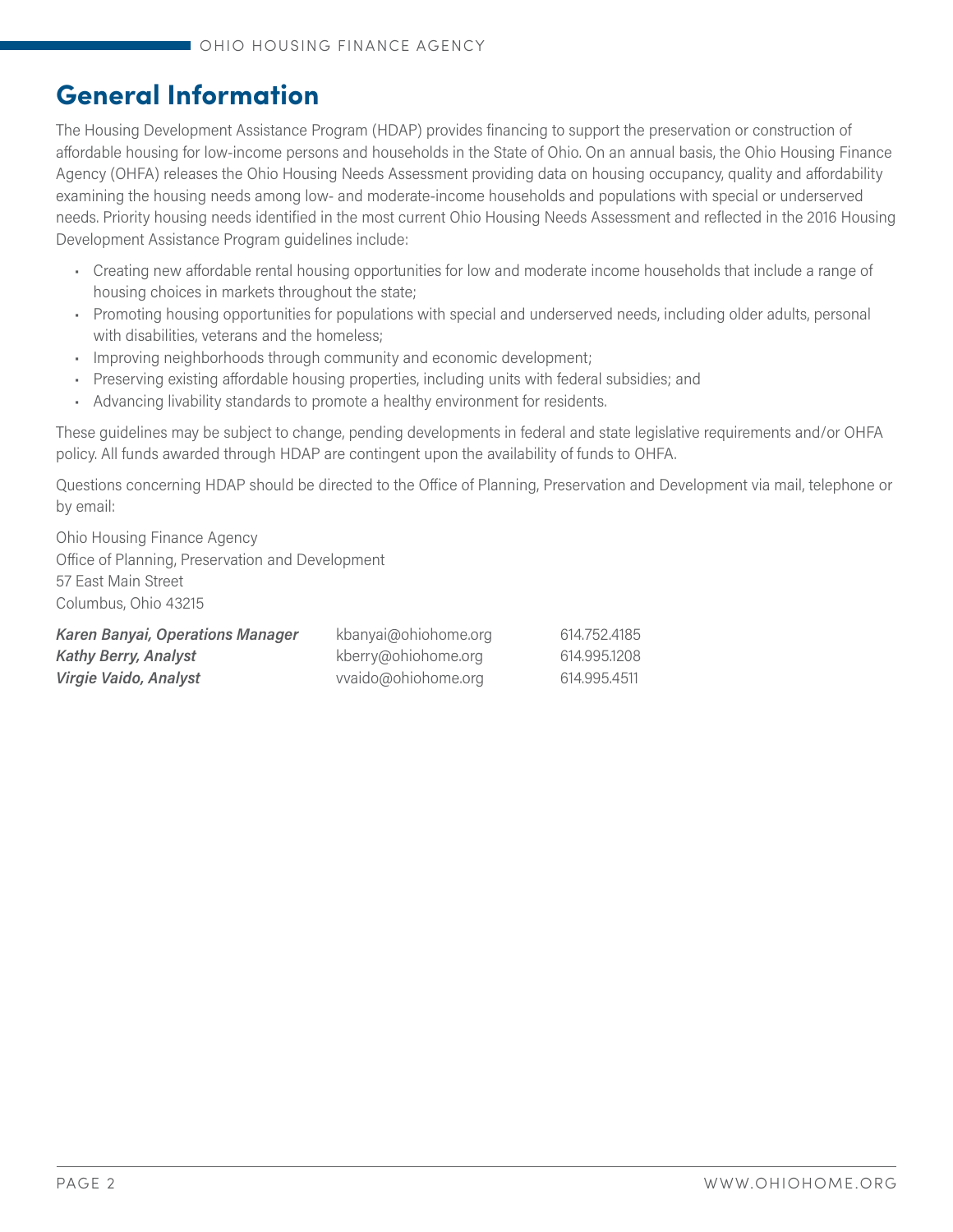# **Available Resources**

The following resources are used to provide financial assistance to eligible projects. Funds may be awarded in the form of a grant or loan.

**HOME Investment Partnerships Funds**: Federal regulations relating to environmental review, federal wage rates, federal accessibility, federal acquisition and relocation laws [URA and Section 104(d)], long-term affordability, etc. apply. Applicants receiving an award of HOME dollars are subject to approval from the OHFA Board. Funding levels are subject to appropriation of funds by the U.S. Department of Housing and Urban Development (HUD) and approval of the State Consolidated Plan.

**Ohio Housing Trust Fund (OHTF)**: The Ohio Housing Trust Fund provides funding to HDAP projects predominantly serving low- to moderate-income households with incomes at or below 50 percent of the area's median income. The OHTF gives preference to those projects that benefit households with incomes at or below 35 percent of the area median income for the county in which the project is located, as established by the U.S. Department of Housing and Urban Development (HUD). Applicants receiving an award of OHTF dollars may be subject to State of Ohio Prevailing Wage Rate rules. The amount and use of OHTF dollars are subject to appropriation, per project approval from the State Controlling Board and approval from the OHFA Board.

# **Fee Schedule:**

| <b>Proposal and Pre-Application Fees</b>                |                                                                        |
|---------------------------------------------------------|------------------------------------------------------------------------|
| Bond Gap Financing Proposal Application Fee             | \$1000                                                                 |
| Housing Development Gap Financing Pre-Application Fee   | \$500 for the first submission<br>\$200 for any subsequent submissions |
| <b>Final Application Fees</b>                           |                                                                        |
| Bond Gap Financing Final Application Fee                | \$2000                                                                 |
| Housing Development Gap Financing Final Application Fee | \$500                                                                  |
| Amendments to a funding agreement                       | \$500 per request                                                      |
| Extensions of a funding agreement                       | \$500 per extension                                                    |
| <b>Compliance Monitoring Fees</b>                       |                                                                        |
| Housing Tax Credit Compliance Monitoring Fee            | \$900 per unit                                                         |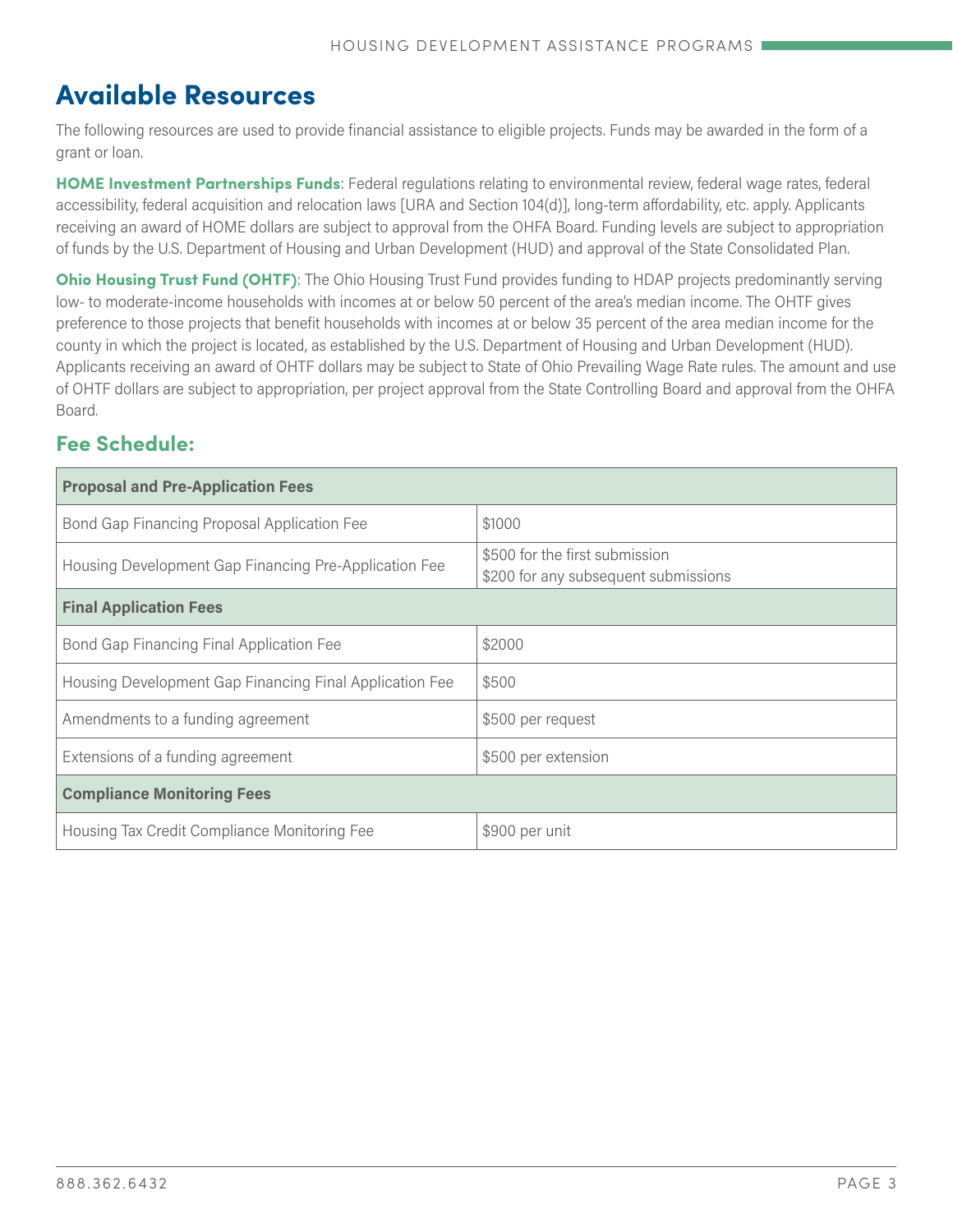# **Funding Commitments and Closing an HDAP Loan**

OHFA will enter into a Funding Agreement with the HDAP recipient and Limited Partnership. Once the Funding Agreement has been signed by all appropriate parties, the HDAP recipient may formally request a closing of the HDAP.

A template-closing checklist and closing procedures are available on the OHFA website. The template checklist does not include any project-specific closing conditions determined during the underwriting process. Project-specific closing conditions will be detailed in the Funding Agreement.

OHFA requires a minimum of 30 days to complete its review once all of the required checklist items have been received.

# **Subsequent Changes**

The HDAP recipient is required to notify OHFA immediately and request approval of any changes that occur in the project at any time after project approval through the affordability period. Such changes include, but are not limited to, changes in the development team (developer, general contractor, sales agent/management entity, etc.); changes in the number of units or unit mix; changes to the target population; etc.

The request should be sent to:

Ohio Housing Finance Agency Office of Planning, Preservation and Development 57 East Main St., 4th Floor Columbus, OH 43215

#### **Project Administration and Drawing HDAP**

A Guide to Drawing the HDAP has been created to assist applicants as they work with OHFA staff during the construction phase. This document may be found on the Project Administration Page of the OHFA website.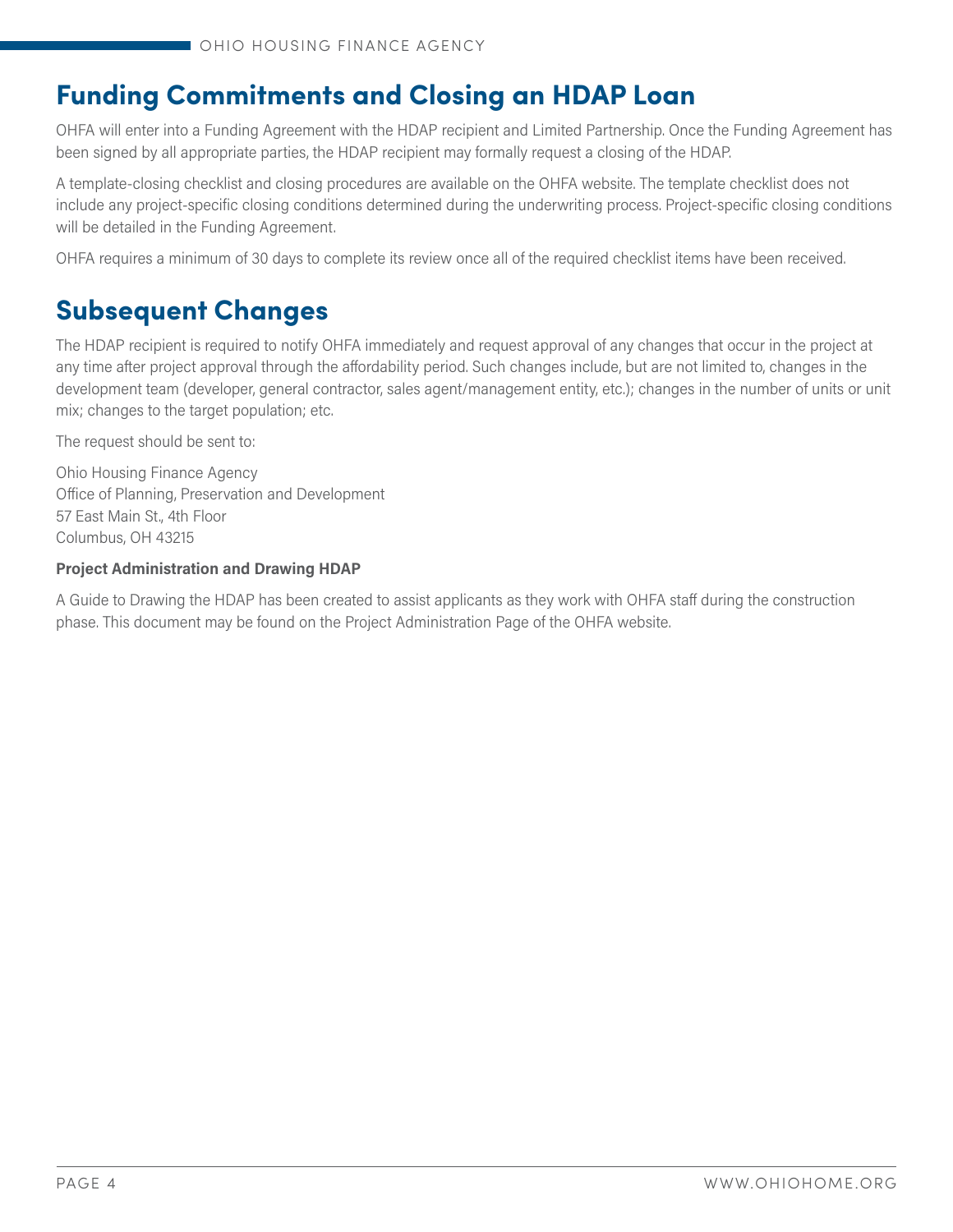# **Post Award Reporting Requirements**

# **Construction Monitoring**

The owner and/or developer is required to submit quarterly summary reports detailing progress with construction or rehabilitation projects to the assigned OHFA Project Administration analyst. The primary purpose of submitting quarterly summary reports is to monitor the progress of developments financed with assistance from OHFA and to ensure that all agreements between OHFA and the developer/owner are met. OHFA shall be notified and receive copies of any change orders prior to execution or other documentation altering the approved design, contract work scope and/or completion date.

The quarterly summary report of construction activities must verify the construction start date, the current percentage of completion, and provide an estimated completion or placed-in-service date as outlined in the OHFA Construction Monitoring Quarterly Report form. At OHFA's discretion, photographic evidence of construction activities may be requested in more frequent intervals to assure quality of work and site safety.

For projects awarded under the Housing Development Gap Financing program, OHFA reserves the right to require construction monitoring reports provided by a qualified third party inspector, including an architect or professional with experience in construction management.

# **Compliance Monitoring**

#### **Housing Tax Credit Developments**

The monitoring process established for housing tax credit developments determines if a property is complying with requirements of the Internal Revenue Code (IRC). The housing tax credit monitoring process is further outlined in IRC Section 42, IRS Regulation 1.42-5, the most Qualified Allocation Plan, and other OHFA policies.

Compliance with the requirements of the IRC is the sole responsibility of the owner of the building for which the housing tax credit was allocated.

Housing Tax Credit projects are required to comply with the following, in addition to other requirements described in guidance published on the OHFA Office of Program Compliance website.

- 1. All residents must be income qualified, adjusted for family size, prior to moving into the unit. Units must be rent restricted as provided for in the IRC. All units allocated housing tax credits must be safe, decent and sanitary housing units complying with local building, health, safety, and zoning codes.
- 2. Before placing the project in service, the owner/agent must schedule a "placed-in-service meeting" with the OHFA Program Compliance Analyst assigned to the project to discuss the lease up of the tax credit project. This meeting must be scheduled within six but no less than three months prior to the placed-in-service date. OHFA will attempt to combine placed in service meetings when an owner/agent is placing several projects into service within the same general time period. OHFA may elect to waive this requirement.
- 3. At least six months prior to the placed-in-service date, the owner/agent individual(s) responsible for final approval of resident files or the site manager/leasing consultant who processes the Tenant Income Certifications for buildings receiving 8609 Forms will be required to attend the OHFA Tax Credit Compliance Training. Compliance trainings offered by other organizations (e.g. Quadel Consulting) will not be acceptable to OHFA. Additionally, once the project is placed-in-service and has received form 8609s, a representative of the owner and/or management company must attend the OHFA Tax Credit Compliance Training every two years.
- 4. Within 15 days of placing the last building in service, the project owner must forward a letter to the OHFA Program Compliance Analyst assigned to the project indicating the date on which the last building was placed-in-service. Based on this communication, the project will be preliminarily scheduled for a lease-up monitoring visit.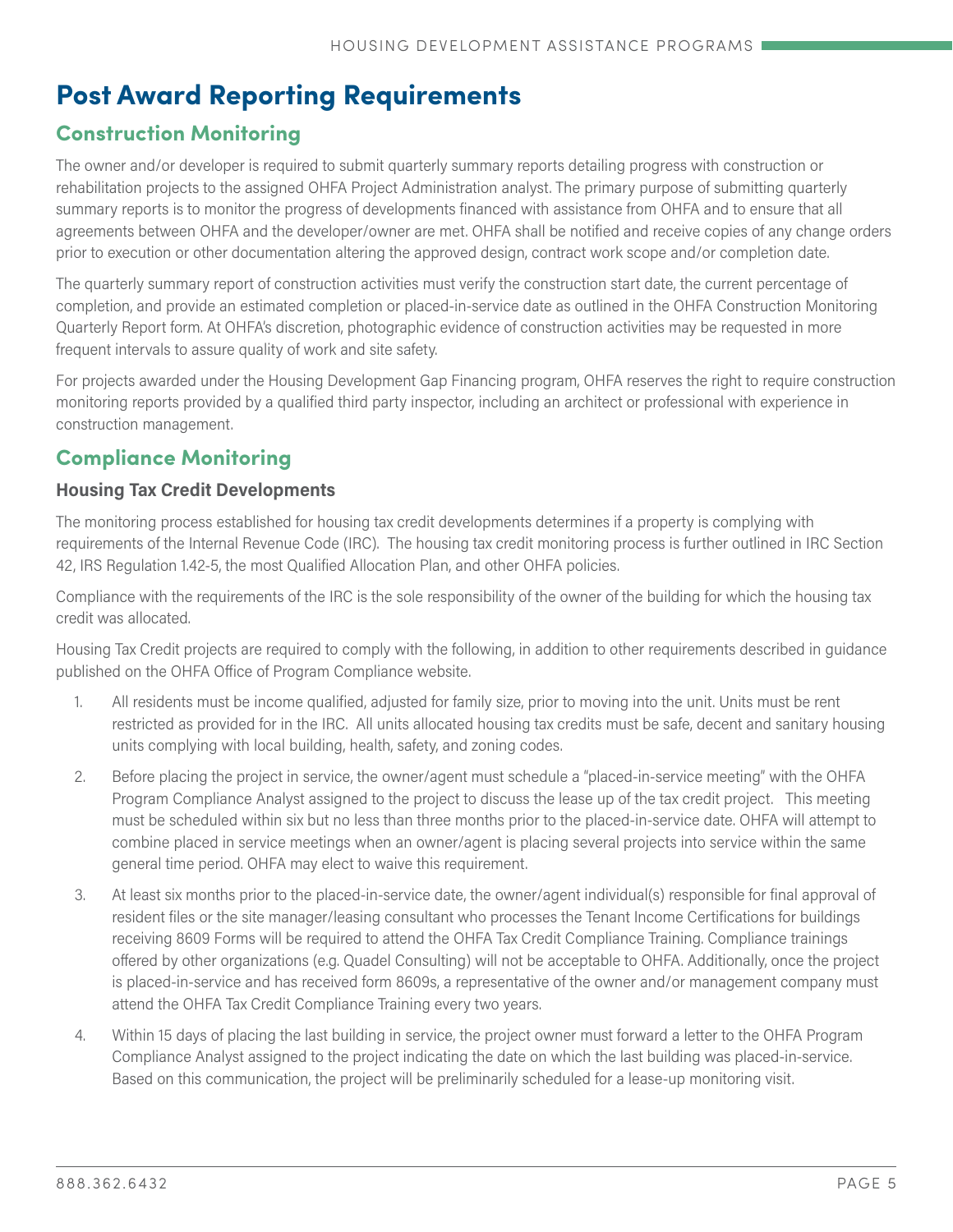- 5. The owner of a housing tax credit development must keep records for each qualified low-income building in the project for each year of the compliance and extended use period. These records must include but are not limited to the following for each building in the project:
	- a. The total number of residential rental units in the building (including the number of bedrooms and the size in square feet of each residential rental unit);
	- b. The percentage of residential rental units in the building that are low-income units;
	- c. The rent charged on each residential rental unit in the building (including any utility allowances);
	- d. The number of occupants in each low-income unit;
	- e. The unit vacancies in the building and information showing when, and to whom, the next available units were rented;
	- f. The annual income certification of each low-income resident per unit (if applicable);
	- g. Annual student status certification;
	- h. Demographic information;
	- i. Documentation to support each low-income resident's income certification. Resident income is calculated in a manner consistent with the determination of annual income under Section 8 of the United States Housing Act of 1937 ("Section 8"), not in accordance with the determination of gross income for federal income tax liability;
	- j. The eligible basis and qualified basis of the building at the end of each year of the credit period, compliance and extended use periods; and
	- k. The character and use of the non-residential portion of the building included in the building's eligible basis under IRC Section 42(d).
- 6. The owner of a housing tax credit development is required to retain the records described in Item 5 above for the entire period of extended use.
- 7. The owner is responsible for reporting to OHFA annually through the DevCo online system. The reporting process currently requires the submission of an Annual Owner Certification and resident and project data using the XML upload or housing credit software (e.g. Yardi) as well as other reports and certifications necessary to evidence compliance with any gap financing provided through an OHFA program. New projects or those in lease-up phase must submit an Annual Owner Certification if one or more residents were income qualified during the reporting year. If a property was sold at any time during a reporting year, the owner/property management company that was in place as of 12/31 of the reporting year is responsible for completing and submitting the Annual Owner Certification and tenant data for that reporting year.

When completing the owner certification, the owner is certifying that, for the preceding 12-month period, the owner met the following requirements:

- a. The 20-50 test under IRC Section  $42(g)(1)(A)$ , or the 40-60 test under section  $42(g)(1)(B)$ , whichever minimum set-aside test was applicable to the project; and if applicable to the project, the 15-40 test under sections  $42(q)(4)$  and  $142(d)(4)(B)$  for "deep rent skewed" projects;
- b. There was no change in the applicable fraction (as defined in section  $42(c)(1)(B)$ ) of any building in the project, or that there was a change, accompanied by a description of the change;
- c. The owner has received an annual income certification from each low-income resident, as appropriate, and documentation to support that certification; or, in the case of a resident receiving Section 8 housing assistance payments, the statement from a public housing authority described in paragraph (b)(1)(vii) of this section;
- d. Each low-income unit in the project was rent-restricted under Section  $42(q)(2)$ ;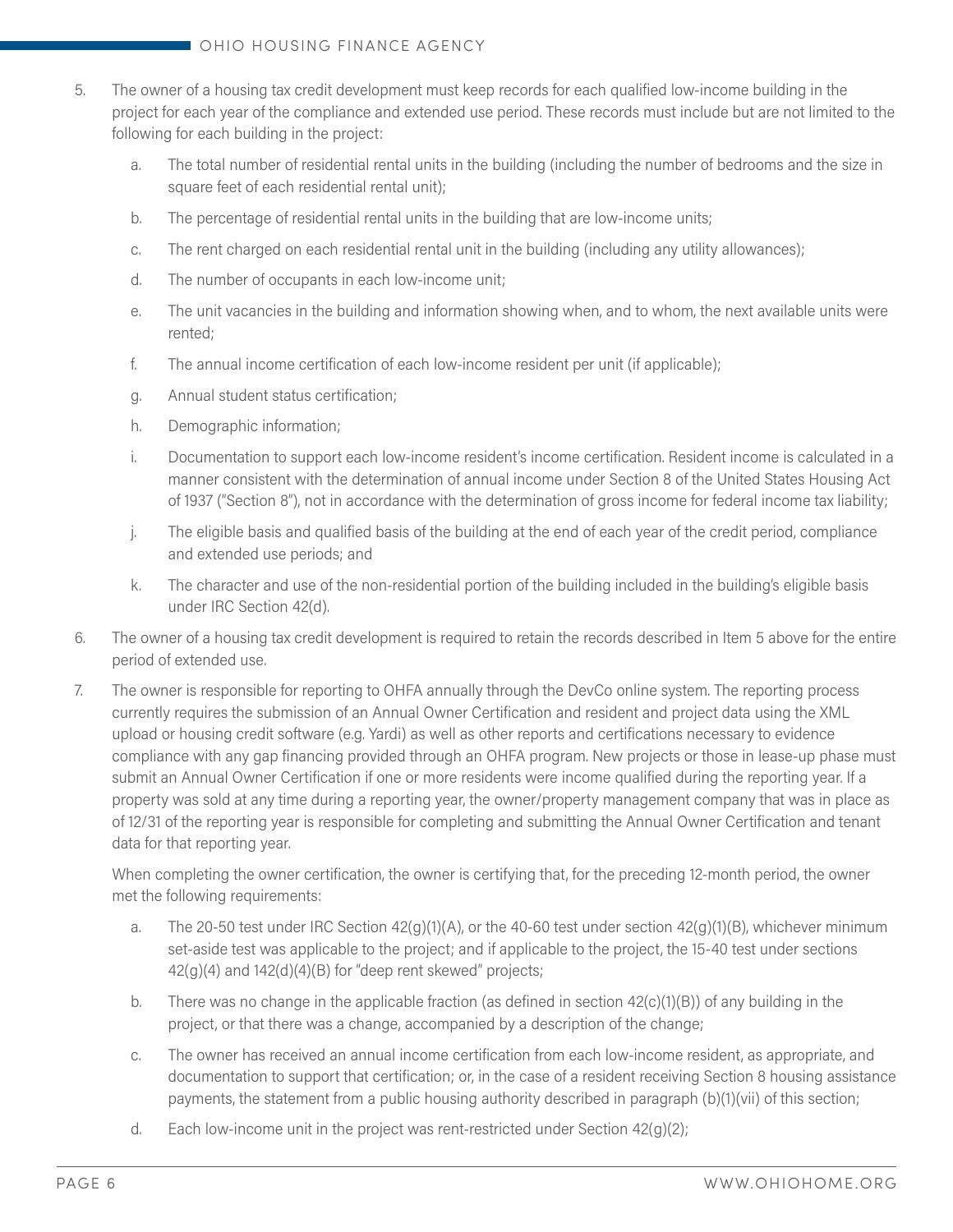- e. All units in the project were for use by the general public and used on a non-transitional basis (except for transitional housing for the homeless provided under Section 42 [i][3][B][iii]);
- f. Pursuant to requirements under Treasury Regulation 1.42-5, the buildings and low-income units were suitable for occupancy, taking into account local health, safety, and building codes, and the State or local government unit responsible for making local health, safety, or building code inspections did not issue a violation report for any building or low-income unit in the project. If a violation report or notice was issued by the governmental unit, attach a statement summarizing the violation report or notice or a copy of the violation report or notice to the annual certification and state whether the violation has been corrected;
- g. There was no change in the eligible basis (as defined in Section 42[d]) for any building in the development, or if there was a change, the nature of the change (e.g. a common area has become commercial space, or a fee is now charged for a resident facility formerly provided without charge);
- h. All resident facilities included in the eligible basis under Section 42(d) of any building in the project, such as swimming pools, other recreational facilities, and parking areas, were provided on a comparable basis without charge to all residents in the building;
- i. If a low-income unit in the project became vacant during the year, that reasonable attempts were or are being made to rent that unit or the next available unit of comparable or smaller size to residents having a qualifying income before any units in the project were or will be rented to residents not having a qualifying income;
- j. If the income of residents of a low-income unit in the project increased above the limit allowed in Section  $42(g)(2)(D)(ii)$ , the next available unit of comparable or smaller size in the building was or will be rented to residents having a qualifying income;
- k. The owner has not refused to lease a unit in the project to a Section 8 applicant because the applicant holds a Section 8 voucher or certificate;
- l. No finding of discrimination under the Fair Housing Act has occurred for the project (a finding of discrimination includes an adverse final decision by HUD, an adverse final decision by a substantially equivalent state or local fair housing agency, or an adverse judgment from a Federal court);
- m. For the preceding 12-month period, no residents in low-income units were evicted or had their tenancies terminated other than for good cause and no gross rents were increased other than permitted under Section 42; and
- n. An extended low-income housing commitment as described in Section 42(h)(6) was in effect. OHFA reserves the right to adjust the above requirements according to changes in federal regulations.
- 8. OHFA requires that the owner of a housing tax credit development annually certify the residents' incomes and assets using the form(s) specified by the OHFA Office of Program Compliance. Projects that are 100 percent occupied by qualified low-income households may discontinue recertifications as described in Section 42 of the Internal Revenue Code.
- 9. The OHFA Office of Program Compliance will review resident files and conduct physical inspections of the buildings, common areas and units throughout the 15-year compliance period and Extended Use Period. OHFA has the right to perform on-site inspections of any low-income housing project through the end of the Extended Use Period. Buildings receiving new allocations of credits will be inspected no later than the end of the second calendar year following the year the last building in the project is placed-in-service. Some of the factors that determine the frequency and the number of units and buildings inspected include the type of funding in the property, whether the property is in Extended Use, whether the property is on OHFA's Watch List, changes in ownership or management company, scores compiled through an internal Risk Assessment, systemic non-compliance issues from past inspections, and resident complaints. Properties may be inspected every year or some may have inspections every three years. Pursuant to Treasury Regulation 1.42-5(c)(2)(ii)(B), at least once every three years, OHFA will conduct on-site inspections of all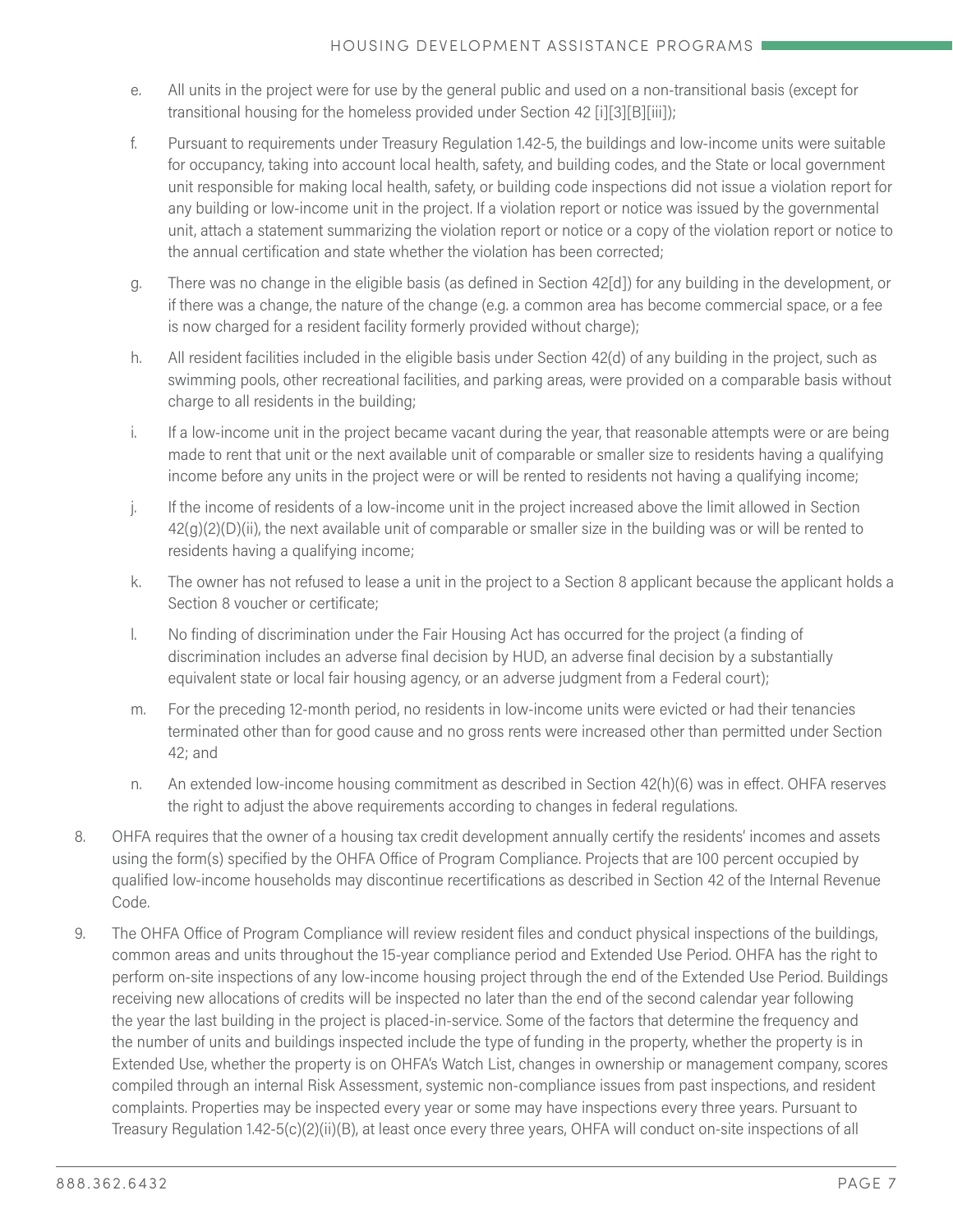#### OHIO HOUSING FINANCE AGENCY

buildings in the project, and for at least 20 percent of the project's low-income units, OHFA will inspect the units and review the low-income certifications, the documentation supporting the certifications and the rent records for the tenants in those units.

- 10. The owner/property management company will receive written notice of the inspection generally 30 days prior to the date of the inspection. The owner/property management company is responsible for ensuring all requested pre-inspection documentation (e.g. current rent roll) is submitted no later than 10 days from the date of the OHFA's notice of the scheduled review. Owners/property management companies that fail to timely submit the requested pre-inspection information may be subject to placement on OHFA's Multifamily Watch List and/or in not in good partnership status unless an extenuating circumstance prohibits the timely submission. OHFA will provide prompt written notice to the owner (generally 15 business days after the inspection) of the inspection findings. If the project is found not in-compliance. The owner will have up to 60 days from the date of the notification to correct any noncompliance issues found and give a written response to OHFA of corrective actions taken. OHFA may, with good cause, extend the correction period for up to six months.
	- a. During the correction period, an owner must correct any non-compliance and provide evidence to OHFA of such corrections.
- 11. When instances of non-compliance are identified, OHFA is required to file form 8823, Low-Income Housing Tax Credit Agencies Report of Non-Compliance with the IRS no later than 45 days after the end of the correction period, and no earlier than the end of the correction period, whether or not the non-compliance is corrected. Form 8823 will be issued in accordance with the Uniform Physical Condition Standards (UPCS) even if the physical non-compliance is corrected on the date of the inspection or the end of the correction period. OHFA must explain on Form 8823 the nature of the non-compliance or failure to certify (reference 26 CFR Par. 2. 1.42-5 [e][3]). In addition to notifying the IRS of noncompliance, OHFA may place the project on its Multifamily Watch List or consider the owner or manager not in good partnership with OHFA programs.
- 12. Compliance with the requirements of Section 42 of the IRC is the responsibility of the owner of the building(s) for which the tax credit is claimed. OHFA's obligation to monitor for compliance does not make OHFA liable for owner/ agent non-compliance.
- 13. If OHFA is unable to serve notice on the property owner by mail and/or telephone during the compliance and extended use periods as defined by the IRS, OHFA will consider the property out-of-compliance and will notify the IRS by filing Form 8823, or take other appropriate action such as designating the project and its owner/agent as not in good partnership with the Agency. Please note that OHFA will maintain one contact person per project. The owner/ agent will agree upon the contact person and notify OHFA immediately of any change.
- 14. OHFA requires housing tax credit owners to pay a one-time compliance monitoring fee. The fee amount for projects receiving a reservation will be \$900 per unit.
- 15. OHFA reserves the right to charge the owner and/or management company for costs incurred as the result of compliance reviews conducted outside of the normal inspection cycle.
- 16. It is the responsibility of the owner and its agents to ensure that the property management agent has all documents and information necessary to meet all rent, income or other requirements attached to all sources of funding used to develop the project. Such documents may include, but are not limited to, the Housing Tax Credit restrictive covenant(s), HDAP funding agreement, or other gap financing agreements.
- 17. Compliance requirements are communicated to owners and managers of housing tax credit developments through the OHFA web site, training sessions, email updates and other means such as the Agency newsletter. Owners and managers are expected to consult these and other resources to ensure they are up-to-date regarding policies and procedures established by OHFA.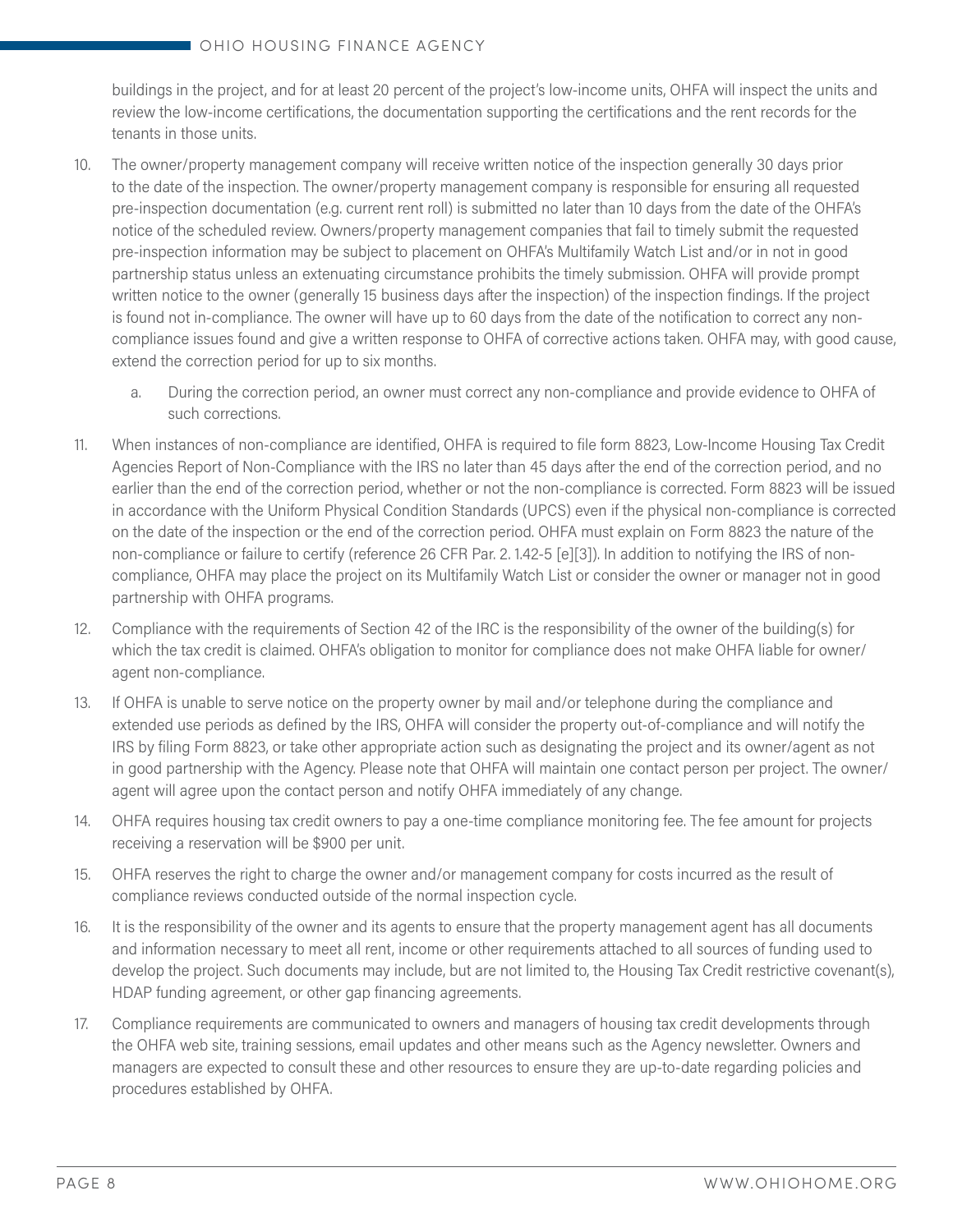18. Changes in owner and/or management companies that occur after a development has placed-in-service must be approved by the OHFA Office of Program Compliance. The owner must request approval from the Office of Program Compliance by written request to the assigned compliance analyst no later than 60 days prior to terminating the services of the current management company or sale of the property. Owners will be required to submit the request in accordance with OHFA's Ownership and Management Company Change Policy, to be made available on the OHFA website.

To ensure the proposed company or owner is sufficiently qualified to manage and/or operate a housing tax credit development in Ohio and in accordance with applicable state and federal requirements, a representative of the proposed management company must submit evidence of an active Ohio Brokers License in accordance with 4735.022 of the Ohio Revised Code, where applicable. Any request for consideration of a management company who does not meet this requirement will be denied. Owners who fail to provide 60-day notice of an owner or management company change may further be subject to a fine of \$500 and removal from a position of good partnership.

#### **Housing Development Gap Financing**

The recipient of the Housing Development Gap Financing funds will be responsible for compliance with applicable reporting, file and physical inspections, and record keeping requirements described in guidance published on the OHFA Office of Program Compliance website. Owners of properties financed solely with Ohio Housing Trust Funds must submit the Annual Owner Certification and tenant data in accordance with the most current policies of the Agency.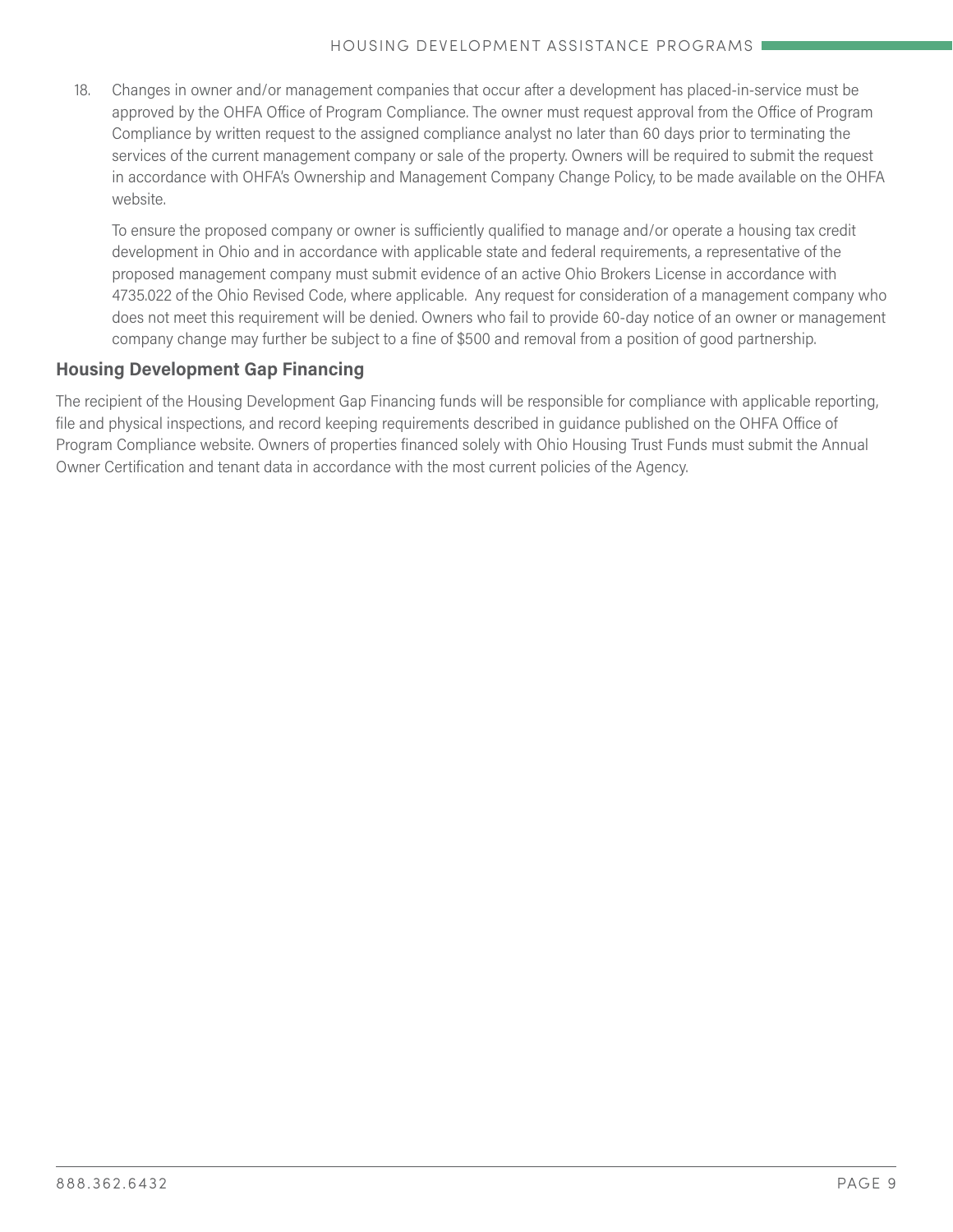# **Program Calendars**

| <b>Bond Gap Financing Program</b><br><b>Housing Development Gap Financing Program</b> |                                                                                        |                              |                                                                                                         |
|---------------------------------------------------------------------------------------|----------------------------------------------------------------------------------------|------------------------------|---------------------------------------------------------------------------------------------------------|
| <b>Date</b>                                                                           | <b>Event</b>                                                                           | <b>Date</b>                  | <b>Event</b>                                                                                            |
|                                                                                       | <b>Application Round I:</b>                                                            | <b>Application Round I:</b>  |                                                                                                         |
| <b>TBD</b>                                                                            | Application materials available on the<br>OHFA website                                 | <b>TBD</b>                   | Application materials available on the<br>OHFA website                                                  |
| June 3, 2016                                                                          | Exception requests due to OHFA by<br>5:00 p.m., close of standard business<br>hours    | June 1-23, 2016              | June proposal applications accepted,<br>due to OHFA by 5:00 p.m., close of<br>standard business hours   |
| July 1, 2016                                                                          | Proposal applications due to OHFA by<br>5:00 p.m., close of standard business<br>hours | June 30, 2016                | Announcement of June applicants<br>selected to submit a final application                               |
| July 18-29, 2016                                                                      | Release of preliminary competitive<br>scores                                           | July 3-21, 2016              | July proposal applications accepted,<br>due to OHFA by 5:00 p.m., close of<br>standard business hours   |
| August 12, 2016                                                                       | Announcement of Round I Bond Gap<br><b>Financing Awards</b>                            | July 31, 2016                | Announcement of July applicants<br>selected to submit a final application                               |
| <b>TBD</b>                                                                            | Next steps meetings begin at OHFA's<br>request                                         | August 1-18, 2016            | August proposal applications<br>accepted, due to OHFA by 5:00 p.m.,<br>close of standard business hours |
| November 22, 2016                                                                     | Final applications due to OHFA by<br>5:00 p.m., close of standard business<br>hours    | August 31, 2016              | Announcement of August applicants<br>selected to submit a final application                             |
|                                                                                       | <b>Application Round II (Existing Units Only):</b>                                     | <b>Application Round II:</b> |                                                                                                         |
| January 3, 2017                                                                       | Announcement of funding availability<br>for Round II                                   | December 4-15, 2016          | December proposal applications<br>accepted, due to OHFA by 5:00 p.m.,<br>close of standard business     |
| February 3, 2017                                                                      | Exception requests due to OHFA by<br>5:00 p.m., close of standard business<br>hours    | December 22, 2016            | Announcement of December<br>applicants selected to submit a final<br>application                        |
| March 1, 2017                                                                         | Final applications due to OHFA by<br>5:00 p.m., close of standard business<br>hours    | March 3, 2017                | Last day to submit a final Housing<br>Development Gap Financing<br>application to OHFA                  |
| April 3, 2017                                                                         | Announcement of Round II Bond Gap<br><b>Financing Awards</b>                           |                              |                                                                                                         |
| <b>TBD</b>                                                                            | Next steps meetings begin at OHFA's<br>request                                         |                              |                                                                                                         |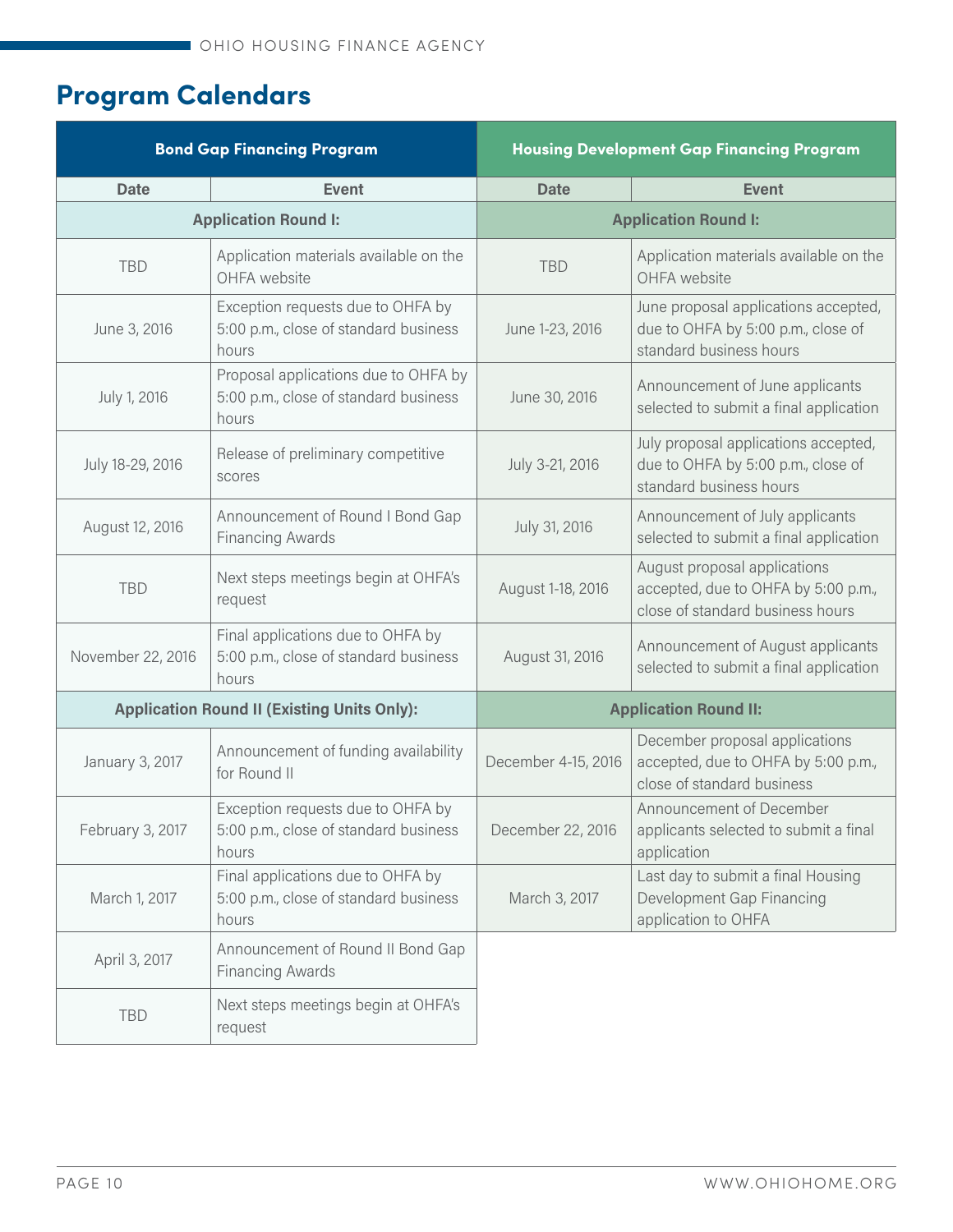# **Proposal and Pre-Application Requirements**

|                                                                                                                                                                                                                                                                                                                                                                                                                                                                               | <b>Applicable Programs</b> |                                                    |
|-------------------------------------------------------------------------------------------------------------------------------------------------------------------------------------------------------------------------------------------------------------------------------------------------------------------------------------------------------------------------------------------------------------------------------------------------------------------------------|----------------------------|----------------------------------------------------|
| <b>Proposal or Pre-Application Requirements</b>                                                                                                                                                                                                                                                                                                                                                                                                                               | <b>Bond Gap Financing</b>  | <b>Housing Development</b><br><b>Gap Financing</b> |
| <b>Proposal or Pre-application Fee</b><br>Applicants to the Bond Gap Financing program must submit a proposal fee of \$1000. Applicants to the<br>Housing Development Gap Financing program must submit a pre-application fee of \$500 for the first<br>submission and \$200 for any subsequent submission.                                                                                                                                                                   | $\checkmark$               |                                                    |
| <b>Program Certification</b>                                                                                                                                                                                                                                                                                                                                                                                                                                                  |                            |                                                    |
| An original signature of a representative of each general partner/managing member is required in the<br>program certification section of the application and must be submitted in its original, paper form.                                                                                                                                                                                                                                                                   | $\checkmark$               | $\checkmark$                                       |
| <b>Proposal Summary</b><br>The proposal application will include a summary containing basic information about each development<br>proposed for consideration of a competitive award of housing tax credits. The summary will be<br>completed by the applicant in the format specified in the AHFA and submitted as a pdf. Proposal<br>summaries will be posted on the OHFA website for public review and comment no later than the date<br>indicated in the program calendar. | $\checkmark$               |                                                    |
| <b>Complete Gap Financing Application</b><br>Applicants to the HDGF program must submit the required Gap Financing Application (GFA) and proper<br>evidence for all threshold criteria specified by the deadline indicated in the program calendar. Late and/<br>or incomplete submittals will not be considered.                                                                                                                                                             |                            | $\checkmark$                                       |
| <b>Development Team Resumes</b><br>The application must include resumes for any members of the development team. OHFA defines the<br>development team as key staff members of the general partnership, developer, management company<br>and any consultants.                                                                                                                                                                                                                  | $\checkmark$               | $\checkmark$                                       |
| <b>Organizational Chart</b><br>The application will include an organizational chart that:<br>1. shows the structure of the ownership entity and the relationships and ranks of all relevant<br>positions.<br>2. Shows the structure of each organization in the ownership entity as well as the developer                                                                                                                                                                     | $\checkmark$               | J                                                  |
| <b>Audited Financial Statements</b><br>The applicant must provide Audited Financials for the entity applying to be the HDAP recipient.                                                                                                                                                                                                                                                                                                                                        | $\checkmark$               | $\checkmark$                                       |
| <b>Management Company Capacity Review</b><br>Management companies with no prior experience with an OHFA property will be evaluated by the OHFA<br>Office of Program Compliance according to the information contained in the complete Management<br>Capacity Review Survey submitted at application.                                                                                                                                                                          | $\checkmark$               | $\checkmark$                                       |
| <b>Exception Requests</b><br>Any request for an exception to specific program requirements referenced in the HDAP guidelines must                                                                                                                                                                                                                                                                                                                                             |                            |                                                    |
| be submitted in advance of the proposal application (BGF) or with the pre-application (HDGF) and by<br>the date shown in the program calendar. Exceptions will be considered only for those items specifically<br>allowed under these program guidelines and represented in the OHFA exception request form.                                                                                                                                                                  | $\checkmark$               |                                                    |
| <b>Site Control</b>                                                                                                                                                                                                                                                                                                                                                                                                                                                           |                            |                                                    |
| If the current owner is a general partner or limited partner in the development, the proposal application<br>will include copies of the executed and recorded deed(s) at the time of application.                                                                                                                                                                                                                                                                             |                            |                                                    |
| If the current owner is not a general partner or limited partner in the development, then evidence of site<br>control must be submitted. Acceptable forms of site control include, but are not limited to, a purchase<br>contract, a purchase option or a lease option for a minimum term of 35 years.                                                                                                                                                                        |                            |                                                    |
| If parcels will be acquired from a city land bank, a copy of the final city council resolution approving the<br>transfer of all applicable sites may be submitted as evidence of site control; a copy of a city resolution<br>or city council ordinance approving the legal description and transfer of all applicable sites will also be<br>accepted.                                                                                                                        | $\checkmark$               | $\checkmark$                                       |
| If parcels will be acquired from a county land bank, a letter from the board of control or a designated<br>official approving the transfer of all applicable sites may be submitted as evidence of site control.                                                                                                                                                                                                                                                              |                            |                                                    |
| With respect to option agreements, the proposal application must include evidence of the agreement<br>to purchase the property within a specified time period. Evidence of site control may not expire until a<br>reasonable period following the scheduled announcement date for housing tax credit awards.                                                                                                                                                                  |                            |                                                    |
| OHFA reserves the right to require, as needed, additional documentation that evidences proper site<br>control.                                                                                                                                                                                                                                                                                                                                                                |                            |                                                    |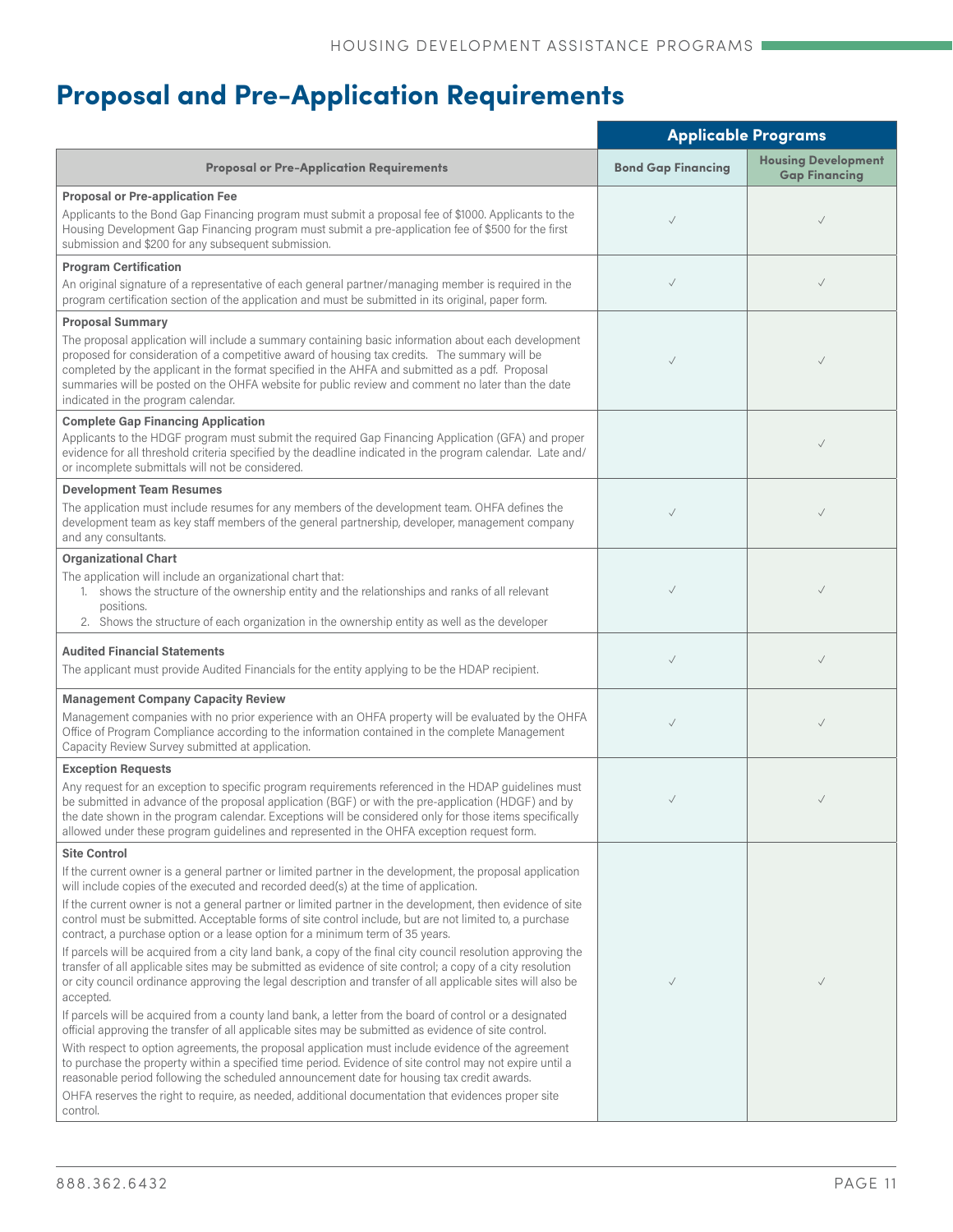| Zoning                                                                                                                                                                                                                                                                                                                                                                             |              |              |
|------------------------------------------------------------------------------------------------------------------------------------------------------------------------------------------------------------------------------------------------------------------------------------------------------------------------------------------------------------------------------------|--------------|--------------|
| The application will include evidence that all sites are currently zoned for the proposed use in the form of<br>a valid building permit or a letter from the local municipality stating that the current zoning will permit the<br>proposed development.                                                                                                                           |              |              |
| This requirement will be waived for projects involving new construction provided an exception request<br>is submitted by the deadline for receipt of exception requests. A complete exception request will provide<br>information regarding the process and timeline for obtaining the appropriate local approvals. In all cases,<br>zoning will be required at final application. | $\checkmark$ | $\checkmark$ |
| For jurisdictions with no zoning regulations in effect, a letter from the jurisdiction stating so is required.                                                                                                                                                                                                                                                                     |              |              |
| Evidence must be dated within one year of the proposal application due date.                                                                                                                                                                                                                                                                                                       |              |              |
| <b>Green Standards</b><br>OHFA requires that all developments involving new construction and financed with Agency resources                                                                                                                                                                                                                                                        |              |              |
| meet green building standards outlined in the 2015 Enterprise Green Communities Criteria and<br>successfully achieve program certification for the proposed development.<br>Applicants may substitute Leadership in Energy & Environmental Design (LEED) Certification by the                                                                                                      |              |              |
| U.S. Green Building Council or ICC 700 National Green Building Standards (NGBS) by Home Innovation<br>Research Labs (formerly the NAHB Research Center) to meet this requirement.                                                                                                                                                                                                  |              |              |
| Applicants must include a written statement indicating which certification and level they are seeking at<br>proposal application.                                                                                                                                                                                                                                                  |              |              |
| Developments will be notified of deficiencies to green standards at the time of notification for other<br>threshold deficiencies.                                                                                                                                                                                                                                                  | $\checkmark$ | $\checkmark$ |
| If awarded an allocation of HDAP, developments seeking Enterprise Green Communities certification<br>must enroll the development for prebuild approval in the Enterprise Green Communities portal prior                                                                                                                                                                            |              |              |
| to final application and submit prebuild approval with final application. Enterprise Green Communities<br>requires 30 days to review and approve projects.                                                                                                                                                                                                                         |              |              |
| If seeking LEED certification, the certification checklist must be submitted with the final application to<br>evidence that certification will be achieved.                                                                                                                                                                                                                        |              |              |
| If seeking NGBS certification, the preliminary scoring spreadsheet and proof of enrollment, including<br>a unique project identification number, must be submitted with the final application to evidence that<br>certification will be achieved.                                                                                                                                  |              |              |
| Evidence of final certification with Enterprise Green Communities, LEED or NGBS will be required upon<br>completion of construction, where applicable.                                                                                                                                                                                                                             |              |              |
| <b>Market Information</b>                                                                                                                                                                                                                                                                                                                                                          |              |              |
|                                                                                                                                                                                                                                                                                                                                                                                    |              |              |
| For projects involving any new construction, the proposal application will include a market study<br>conducted by an OHFA-approved market study professional updated or approved within 12 months of the<br>application submission date. Applicants should refer to the OHFA Market Study Standards for additional                                                                 |              |              |
| requirements, and to the program calendar for applicable deadlines.<br>BGF Only: Projects limited to rehabilitation of existing units will submit a market study conducted by an                                                                                                                                                                                                   |              |              |
| OHFA-approved market study professional at final application. At proposal application the applicant will<br>certify that the occupancy of the proposed development has averaged at least 93 percent over the prior<br>three years.                                                                                                                                                 |              |              |
| HDGF Only: Developments serving populations defined in the Interagency Council on Homelessness<br>and Affordable Housing Permanent Supportive Housing Policy Framework or that include less than 15<br>units are exempt from this requirement and may submit evidence of any waiting lists or an assessment of<br>housing needs in place of a market study.                        |              |              |
| If the applicant is choosing to submit an assessment of housing needs, the assessment provided<br>must describe the housing needs of low-income individuals in the area to be served by the proposed<br>development.                                                                                                                                                               |              |              |
| This assessment will be submitted as a narrative and should identify the following:<br>1. A map of the site and the surrounding area, including the street address of the project and<br>amenities within one mile of the proposed project.                                                                                                                                        | $\checkmark$ | $\checkmark$ |
| 2. A list of each census tract or parts thereof which comprise the area that the proposed project will<br>serve.                                                                                                                                                                                                                                                                   |              |              |
| 3. The total population for all census tracts and data showing demographic, household and<br>neighborhood characteristics over the past three years. The applicant should address any factors<br>impacting observed trend(s).                                                                                                                                                      |              |              |
| 4. The age, population and/or income targets for the proposed project, including the number of                                                                                                                                                                                                                                                                                     |              |              |
| income-qualified renters in the area that the proposed project will serve.<br>5. The name and address of all subsidized housing developments within the area that the proposed<br>project will serve, including current occupancy levels and a number of persons on any waiting                                                                                                    |              |              |
| lists.<br>The availability of affordable rental housing options for the target population. Describe the age,<br>6.<br>condition, etc., of housing, and the extent of vacant, foreclosed and abandoned housing and                                                                                                                                                                  |              |              |
| other buildings within the area. If possible, identify any substandard housing also in the area the<br>proposed project will serve.                                                                                                                                                                                                                                                |              |              |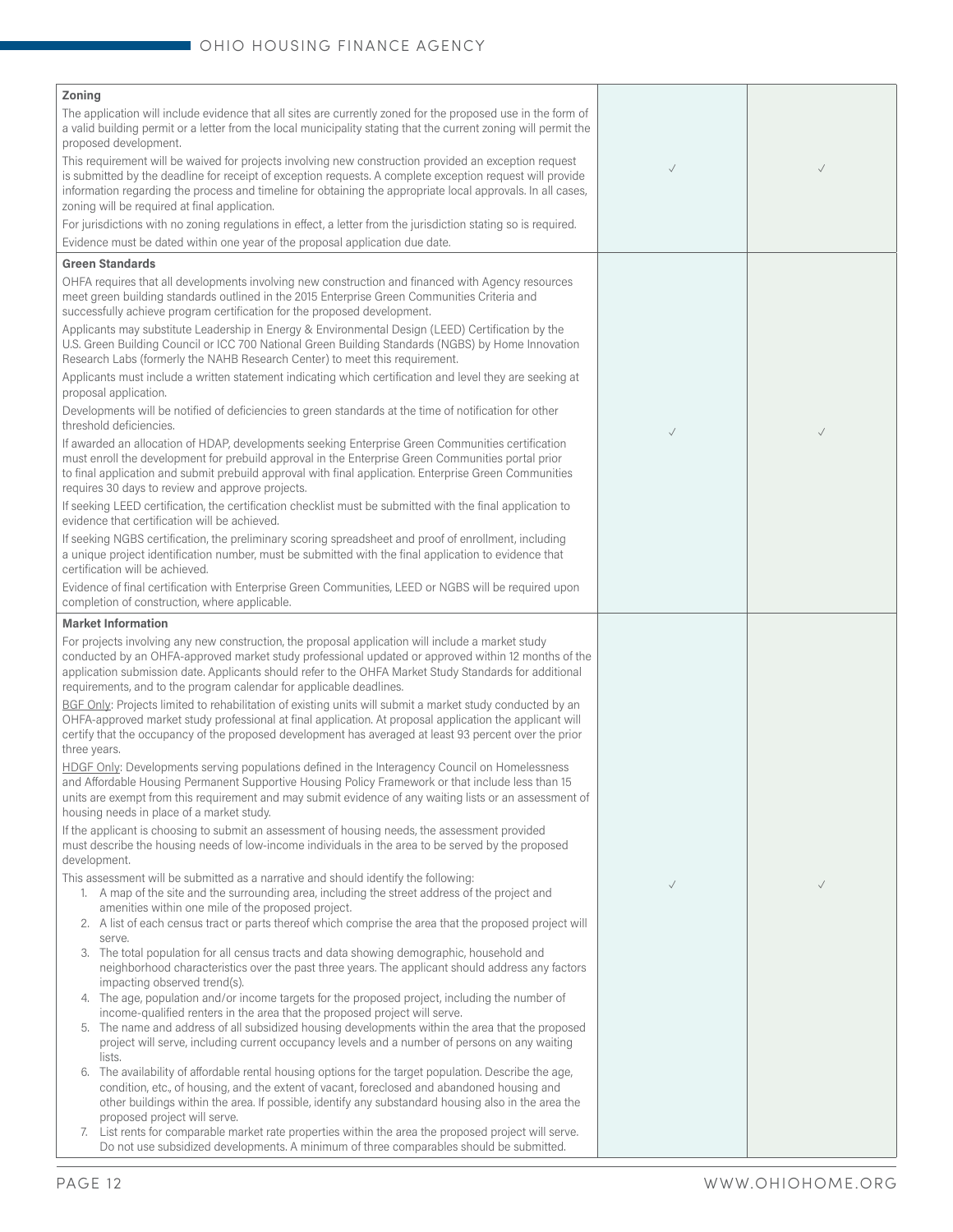| <b>Rent Rolls (Existing Units Only)</b>                                                                                                                                                                                                                                                                                                                                                                                                                                                                                                                                                                       |              |              |
|---------------------------------------------------------------------------------------------------------------------------------------------------------------------------------------------------------------------------------------------------------------------------------------------------------------------------------------------------------------------------------------------------------------------------------------------------------------------------------------------------------------------------------------------------------------------------------------------------------------|--------------|--------------|
| The application will include rent rolls demonstrating the occupancy of any existing units and/or buildings<br>for the past two years. OHFA may accept rent summary with prior approval.                                                                                                                                                                                                                                                                                                                                                                                                                       | $\checkmark$ | $\checkmark$ |
| <b>Site Visit Folder</b>                                                                                                                                                                                                                                                                                                                                                                                                                                                                                                                                                                                      |              |              |
| The application will include a pocket folder containing a detailed map clearly depicting the physical<br>location of the site and all roads leading to the site, contact information for all members of the<br>development team, a copy of the proposal summary and a site plan showing all building elevations.                                                                                                                                                                                                                                                                                              | $\checkmark$ | $\checkmark$ |
| OHFA will conduct a site review for all proposals to evaluate and determine the suitability of a<br>prospective site for housing development. If a prospective site is deemed unsuitable based on the site<br>review, the application will be removed from further consideration.                                                                                                                                                                                                                                                                                                                             |              |              |
| <b>Supportive Services Plan</b>                                                                                                                                                                                                                                                                                                                                                                                                                                                                                                                                                                               |              |              |
| Developments receiving an allocation of HDAP are required to provide service coordination to the<br>resident population and/or linkages to information and resources appropriate to the population.                                                                                                                                                                                                                                                                                                                                                                                                           |              |              |
| The application will include evidence of salaried or in-kind service coordination on-site, contiguous or<br>accessible to the development at the time of application. The application must also include a Supportive<br>Services Plan that addresses methods to:<br>a. Assess the needs of residents and develop a plan for service delivery;<br>b. Provide residents with information and referrals to state, federal and local resources; and<br>c. monitor and evaluate service delivery and outcomes.<br>Permanent Supportive Housing developments may include a plan submitted to the local Continuum of | $\checkmark$ | $\checkmark$ |
| Care or Department of Housing and Urban Development (HUD).                                                                                                                                                                                                                                                                                                                                                                                                                                                                                                                                                    |              |              |
| <b>Utility Allowance Information</b>                                                                                                                                                                                                                                                                                                                                                                                                                                                                                                                                                                          |              |              |
| The application will include utility allowance information consistent with the requirements of Section 42<br>of the IRC, IRS Regulation 1.42-10 and OHFA's Utility Allowance Policy. Applicants may refer to the OHFA<br>Utility Allowance policy for guidance on methods available to calculate utility allowances for various<br>project types.                                                                                                                                                                                                                                                             | $\checkmark$ |              |
| <b>Complete Affordable Housing Funding Application (AHFA)</b>                                                                                                                                                                                                                                                                                                                                                                                                                                                                                                                                                 |              |              |
| The AHFA and all supporting documents will be submitted on a compact disc, organized and formatted<br>according to the index specified in the AHFA.                                                                                                                                                                                                                                                                                                                                                                                                                                                           | $\checkmark$ |              |
| <b>Appraisal (New Construction Only)</b>                                                                                                                                                                                                                                                                                                                                                                                                                                                                                                                                                                      |              |              |
| The application will include an as-is appraisal for all development site(s) represented in the application.<br>Appraisals must meet OHFA's standards and requirements as outlined in the most current policies.                                                                                                                                                                                                                                                                                                                                                                                               | $\checkmark$ |              |
| <b>Capital Needs Assessment and Scope of Work</b>                                                                                                                                                                                                                                                                                                                                                                                                                                                                                                                                                             |              |              |
| Applications for the rehabilitation of existing housing units and adaptive reuse of buildings not originally<br>constructed as housing must submit a Capital Needs Assessment and Scope of Work for all buildings<br>represented in the proposal. The assessment must conform to the standards outlined in the OHFA Capital<br>Needs Assessment Standards. OHFA will use this assessment to determine whether the costs indicated<br>in the proposal application are appropriate to the level of rehabilitation required.                                                                                     | $\checkmark$ |              |
| <b>Design and Construction Features Agreement</b>                                                                                                                                                                                                                                                                                                                                                                                                                                                                                                                                                             |              |              |
| The application must include a Design and Construction Features Agreement. A copy of the Design and<br>Construction Features Agreement must be submitted as an attachment to preliminary plans. The Design<br>and Construction Features Agreement will be made available on the OHFA website.                                                                                                                                                                                                                                                                                                                 | $\checkmark$ |              |
| <b>Extended Use Agreement</b>                                                                                                                                                                                                                                                                                                                                                                                                                                                                                                                                                                                 |              |              |
| All housing tax credit developments must commit to an extended use period of a minimum of 30 years of<br>affordability at the time of application. If an allocation of housing tax credits is awarded, the owner must<br>file a Restrictive Covenant (provided by OHFA) which waives the right of the owner to petition OHFA to<br>have the extended use period terminated (as described in Section 42 of the IRC).                                                                                                                                                                                           | $\checkmark$ |              |
| <b>Multifamily Bond Financing Information</b>                                                                                                                                                                                                                                                                                                                                                                                                                                                                                                                                                                 |              |              |
| The application will include a letter detailing the bond financing structure and the underwriter's<br>commitment and terms as well as a calendar outlining anticipated actions and responsible parties for<br>closing the transaction.                                                                                                                                                                                                                                                                                                                                                                        | $\checkmark$ |              |
| <b>Preliminary Architectural Plans</b>                                                                                                                                                                                                                                                                                                                                                                                                                                                                                                                                                                        |              |              |
| The application will include preliminary architectural plans meeting all requirements outlined in the<br>Design Requirements section of the allocation plan. All preliminary architectural plans will be reviewed<br>for approval by OHFA's staff architect.                                                                                                                                                                                                                                                                                                                                                  | $\checkmark$ |              |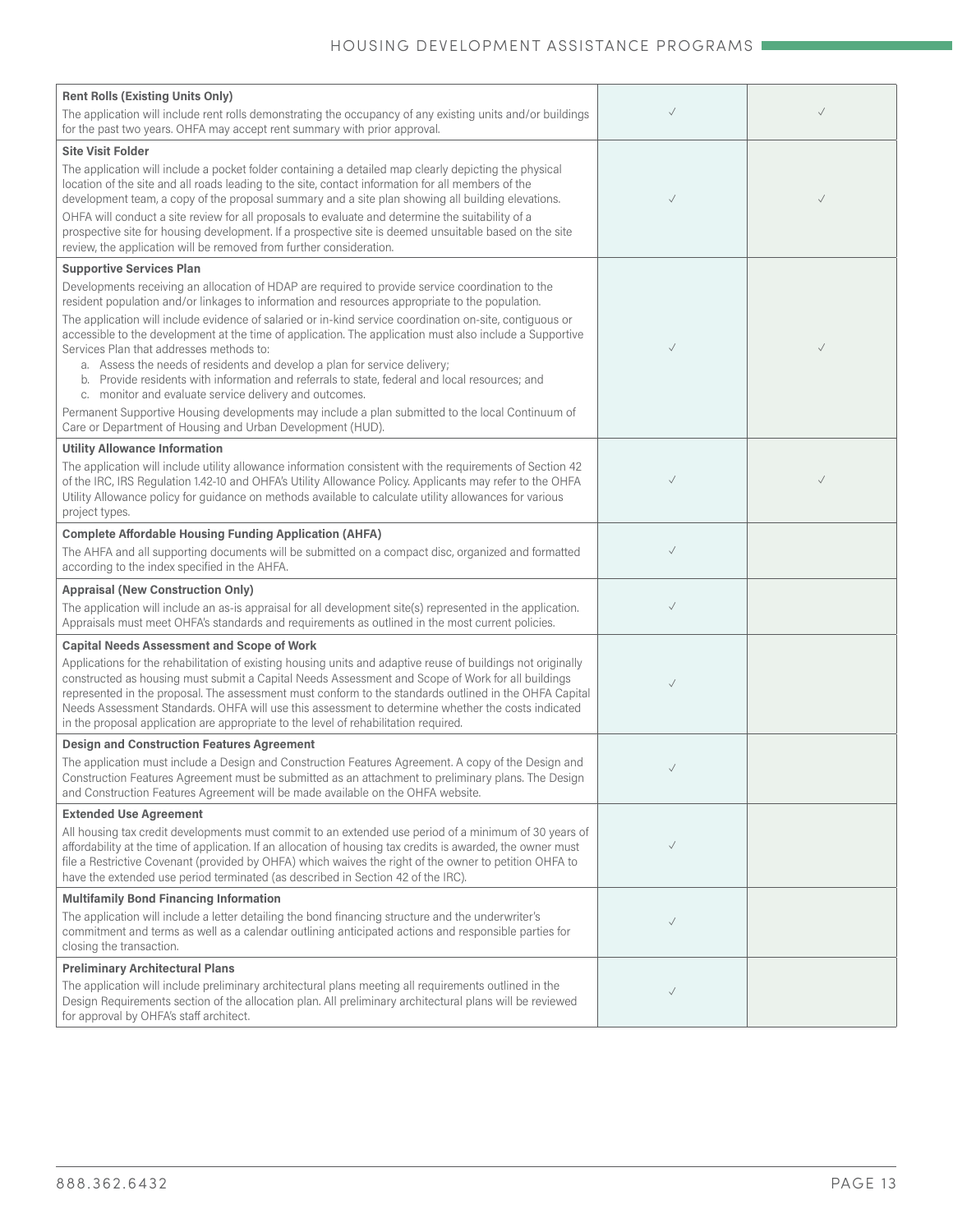| <b>Public Notification</b>                                                                                                                                                                                                                                                                                                                                                                                                                                                                                                                                                                                                                                                                                                                                                                                                                                                                                                                                                                                                                                                                                                                           |              |  |
|------------------------------------------------------------------------------------------------------------------------------------------------------------------------------------------------------------------------------------------------------------------------------------------------------------------------------------------------------------------------------------------------------------------------------------------------------------------------------------------------------------------------------------------------------------------------------------------------------------------------------------------------------------------------------------------------------------------------------------------------------------------------------------------------------------------------------------------------------------------------------------------------------------------------------------------------------------------------------------------------------------------------------------------------------------------------------------------------------------------------------------------------------|--------------|--|
| The proposal application will include evidence that the public notification process for local elected<br>officials was completed.                                                                                                                                                                                                                                                                                                                                                                                                                                                                                                                                                                                                                                                                                                                                                                                                                                                                                                                                                                                                                    |              |  |
| The applicant must notify, in writing, certain officials from:<br>The political jurisdictions in which the development will be located; and<br>a.<br>Any political jurisdiction whose boundaries are located within one-half mile radius of the<br>b.<br>development's location.                                                                                                                                                                                                                                                                                                                                                                                                                                                                                                                                                                                                                                                                                                                                                                                                                                                                     |              |  |
| The officials to be notified include:<br>a. The chief executive officer and the clerk of the legislative body for any city or village (i.e. mayor<br>and clerk of council):<br>The clerk of the board of trustees for any township;<br>The clerk of the board of commissioners for any county;<br>State Representative(s);<br>d.<br>State Senator(s).<br>е.<br>The applicant will use the OHFA letter template and include all information requested. The notification<br>must state the applicant's intent to develop housing using OHFA funding. The notification must be in<br>writing and sent via certified mail, return receipt requested. Submit a copy of the stamped post office<br>receipt (return receipt not required) for certified mail and copies of notification letters with your proposal<br>application.<br>Scattered-site developments must complete the public notification process for all sites represented in the<br>proposal application. If awarded an allocation of housing tax credits, this requirement must be completed<br>again for all sites represented in the final application prior to construction completion. | $\checkmark$ |  |
| Applicants are encouraged to contact the appropriate local government officials prior to submitting an<br>application to inform these parties of details concerning the housing proposal.                                                                                                                                                                                                                                                                                                                                                                                                                                                                                                                                                                                                                                                                                                                                                                                                                                                                                                                                                            |              |  |
| <b>Related Party Transaction Questionnaire</b><br>The application will include the Related Party Transaction Questionnaire for any transactions between<br>related parties.                                                                                                                                                                                                                                                                                                                                                                                                                                                                                                                                                                                                                                                                                                                                                                                                                                                                                                                                                                          | $\checkmark$ |  |
| <b>Scoring Workbook</b>                                                                                                                                                                                                                                                                                                                                                                                                                                                                                                                                                                                                                                                                                                                                                                                                                                                                                                                                                                                                                                                                                                                              |              |  |
| The application will include a complete Scoring Workbook, in the format specified by OHFA. Proposal<br>applications that do not include a Scoring Workbook at the time of application cannot be scored.                                                                                                                                                                                                                                                                                                                                                                                                                                                                                                                                                                                                                                                                                                                                                                                                                                                                                                                                              | $\checkmark$ |  |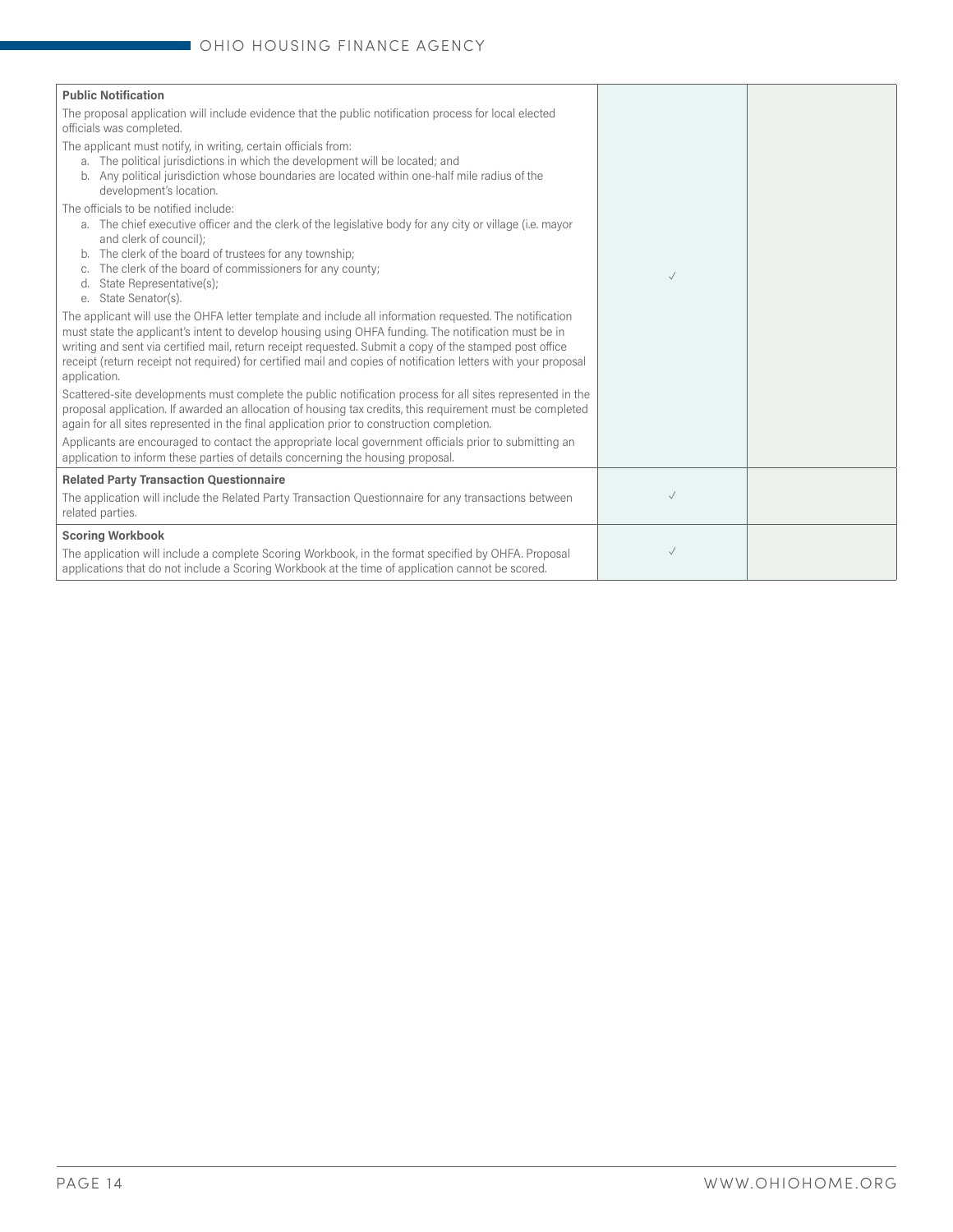# **Final Application Requirements**

|                                                                                                                                                                                                                                                                                                                                                                                                                                                                                                                                                                                                                                                                                                                                                                                                                                                                                                                                                                                                                                                                                                                                                                                                                                                                                                                                                                                                                                                                                                                                                                                                                                                | <b>Applicable Programs</b> |                                                    |
|------------------------------------------------------------------------------------------------------------------------------------------------------------------------------------------------------------------------------------------------------------------------------------------------------------------------------------------------------------------------------------------------------------------------------------------------------------------------------------------------------------------------------------------------------------------------------------------------------------------------------------------------------------------------------------------------------------------------------------------------------------------------------------------------------------------------------------------------------------------------------------------------------------------------------------------------------------------------------------------------------------------------------------------------------------------------------------------------------------------------------------------------------------------------------------------------------------------------------------------------------------------------------------------------------------------------------------------------------------------------------------------------------------------------------------------------------------------------------------------------------------------------------------------------------------------------------------------------------------------------------------------------|----------------------------|----------------------------------------------------|
| <b>FINAL APPLICATION REQUIREMENTS</b>                                                                                                                                                                                                                                                                                                                                                                                                                                                                                                                                                                                                                                                                                                                                                                                                                                                                                                                                                                                                                                                                                                                                                                                                                                                                                                                                                                                                                                                                                                                                                                                                          | <b>Bond Gap Financing</b>  | <b>Housing Development</b><br><b>Gap Financing</b> |
| <b>Final Application Fee</b><br>Applicants to the Bond Gap Financing program must submit a final application fee of \$2000. Applicants<br>to the Housing Development Gap Financing program must submit a final application fee of \$500.                                                                                                                                                                                                                                                                                                                                                                                                                                                                                                                                                                                                                                                                                                                                                                                                                                                                                                                                                                                                                                                                                                                                                                                                                                                                                                                                                                                                       | $\checkmark$               | $\checkmark$                                       |
| <b>Program Certification</b><br>An original signature of a representative of each general partner/managing member is required in the<br>program certification section of the application and must be submitted in its original, paper form                                                                                                                                                                                                                                                                                                                                                                                                                                                                                                                                                                                                                                                                                                                                                                                                                                                                                                                                                                                                                                                                                                                                                                                                                                                                                                                                                                                                     | $\checkmark$               | $\checkmark$                                       |
| Complete Affordable Housing Funding Application (AHFA)/Gap Financing Application (GFA)<br>The AHFA/GFA and all supporting documents will be submitted on a compact disc, organized and<br>formatted according to the index specified in the Applications.                                                                                                                                                                                                                                                                                                                                                                                                                                                                                                                                                                                                                                                                                                                                                                                                                                                                                                                                                                                                                                                                                                                                                                                                                                                                                                                                                                                      | $\checkmark$               | $\checkmark$                                       |
| <b>Changes from Proposal/Pre-Application</b><br>Any substantive changes made to the development represented in the proposal or pre-application must<br>be disclosed to OHFA with submission of the final application. Substantive changes may include, but<br>are not limited to, changes in ownership or development team, design, construction or configuration,<br>site(s) (with an exception for scattered- site developments), targeted populations including special needs<br>populations, and any items affecting competitive scoring. Such changes may be permitted only at the<br>discretion of the Director of Planning, Preservation and Development.                                                                                                                                                                                                                                                                                                                                                                                                                                                                                                                                                                                                                                                                                                                                                                                                                                                                                                                                                                               | $\checkmark$               |                                                    |
| <b>Affirmative Fair Housing Marketing Plan</b><br>The application will include an Affirmative Fair Housing Marketing Plan consistent with the most current<br>policies of the OHFA Office of Program Compliance. Applicants that own a property with project based<br>Section 8, HUD Section 236 or USDA contracts may submit a current and approved Affirmative Fair<br>Housing Marketing Plan to satisfy the requirement. If the plan's current approval date is within six<br>(6) months of expiration, the applicant must submit the current plan with supporting documentation<br>demonstrating that an updated plan needs or does not need renewal by HUD, USDA and OHFA.<br>If an approved plan is not already in place, the final application will include a complete an Affirmative<br>Fair Housing Marketing Plan and OHFA Form PC-E45, consistent with the most current policies of the<br>OHFA Office of Program Compliance. The form will include a description of the outreach, marketing and<br>advertising methods used to affirmatively market the development. A separate plan is required for each<br>census tract in which the development is located.<br>HUD, USDA and the OHFA Office of Program Compliance require that the Affirmative Fair Housing<br>Marketing Plan be reviewed every five (5) years.<br>Applicants may contact the OHFA Office of Program Compliance with questions regarding the Affirmative<br>Fair Housing Marketing Plan.                                                                                                                                                                       | $\checkmark$               | $\checkmark$                                       |
| <b>Conditional Financial Commitments</b><br>All non-OHFA sources of debt and equity, including any project-based rental subsidies, must be<br>evidenced by a conditional commitment letter or acceptable documentation in lieu of a commitment at<br>final application.<br>Any debt or grant funds that will be a part of the development's financing must have a<br>conditional commitment letter indicating the following:<br>Loan or grant amount.<br>1.<br>Loan term and amortization.<br>2.<br>Interest rate.<br>3.<br>Fees associated with the loan or grant.<br>4.<br>Reserve requirements.<br>5.<br>Lien position of the loan.<br>6.<br>Acknowledgement by the lender or allocating entity that the project seeking financial support<br>7.<br>has received at least a preliminary review and meets the requirements of the lender or funders,<br>conditional upon a final underwrite.<br>If a loan or grant has been applied for or will be applied for from a competitive source (e.g., city HOME<br>funds, Federal Home Loan Bank), the required letter (see items 1-7 above) must acknowledge funds have<br>been applied for or verify that a funding round is approaching. The letter should detail the amount of<br>funds requested and the timing for funding decisions.<br>Applicants must identify an alternative plan to fill the funding gap if unsuccessful in any non-OHFA<br>competitive funding program.<br>If an existing loan will be assumed or restructured, provide supporting documentation detailing the terms<br>and conditions of any assumed or restructured debt, including the current outstanding balance. | $\checkmark$               |                                                    |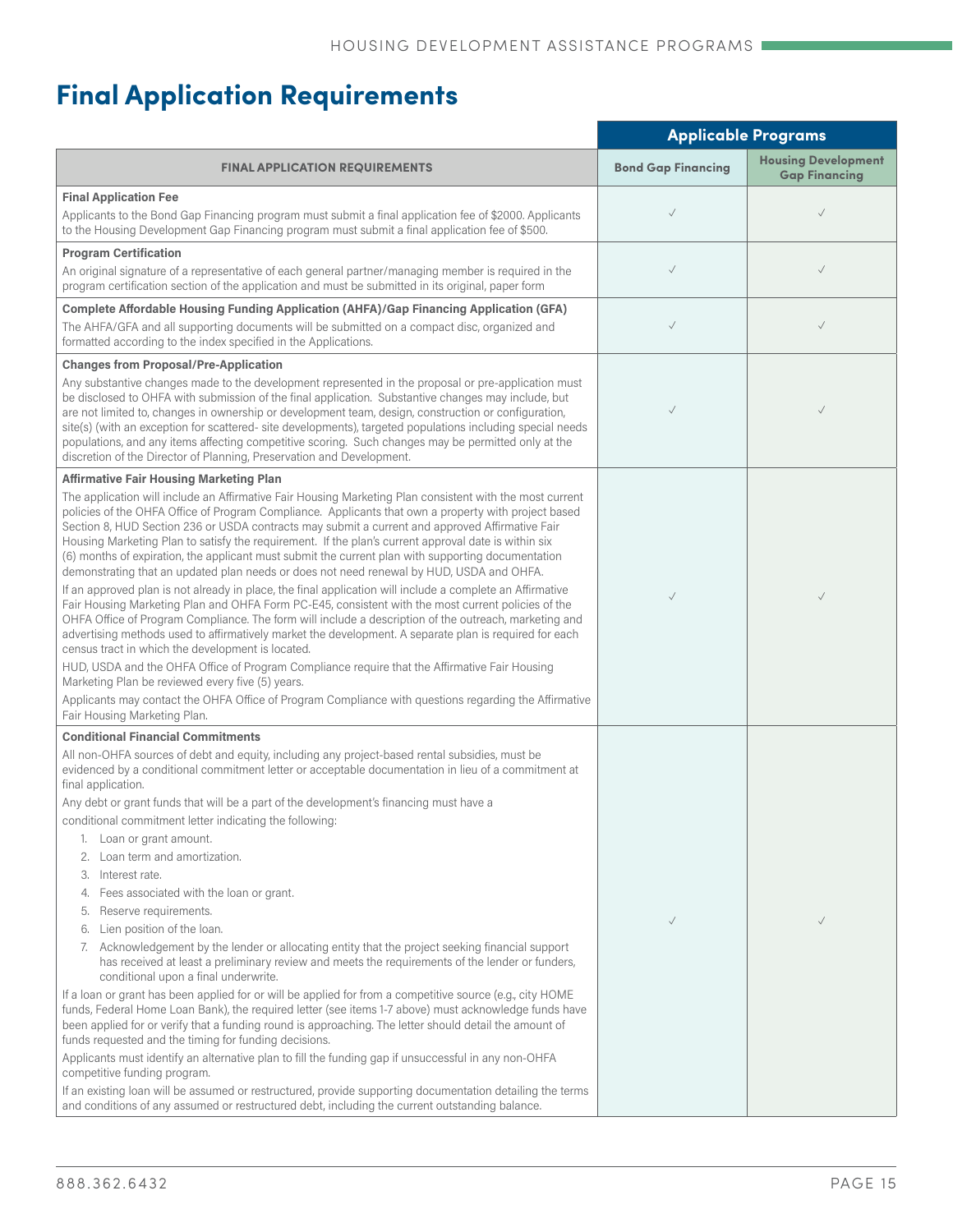| Appraisal<br>For BGF projects that include rehabilitation and HDGF, the application will include an as-is appraisal<br>for all development site(s) represented in the application. Appraisals must conform to OHFA's appraisal<br>standards and requirements.                                                                                                                                                                                                                                                                                                                                                                                                                                                                | $\checkmark$ |              |
|------------------------------------------------------------------------------------------------------------------------------------------------------------------------------------------------------------------------------------------------------------------------------------------------------------------------------------------------------------------------------------------------------------------------------------------------------------------------------------------------------------------------------------------------------------------------------------------------------------------------------------------------------------------------------------------------------------------------------|--------------|--------------|
| <b>Phase I Environmental Assessment</b>                                                                                                                                                                                                                                                                                                                                                                                                                                                                                                                                                                                                                                                                                      |              |              |
| The application will include a Phase I ESA for all sites included in the development. If a full Phase I ESA<br>was submitted with the proposal application, one need not be resubmitted with the final application.<br>The report(s) must comply with current OHFA standards. The owner must submit a narrative that<br>addresses any issues raised in the report(s). OHFA reserves the right to reject any sites indicated to have<br>environmental problems or hazards. The Phase I ESA must have been completed or updated by the<br>author within one (1) year prior to the application deadline for housing tax credits.                                                                                                | $\checkmark$ |              |
| <b>Relocation Plan and Forms (Existing Rental Units Only)</b>                                                                                                                                                                                                                                                                                                                                                                                                                                                                                                                                                                                                                                                                |              |              |
| Any development involving acquisition and rehabilitation of existing and occupied units that will result in<br>permanent displacement of any residents will submit a complete Acquisition, Relocation and Demolition<br>Questionnaire and Relocation Assistance Plan forms at final application.                                                                                                                                                                                                                                                                                                                                                                                                                             | $\checkmark$ |              |
| If a development will result in resident relocation during the construction period, the final application<br>will include a narrative detailing the tenant relocation plan or strategy. The narrative will address the<br>method(s) for relocating residents, provide a breakdown of any associated costs, and identify if tenants<br>will be permanently displaced.                                                                                                                                                                                                                                                                                                                                                         |              |              |
| <b>Authorization to Release Tax Information</b>                                                                                                                                                                                                                                                                                                                                                                                                                                                                                                                                                                                                                                                                              |              |              |
| The application must include the Authorization to Release Tax Information Form for all members of the<br>general or limited partnership. OHFA will use this information to determine if an organization with an<br>ownership interest in the development has outstanding tax liens with the State of Ohio.                                                                                                                                                                                                                                                                                                                                                                                                                   | $\checkmark$ | $\checkmark$ |
| <b>Federal Tax Identification Number</b>                                                                                                                                                                                                                                                                                                                                                                                                                                                                                                                                                                                                                                                                                     |              |              |
| The application will include evidence that a Federal Tax Identification Number (FTIN) has been obtained<br>for the ownership entity.                                                                                                                                                                                                                                                                                                                                                                                                                                                                                                                                                                                         | $\checkmark$ | $\checkmark$ |
| Board Resolution Authorizing Application for Housing Development Assistance Program<br><b>Resources</b>                                                                                                                                                                                                                                                                                                                                                                                                                                                                                                                                                                                                                      | $\checkmark$ | $\checkmark$ |
| Non-Profit Articles of Incorporation, Including evidence of 501(c)3 or (c)4 Status                                                                                                                                                                                                                                                                                                                                                                                                                                                                                                                                                                                                                                           | $\checkmark$ | $\checkmark$ |
| <b>Audited Financial Statements (Existing Units Only)</b><br>The application will include audited financial statements for the project.                                                                                                                                                                                                                                                                                                                                                                                                                                                                                                                                                                                      | $\checkmark$ | $\checkmark$ |
| <b>Community Outreach Plan and Documentation</b>                                                                                                                                                                                                                                                                                                                                                                                                                                                                                                                                                                                                                                                                             |              |              |
| The application will include a community outreach plan describing a planned strategy for providing<br>notification to residents, businesses, local elected officials, police and fire departments, community<br>development corporations, non-profit community organizations and other community stakeholders of<br>the proposed housing development. The planned strategy should involve posting of notices in libraries<br>or other public spaces where residents or potential residents may frequent. Public meetings, design<br>charrettes and notices in local papers and/or social media are more acceptable methods to provide<br>notice to the community.                                                            |              | $\checkmark$ |
| The application will include documentation and evidence that the planned outreach strategy has been<br>completed prior to submission of the application. The applicant will provide copies of written notices<br>placed or published, materials, including any sign-in sheets from any public meetings, and support or<br>opposition letters from community groups or contacts established through the outreach process.<br>Note: If the community outreach strategy was planned and carried out prior to submission of the<br>proposal application, the applicant must conduct an additional public meeting between proposal and<br>final application and provide evidence that this meeting occurred at final application. |              |              |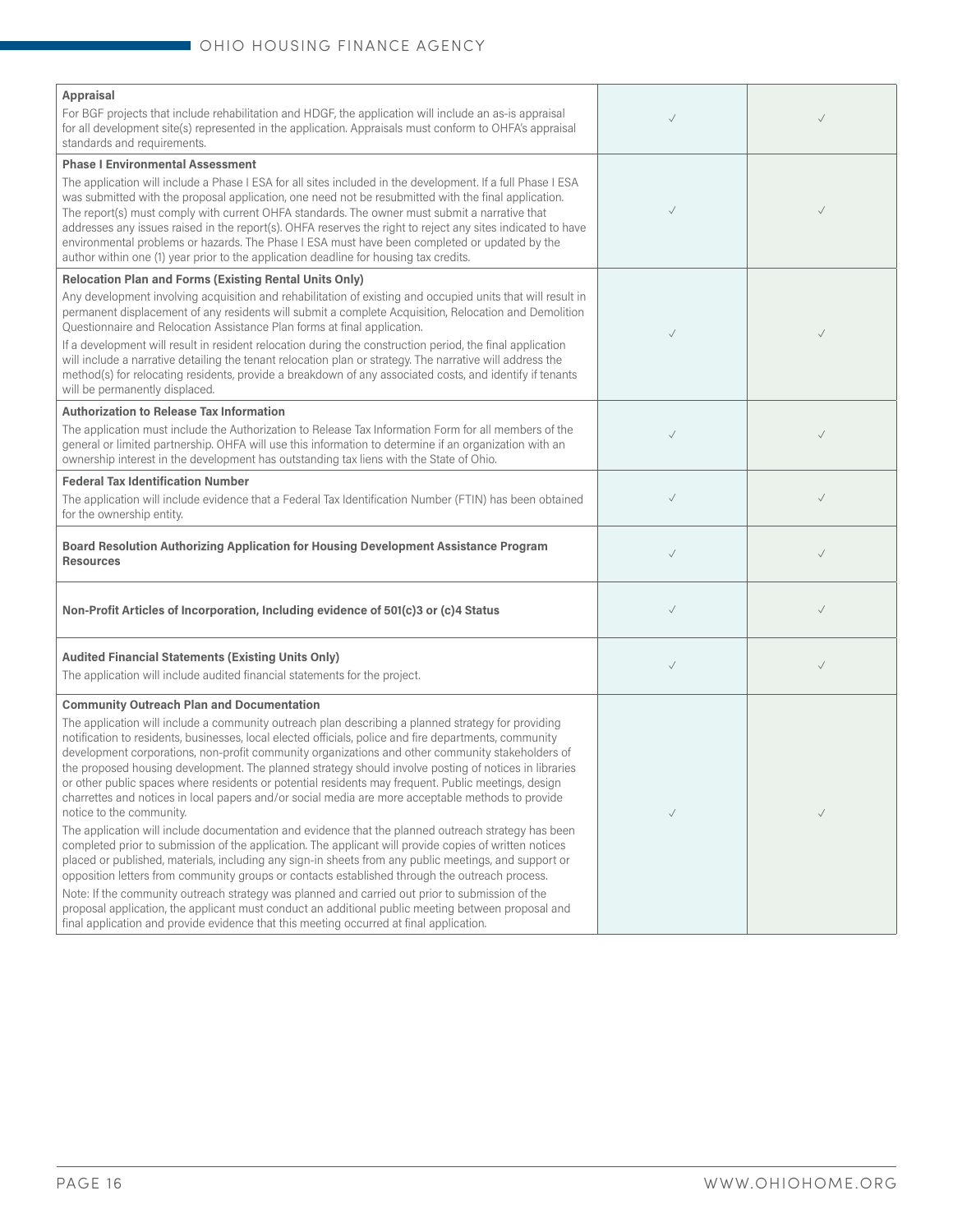| <b>Public Notification</b>                                                                                                                                                                                              |              |              |
|-------------------------------------------------------------------------------------------------------------------------------------------------------------------------------------------------------------------------|--------------|--------------|
| The proposal application will include evidence that the public notification process for local elected<br>officials was completed.                                                                                       |              |              |
| The applicant must notify, in writing, certain officials from:                                                                                                                                                          |              |              |
| a. The political jurisdictions in which the development will be located; and                                                                                                                                            |              |              |
| b. Any political jurisdiction whose boundaries are located within one-half mile radius of the<br>development's location.                                                                                                |              |              |
| The officials to be notified include:                                                                                                                                                                                   |              |              |
| a. The chief executive officer and the clerk of the legislative body for any city or village (i.e. mayor                                                                                                                |              |              |
| and clerk of council);<br>b. The clerk of the board of trustees for any township;                                                                                                                                       |              |              |
| The clerk of the board of commissioners for any county;                                                                                                                                                                 |              |              |
| d. State Representative(s);                                                                                                                                                                                             |              | $\checkmark$ |
| e. State Senator(s).                                                                                                                                                                                                    |              |              |
| The applicant will use the OHFA letter template and include all information requested. The notification<br>must state the applicant's intent to develop housing using OHFA funding. The notification must be in         |              |              |
| writing and sent via certified mail, return receipt requested. Submit a copy of the stamped post office                                                                                                                 |              |              |
| receipt (return receipt not required) for certified mail and copies of notification letters with your proposal                                                                                                          |              |              |
| application.                                                                                                                                                                                                            |              |              |
| Scattered-site developments must complete the public notification process for all sites represented in the<br>proposal application. If awarded an allocation of housing tax credits, this requirement must be completed |              |              |
| again for all sites represented in the final application prior to construction completion.                                                                                                                              |              |              |
| Applicants are encouraged to contact the appropriate local government officials prior to submitting an                                                                                                                  |              |              |
| application to inform these parties of details concerning the housing proposal.                                                                                                                                         |              |              |
| <b>Capital Needs Assessment and Scope of Work</b>                                                                                                                                                                       |              |              |
| Applications for the rehabilitation of existing housing units and adaptive reuse of buildings not originally<br>constructed as housing must submit a Capital Needs Assessment and Scope of Work for all buildings       |              |              |
| represented in the proposal. The assessment must conform to the standards outlined in the OHFA Capital                                                                                                                  |              |              |
| Needs Assessment Standards. OHFA will use this assessment to determine whether the costs indicated                                                                                                                      |              |              |
| in the proposal application are appropriate to the level of rehabilitation required.                                                                                                                                    |              |              |
| <b>Eighty Percent Plans and Specifications</b>                                                                                                                                                                          |              |              |
| The application will include one set of 11x17 drawings including Civil, Landscape, Architectural,                                                                                                                       |              |              |
| Mechanical, Electrical and Plumbing specifications. Plans must be certified by the development architect<br>to be 80 percent complete or better, and meet all requirements outlined in the Design Requirements          | $\checkmark$ |              |
| section of these guidelines or the Qualified Allocation Plan (for applicants seeking housing credits). All                                                                                                              |              |              |
| architectural plans will be reviewed for approval by OHFA's staff architect.                                                                                                                                            |              |              |
| <b>Design and Construction Features Agreement</b>                                                                                                                                                                       |              |              |
| The application must include a fully executed Design and Construction Features Agreement. A copy of<br>the Design and Construction Features Agreement must be submitted as an attachment to 80 percent                  | $\checkmark$ | $\checkmark$ |
| plans. The Design and Construction Features Agreement will be made available on the OHFA website.                                                                                                                       |              |              |
| <b>Notification to Statewide Accessibility Groups (New Units Only)</b>                                                                                                                                                  |              |              |
| Applicants proposing new construction must notify the applicable statewide accessibility group prior                                                                                                                    |              |              |
| to final application that accessible housing is being proposed. Applicants must further agree to accept                                                                                                                 |              |              |
| referrals for prospective residents, and consider design recommendations for the property. Copies of<br>correspondence between the applicant and accessibility group will be submitted to show compliance               |              |              |
| with the foregoing requirements. A list of statewide accessibility groups will be made available on the                                                                                                                 |              |              |
| OHFA website.                                                                                                                                                                                                           |              |              |
| <b>Third Party Cost Estimate</b>                                                                                                                                                                                        |              |              |
| Itemized cost estimates from an <i>unrelated third party</i> are required to substantiate the construction<br>costs in the development budget. To be an unrelated third party, there can be no identity of interest     |              |              |
| between the organization providing the qualified cost estimates and any organization with an ownership                                                                                                                  |              |              |
| interest, including the developer, the general contractor, any member of the development team, their                                                                                                                    |              |              |
| subsidiaries or affiliates (the project architect may submit the estimate). Estimates must also indicate the                                                                                                            |              |              |
| status of the design process (i.e. preliminary drawings, working drawings with outline specifications, full-<br>scale drawings and specifications, etc.).                                                               | $\checkmark$ | $\checkmark$ |
| The <b>unrelated third party</b> must indicate which standards/codes were used in developing the cost<br>estimates.                                                                                                     |              |              |
| The <b>unrelated third party</b> must submit a signed statement certifying that the cost estimates for any                                                                                                              |              |              |
| rehabilitation work being done are sufficient to meet the Ohio Department of Development's Residential<br>Rehab Standards (RRS).                                                                                        |              |              |
| If any member of the development team or ownership has an identity of interest with the entity providing                                                                                                                |              |              |
| the qualified cost estimate, the identity of interest relationship must be disclosed.                                                                                                                                   |              |              |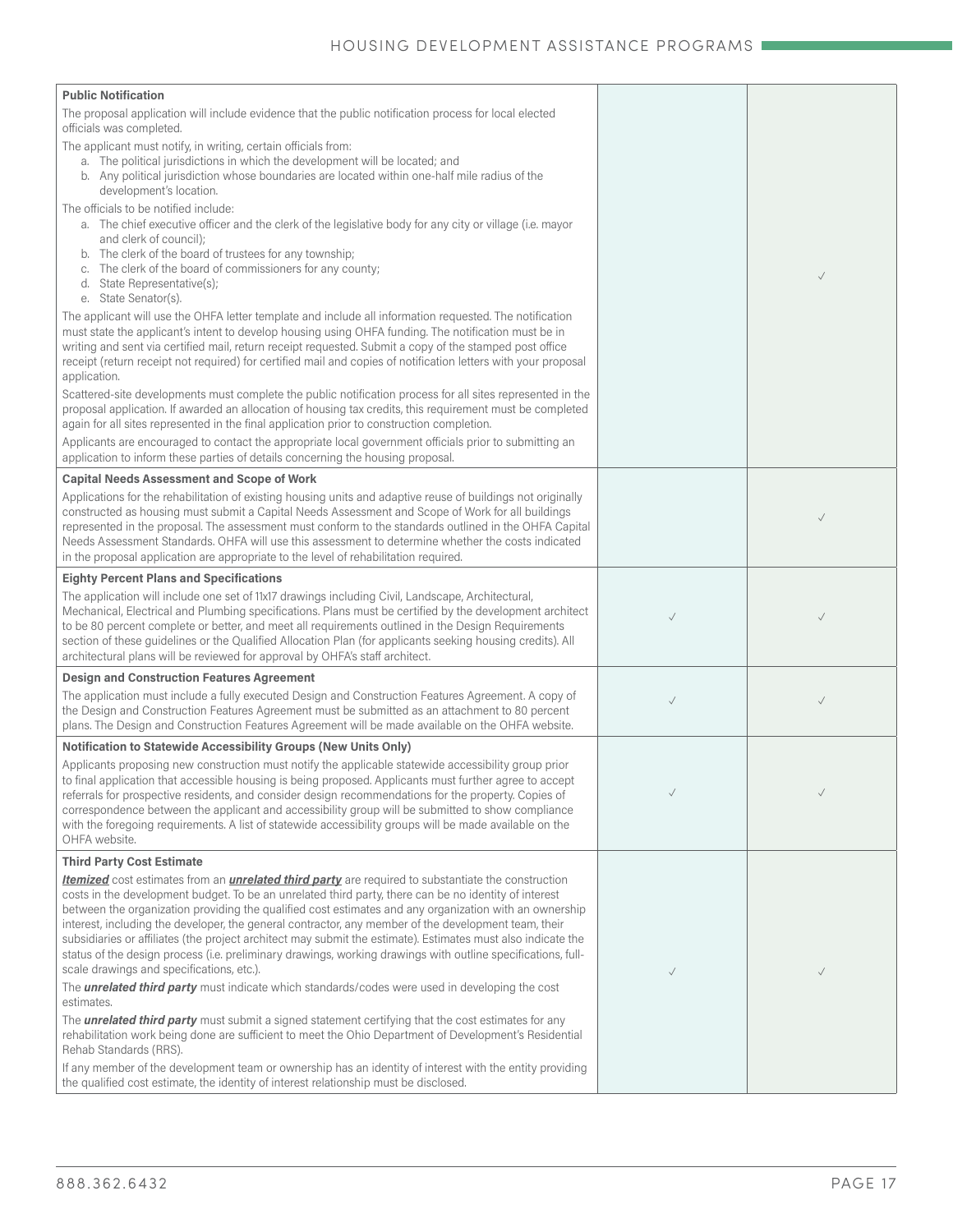| <b>Green Standards</b><br>Evidence from Enterprise Green Communities of approval to proceed. Final Enterprise Green<br>Communities Certification, LEED or NGBS will be required upon completion of any project involving new<br>construction.                                                                                                                                                                                                                                                                           |                  |  |
|-------------------------------------------------------------------------------------------------------------------------------------------------------------------------------------------------------------------------------------------------------------------------------------------------------------------------------------------------------------------------------------------------------------------------------------------------------------------------------------------------------------------------|------------------|--|
| <b>Good Cause Lease Addendum</b>                                                                                                                                                                                                                                                                                                                                                                                                                                                                                        |                  |  |
| The application will include a written statement from the owner certifying that the Good Cause Lease<br>Addendum will be included in all new leases and upon renewal of existing leases for all residents. The<br>Good Cause Lease Addendum will be made available on the OHFA website. Developments that will<br>include project-based rental assistance from a federal agency are exempt from this requirement.                                                                                                       | $\checkmark$     |  |
| <b>Legal Description(s)</b>                                                                                                                                                                                                                                                                                                                                                                                                                                                                                             |                  |  |
| The application will include a legal description of each parcel that will be included in the development<br>must be submitted at application in Word format. The description(s) must include the street address and<br>permanent parcel number of each parcel.                                                                                                                                                                                                                                                          | $\checkmark$     |  |
| <b>Ohio Housing Locator</b>                                                                                                                                                                                                                                                                                                                                                                                                                                                                                             |                  |  |
| The application will include a written statement from the owner certifying that developments financed<br>with assistance from OHFA will be listed with the Ohio Housing Locator, as soon as the units are placed<br>in service. It will be the responsibility of the owner and/or property manager to update listings at least on<br>an annual basis.                                                                                                                                                                   |                  |  |
| <b>Market Study</b>                                                                                                                                                                                                                                                                                                                                                                                                                                                                                                     |                  |  |
| For BGF projects involving rehabilitation, the final application will include a market study conducted<br>by an OHFA-approved market study professional updated or approved within 12 months of the<br>application submission date. Applicants should refer to the OHFA Market Study Standards for additional<br>requirements, and to the program calendar for applicable deadlines.                                                                                                                                    | $\checkmark$     |  |
| <b>Subsidy Layering Review Information</b>                                                                                                                                                                                                                                                                                                                                                                                                                                                                              |                  |  |
| If a Public Housing Authority requests that OHFA complete a Subsidy Layering Review (SLR) for a<br>development including new project-based vouchers or a Housing Assistance Payment Contract, the final<br>application for housing tax credits will include all necessary application materials, documents and fees<br>required for an SLR, submitted on a separate disk. Applicants may refer to the OHFA SLR guidelines and<br>Federal Register Notices Vol. 70 No. 187, and Vol. 75 No. 131 for additional quidance. | Where Applicable |  |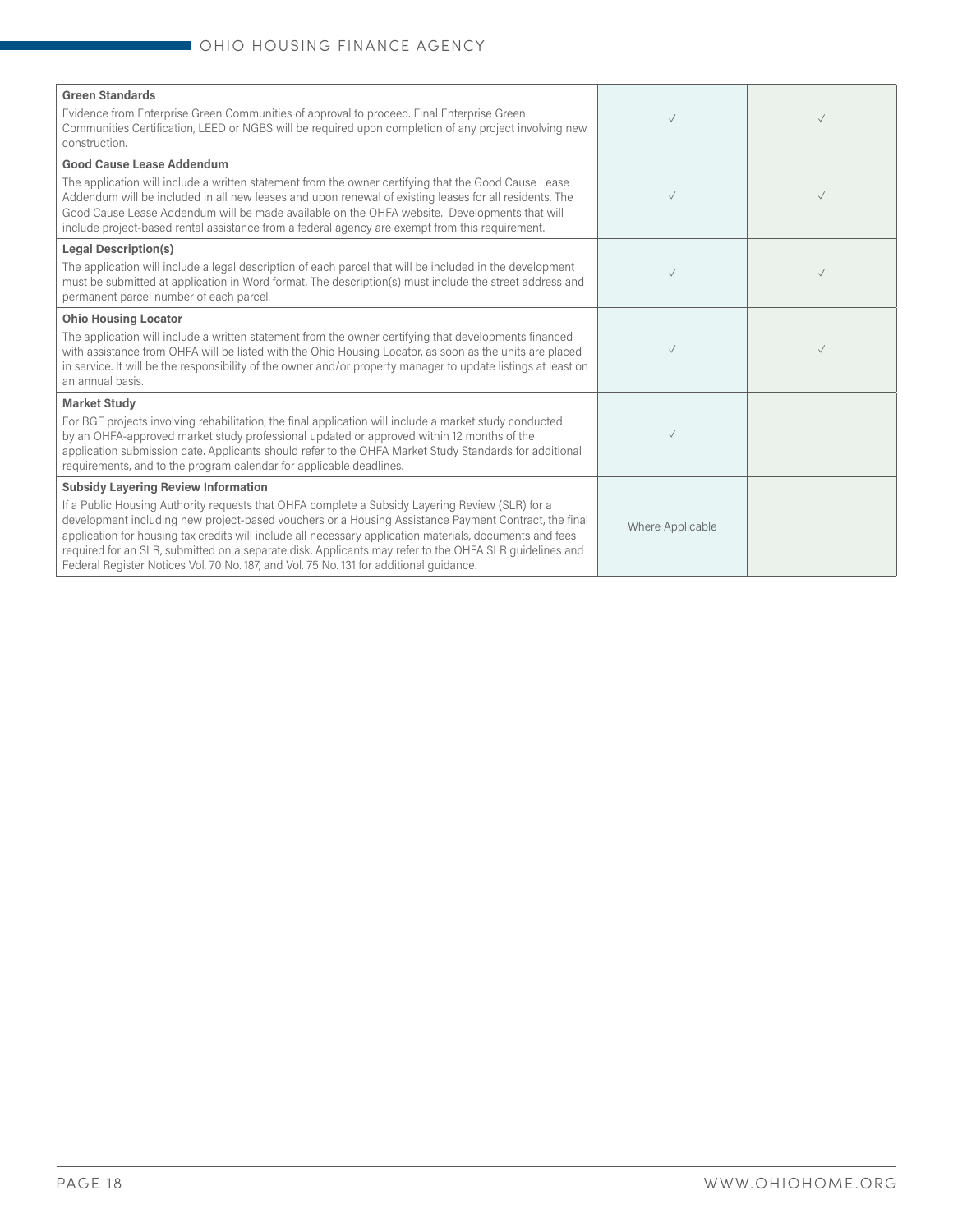# **Bond Gap Financing Program Guidelines**

The Bond Gap Financing program provides financing assistance to developments utilizing multifamily bonds in conjunction with non-competitive (4%) housing tax credits to carry out moderate-scale rehabilitation or to construct new affordable housing serving low- and moderate-income households.

Approximately \$5-8 million in Ohio Housing Trust Fund (OHTF) dollars will be made available through two funding rounds in the 2016 program year to support successful Bond Gap Financing developments.

Developments assisted through the Bond Gap Financing program are subject to the requirements of the Housing Tax Credit program, as established in Section 42 of the Internal Revenue Code (IRC), and further specified in the most current Qualified Allocation Plan, Multifamily Bond program guidelines, and underwriting policies of the Agency.

For developments involving rehabilitation of existing units, applicants will be further required to meet the Residential Rehabilitation Standards maintained by the Office of Community Development at the Ohio Development Services Agency. The proposed scope of work will also be evaluated to determine that an adequate amount of rehabilitation is being completed to ensure the projects' expected useful life of 30 years.

To comply with all applicable requirements, OHFA recommends that applicant consult the following related documents for their proper interpretation:

- 2016-2017 Qualified Allocation Plan
- 2016-2017 Multifamily Underwriting Guidelines
- Multifamily Bond Program Guidelines (OHFA –issued bonds only)
- Housing Development Loan Program Guidelines
- Multifamily Lending Program Guidelines
- [Residential Rehabilitation Standards Office of Community Development, Ohio Development Services Agency](https://development.ohio.gov/files/cs/RRS  2008.pdf)
- Market Study Standards
- Capital Needs Assessment Standards and Effective Useful Life Schedule
- 2016 Appraisal Requirements

# **Funding Limits**

OHFA will provide funding up to a maximum of \$1 million per project. Unless otherwise noted or approved by staff, developers and owners will be limited to one award per program year. Developers and applicants who have successful worked with OHFA in utilizing the 4% credits and HDAP may be receive more than one award of HDAP, but the total award to any one developer/ applicant may not exceed \$1 million.

### **Additional Rent Limits**

All developments will commit to one of the following selections, based on the location of the proposed project:

- HUD Participating Jurisdiction: A minimum of 40 percent of the affordable units must be affordable to households with incomes at or below 50 percent of the area median income (AMI)
- Non-HUD Participating Jurisdiction: A minimum of 35 percent of the affordable units must be affordable to households with incomes at or below 50 percent of AMI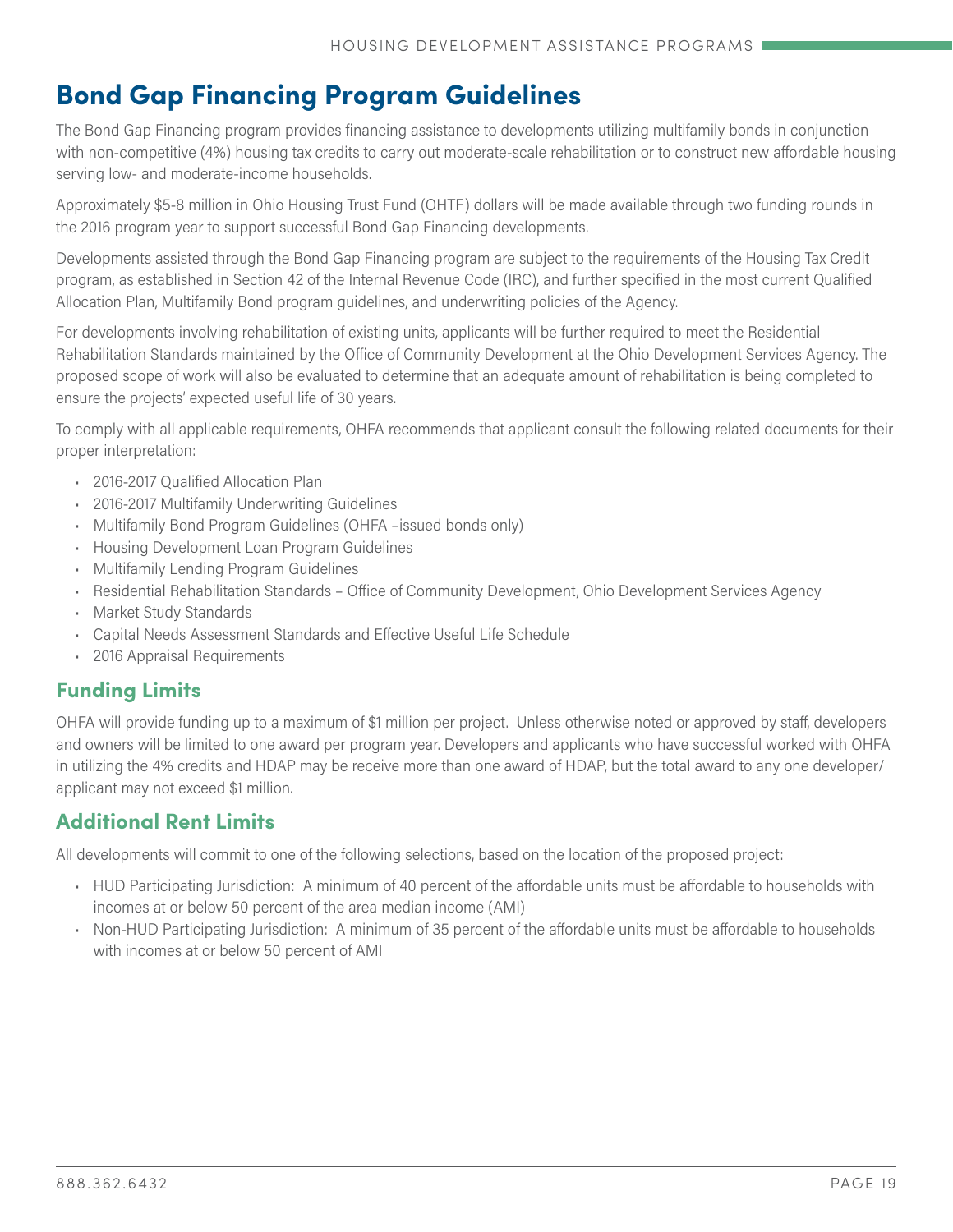# **Eligible Uses of Bond Gap Financing**

HDAP resources may only be applied in the development budget toward non-related party acquisition, hard costs associated with new construction or rehabilitation, and developer fees associated with the proposed development. If market rate housing and/or commercial spaces are involved in the proposed development, costs associated with creating the market rate housing and/or commercial spaces cannot be paid using HDAP funds. Development budget line items that can be paid for using HDAP funds include:

- Acquisition of land and/or building(s) (from unrelated parties only);
- Demolition (not applicable for Preservation projects);
- On-site improvements;
- Construction and/or renovation costs including construction fee items, construction contingency, and contractor overhead and profit (excluding costs associated with construction of commercial property);
- Furnishings and appliances;
- Architectural and engineering fees;
- Developer fees, including consultant fees and any construction management fees paid to the developer; or
- Legal fees.

Other development budget expenses must be covered by sources of financing other than HDAP.

NOTE: OHFA may, on a case-by-case basis, allow for HDAP funds, to be used to reimburse the applicant/project for land and/ or buildings purchased prior to the execution of the HDAP funding agreement. The applicant should work with OHFA prior to submission of their application to discuss possible use of HDAP to reimburse acquisition costs. Projects awarded HOME funds may not use the award to reimburse the applicant/project for acquisition costs.

Bond Gap Financing cannot be used to assist projects that:

- Rehab projects that show a total development cost per unit of \$130,000 or more, excluding assumed unrelated debt (existing units only). OHFA will allow exceptions to this requirement for projects requiring a more significant level of rehab but will require that the development achieve Enterprise Green Communities certification or a minimum equivalent (LEED or NGBS Silver).
	- OHFA reserves the right to evaluate the total development cost per unit for appropriateness on projects involving new construction.
- Have received a previous award of HDAP resources, without OHFA's prior approval;
- Involve new construction or rehabilitation of Single-Room Occupancy (SRO) housing;
- Must be licensed to allow for residents to occupy the development;
- Local zoning codes define the unit(s) proposed to be developed as a group home;
- Are identified as hospitals, nursing homes, sanitariums, life care facilities, retirement homes (if providing significant services other than housing are mandatory for residents), employer housing, mobile homes and student housing.

### **Eligible Applicants**

Eligible applicants will include private for-profit housing developers, not-for-profit 501(c)(3) and 501(c)(4) organizations, and public housing authorities proposing to create new affordable rental housing opportunities, or preserve existing affordable housing. Applicants, including the sponsoring organization and its members, must have experience with housing tax credit development and have placed in service at least one housing tax credit development. Exceptions may be considered by OHFA on a case-by-case basis.

Regardless of the funding source, to be eligible for funding, religious organizations and their subsidiaries/affiliates must meet the provisions in 24 CFR Part 92.257.

In the Bond Gap Financing program, OHFA is especially interested in partnering with developers and owners with experience in successfully completing 4 percent housing tax credits, multifamily bond and Ohio Housing Trust Fund developments and/or demonstrate an ability to proceed in a timeframe consistent with the requirements of applicable federal and state regulations.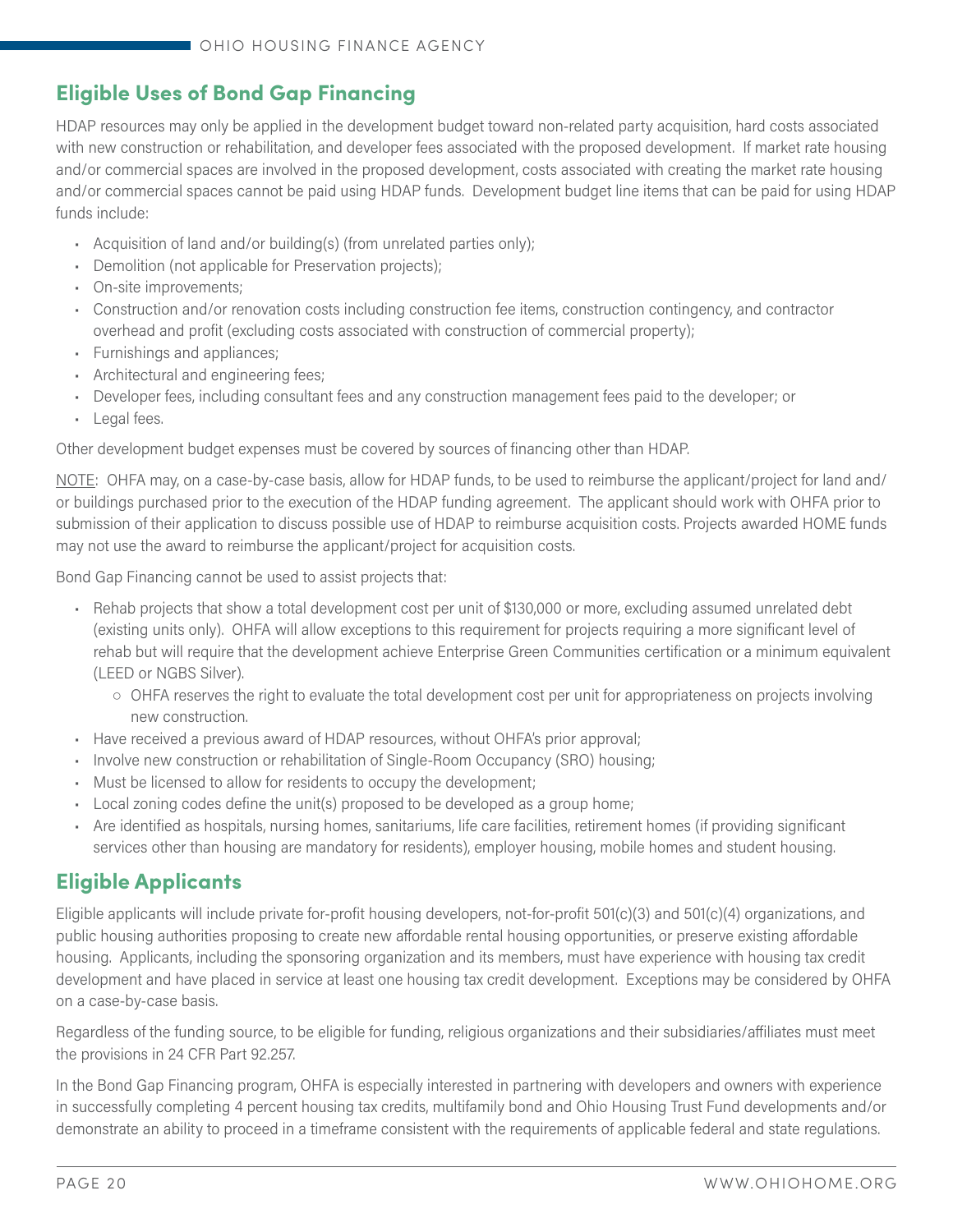Entities receiving an award of HDAP funds must act as the majority/controlling partner, sole owner, or a general partner/ managing member during the entire construction phase. OHFA must approve any changes to the HDAP-recipient (applicant) after the construction phase.

### **Ineligible Applicants**

Ineligible applicants will include local governments and new developers and owners who have not placed in service at least one housing tax credit development in any state.

Developers/owners with an HDAP project that is under construction and have been awarded an extension of their funding agreement, or any applicant submitting a project that has a prior HDAP award may not apply for another HDAP award without prior approval from OHFA. Developers/applicants must provide compelling reasons why OHFA should award funds under these circumstances.

### **Awards**

HDAP awards are structured as 30 year loans. Interest rates can vary up to two percent repayments are based on the projects ability to cash flow. OHFA will consider grants only to projects with non-profits ownership entities (100 percent general partner/managing members). Applicants may request a grant but the final determination will be made by OHFA.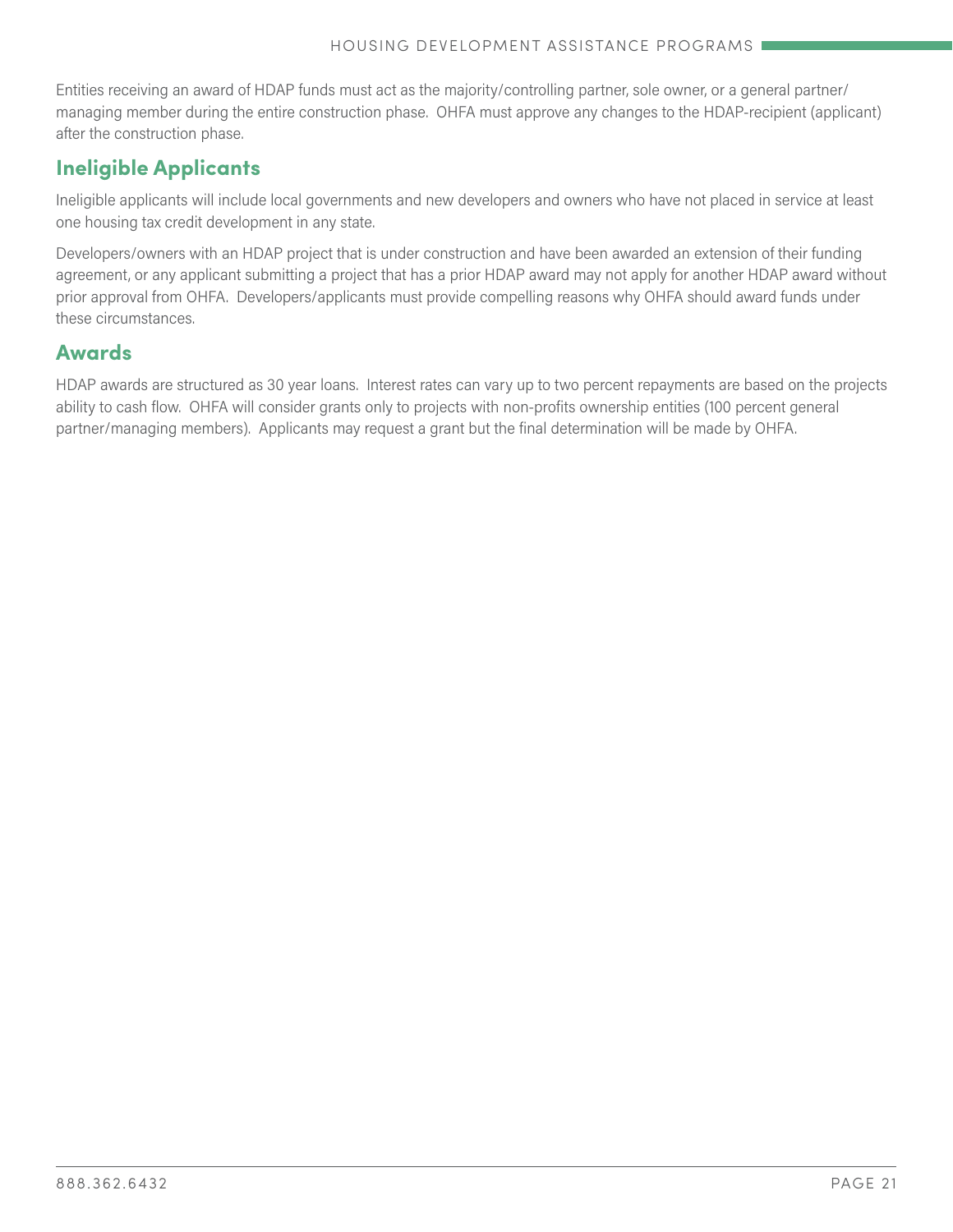# **Bond Gap Financing Program Application Review Process**

#### **1. Exceptions to Program Requirements**

Requests for exceptions to program requirements may be considered on a limited basis by OHFA. Applicants seeking a waiver from program requirements will submit the Exception Request Form and supporting documentation by the deadline shown in the program calendar. The Exception Request form is available on the OHFA website and must be submitted via email to [ExceptionsPPD@ohiohome.org](mailto:ExceptionsPPD%40ohiohome.org?subject=). OHFA will review all requests and issue decisions within two weeks of the proposal application deadline.

#### **2. Proposal Application Submission**

All proposal applications for the 2016 Bond Gap Financing Program must be submitted to the Ohio Housing Finance Agency no later than 5:00pm on the dates listed in the program calendar. OHFA will assess a non-refundable fee in the amount of \$1000 for the proposal application. Fees must be submitted with the proposal application.

#### **3. Competitive Review**

Upon receipt of all proposal applications, each will be assigned to an Analyst who is responsible for the application review. The competitive review process for Bond Gap Financing proposal applications involves the evaluation of all aspects of a project, including without limitation, market quality, affordability, impact on the targeted populations or surrounding community and the experience and capacity of the applicant. The applicant will be notified of any questions arising as a result of the review process and given two weeks to clarify these issues from the date of notification. All proposals, without exception, must score a minimum of 50 points for consideration of an award.

#### **4. Preliminary Financial Analysis**

All proposal applications will be reviewed for financial feasibility in accordance with the most current underwriting guidelines of the Agency. The amount of funding requested will be evaluated to determine the minimum amount of funds necessary to complete the actual development of the proposed project, considering all other committed sources. The applicant will be notified of any deficiencies during the review process and given two weeks to correct these issues from the date of notification.

#### **5. Threshold Review**

The assigned Analyst will finally complete a full threshold review of the application for all projects that are competitive and considered for an award of Bond Gap Financing. The threshold review assures that projects comply with applicable requirements and demonstrate an ability to proceed. Applications that do not meet threshold requirements will have two weeks following notification of any deficiencies to correct these issues. If deficiencies are not resolved in this timeframe, the project will be removed from any further consideration.

#### **6. Pre-Award Site Visit**

OHFA may conduct a site review to evaluate and determine the suitability of a prospective site for the proposed use. If a site is deemed unsuitable based on the site review, the application will be removed from further consideration.

Up to two representatives of the applicant who are familiar with the proposal application are encouraged to accompany OHFA staff to answer any questions. Applicants for scattered-site developments must be available to provide a tour of the sites and surrounding areas. All site visits will be scheduled at a time convenient to OHFA review staff.

For projects involving rehabilitation of existing units, OHFA staff will be required to visit individual units for the purpose of evaluating the current physical condition of a property. At least one representative of the applicant must participate. Any necessary tenant notifications should be issued prior to the site visit.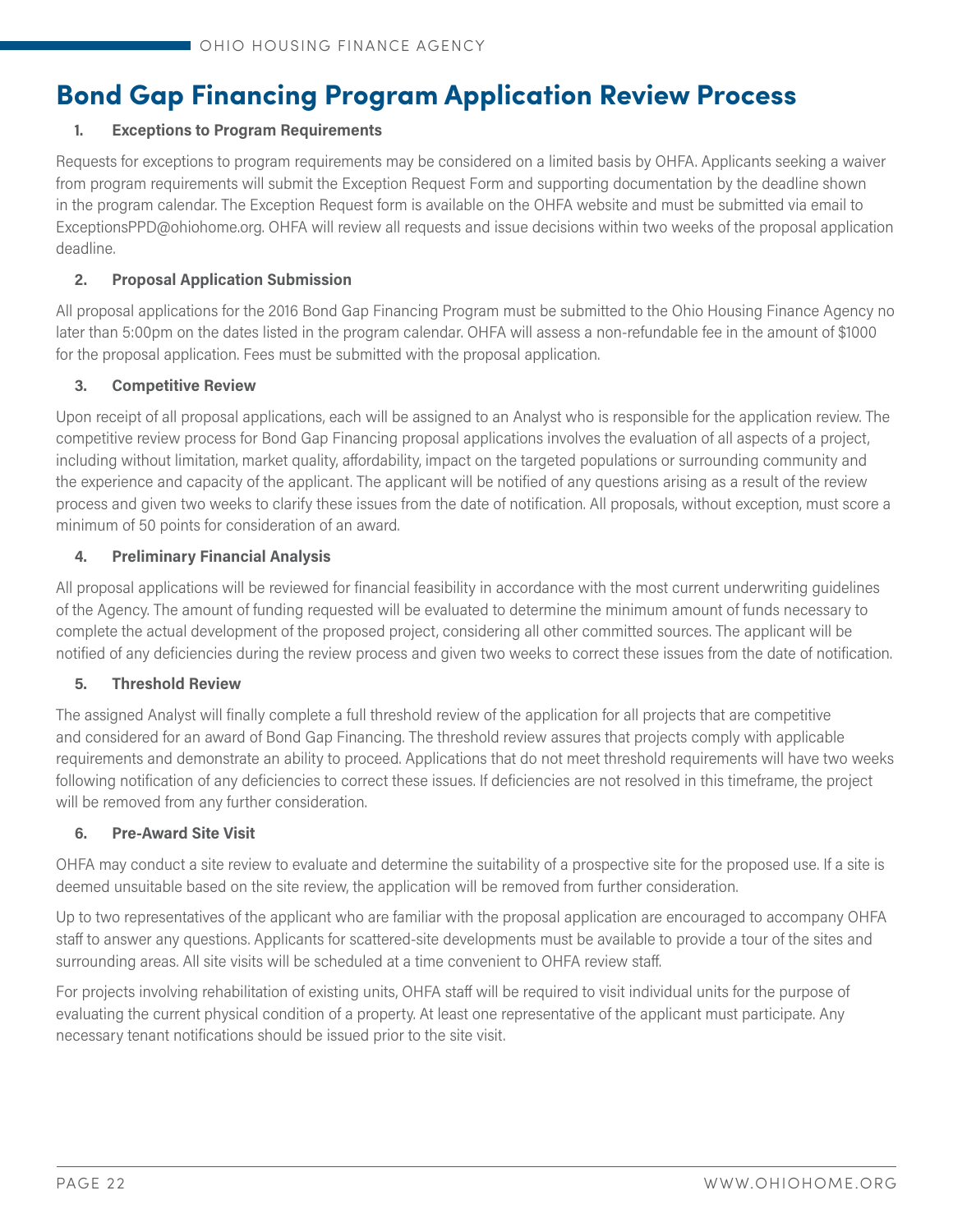#### **7. Announcement of Bond Gap Financing Awards Round I**

Once competitive, underwriting and threshold reviews are complete; OHFA will announce award recipients on its website. Successful applicants will also be notified by phone and/or in writing. At this time, the applicant may schedule a meeting with the assigned Analyst and Operations Manager to discuss and plan 'next steps' prior to submitting the final application.

#### **8. Final Application Submission**

A final and complete application will be submitted by the deadline shown in the program calendar including all supporting documentation and attachments. Any changes made to the project after the announcement of awards must be approved by OHFA prior to submitting the final application. OHFA reserves the right to remove any applications that are incomplete or inconsistent from further consideration. OHFA will assess a non-refundable fee in the amount of \$2000 for the final application. Fees must be included with the application. If, after the final application has been received, subsequent substantive changes require submission of a new AHFA, OHFA reserves the right to assess an additional application fee in the amount of \$2000.

#### **9. Announcement of Funding Availability for Round II**

On or before January 3, 2017, OHFA will issue a funding opportunity announcement for any resources to be made available in a second round of Bond Gap Financing. Applicants should refer to these guidelines and/or any amendments to these guidelines in submitting an application in a second round.

#### **10. Application Submission**

All applications to the second round of the Bond Gap Financing Program will be considered final and must be submitted to the Ohio Housing Finance Agency no later than 5:00 p.m. on the dates listed in the program calendar. OHFA will assess a nonrefundable fee in the amount of \$3,000 for such applications. Fees must be included with the application.

OHFA defines an application in the second round of Bond Gap Financing as one that is complete, including all supporting documentation required for both the proposal and final application stages. Applicants may refer to the chart of proposal and final application requirements for further guidance. If, after the final application has been received, subsequent substantive changes require submission of a new AHFA, OHFA reserves the right to assess an additional application fee in the amount of \$2000.

#### **11. Competitive Review**

Upon receipt of all applications, each will be assigned to an Analyst who is responsible for the application review. The competitive review process for Bond Gap Financing applications involves the evaluation of all aspects of a project, including without limitation, market quality, affordability, impact on the targeted populations or surrounding community and the experience and capacity of the applicant. The applicant will be notified of any questions arising as a result of the review process and given two weeks to clarify these issues from the date of notification. All proposals must score a minimum of 50 points for consideration of an award.

#### **12. Preliminary Financial Analysis**

All applications will be reviewed for financial feasibility in accordance with the most current underwriting guidelines of the Agency. The amount of funding requested will be evaluated to determine the minimum amount of funds necessary to complete the actual development of the proposed project, considering all other committed sources. There will be no cure period for any significant deficiencies including but not limited to negative cash flow, financing gaps, or budgets that do not accurately reflect the scope of the proposed rehabilitation

#### **13. Threshold Review**

The assigned Analyst will finally complete a full threshold review of the application for all projects that are competitive and considered for an award of Bond Gap Financing. The threshold review assures that projects comply with applicable requirements and demonstrate an ability to proceed. Final applications competing in the second round of Bond Gap Financing that do not meet threshold requirements will be removed from further consideration. There will be no cure period for any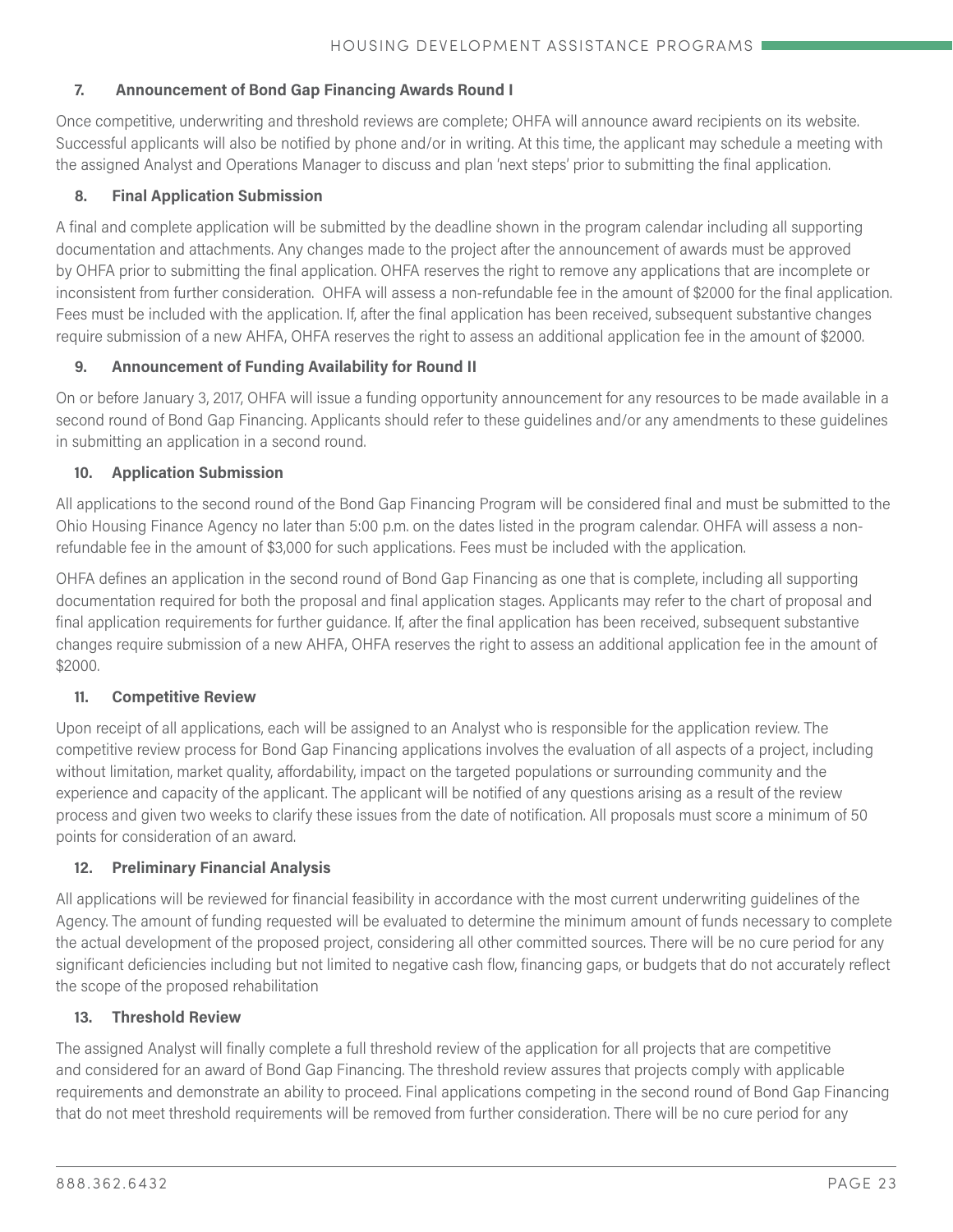observed deficiencies including without limitation, missing or substantially incomplete information related to site control, zoning, public notification requirements, any third party reports or assessments, or conditional financial commitments.

#### **14. Pre-Award Site Visit**

OHFA may conduct a site review to evaluate and determine the suitability of a prospective site for the proposed use. If a site is deemed unsuitable based on the site review, the application will be removed from further consideration.

Up to two representatives of the applicant who are familiar with the proposal application are encouraged to accompany OHFA staff to answer any questions. Applicants for scattered-site developments must be available to provide a tour of the sites and surrounding areas. All site visits will be scheduled at a time convenient to OHFA review staff.

For projects involving rehabilitation of existing units, OHFA staff will be required to visit individual units for the purpose of evaluating the current physical condition of a property. At least one representative of the applicant must participate. Any necessary tenant notifications should be issued prior to the site visit.

#### **15. Announcement of Bond Gap Financing Awards (Round II)**

Once competitive, underwriting and threshold reviews are complete; OHFA will announce award recipients on its website. Successful applicants will also be notified by phone and/or in writing. At this time, OHFA may require a meeting with the assigned Analyst and Operations Manager to discuss the project.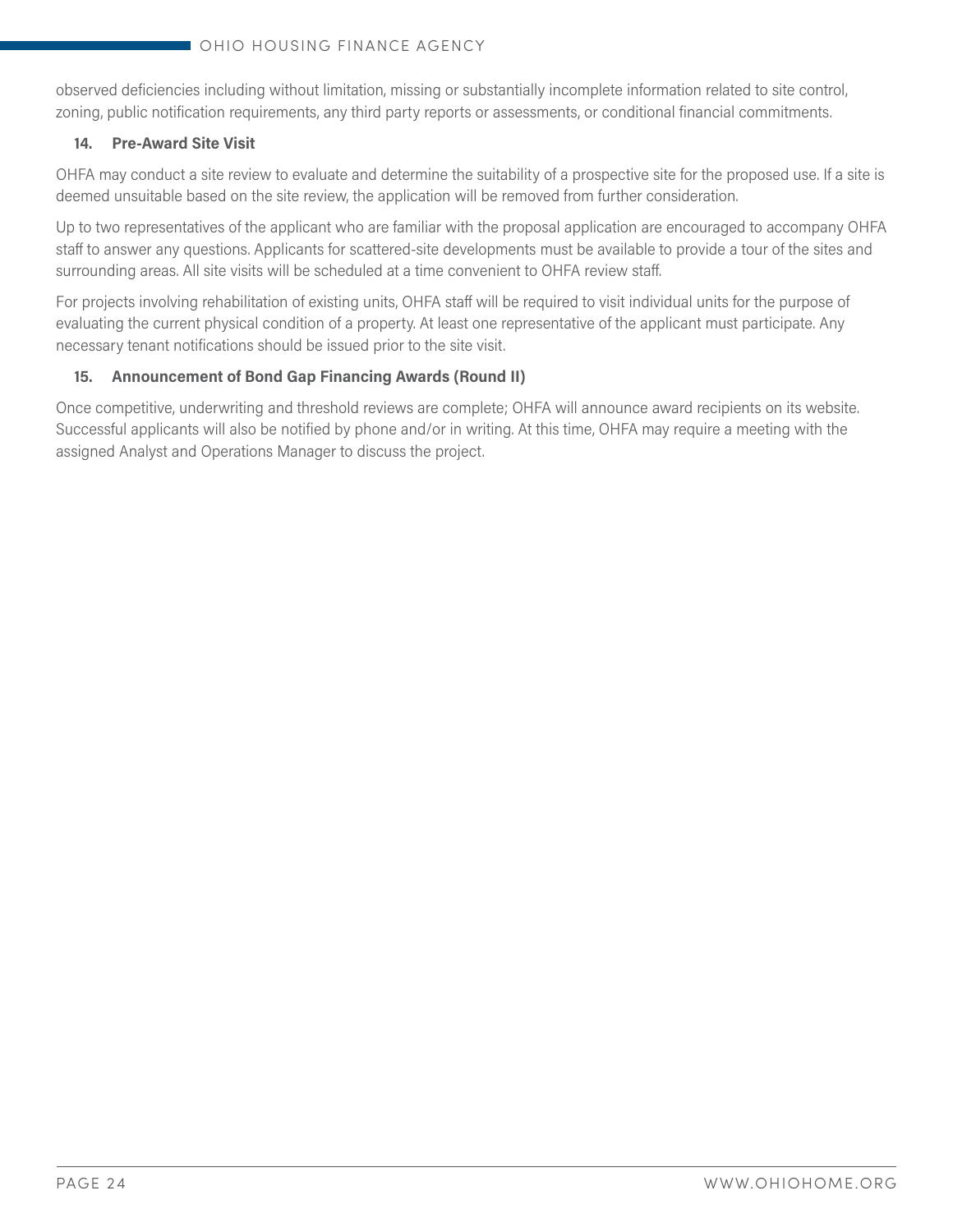# **Bond Gap Financing Program Competitive Scoring Criteria**

Projects will be selected based on the competitive criteria outlined in this section. There are two rounds of funding, with submissions accepted in July 2016 and March 2017. Priorities for each funding round are specified below.

Applicants must submit the scoring workbook and proper evidence for all competitive criteria that apply. If the proposed development is awarded an allocation of resources, applicants will be held to all commitments represented in the proposal application.

Points for each criterion will be awarded at the discretion of the Agency. For applications including multiple or scattered sites, all sites must meet competitive criteria to earn points. Up to 100 points are available. An application that does not achieve a minimum score of 50 points will not be considered for an award of resources under any circumstance.

# **Round I Policy Priorities:**

- **1. Preservation of Affordable Housing** OHFA will prioritize developments that preserve existing units of affordable housing at risk of no longer being affordable.
- **2. New Affordable Housing Units in Areas Targeted for Revitalization** OHFA will prioritize at least one new affordable housing development in an area targeted for revitalization.
- **3. New Affordable Housing Units in Areas of Moderate to High Opportunity** OHFA will prioritize at least one new affordable housing development located in a census tract meeting the Agency's definition of a moderate to high opportunity area.
- **4. New Affordable Housing Units Serving Populations Defined in the [Interagency Council on Homelessness](https://www.google.com/url?q=https://ohiohome.org/lihtc/PSH-policy.pdf&sa=U&ved=0ahUKEwj58rHB5uvLAhWDYw8KHS49AhQQFggEMAA&client=internal-uds-cse&usg=AFQjCNHtK8NF1cSSUtp3DJFTWQbv2jIyNA)  [and Affordable Housing Permanent Supportive Housing Policy Framework.](https://www.google.com/url?q=https://ohiohome.org/lihtc/PSH-policy.pdf&sa=U&ved=0ahUKEwj58rHB5uvLAhWDYw8KHS49AhQQFggEMAA&client=internal-uds-cse&usg=AFQjCNHtK8NF1cSSUtp3DJFTWQbv2jIyNA)**

### **Round II Policy Priorities:**

#### **Preservation of Affordable Housing**

OHFA will only accept developments that preserve existing units of affordable housing.

### **Competitive Criteria for Preservation of Affordable Housing**

#### **Preservation Priorities**

OHFA will prioritize developments that preserve existing units of affordable housing at risk of no longer being affordable. Proposals showing one or more of the following three risk factors will receive up to 45 points.

**1. Affordable Rent Advantage**: Developments that have an affordable rent advantage will be confirmed by reference to a market study submitted at proposal application and meeting all OHFA requirements. OHFA will rely on the market analyst's estimation of achievable market rents as compared to achievable restricted rents to determine the affordable rent advantage. To quantify affordable rent advantage, the market study will calculate and identify the following:

*Affordable Rent Advantage = [1 - (achievable tax credit rents ÷ achievable market rents)] \* 100*

| <b>Points Available</b> | <b>Affordable Rent Advantage</b>                                                                                      |
|-------------------------|-----------------------------------------------------------------------------------------------------------------------|
| 15                      | Developments with a minimum 15 percent affordable rent advantage for each bedroom size<br>in the primary market area. |
| 10                      | Developments with a minimum 10 percent affordable rent advantage for each bedroom size<br>in the primary market area. |
| 8                       | Developments with a minimum 5 percent affordable rent advantage for each bedroom size<br>in the primary market area.  |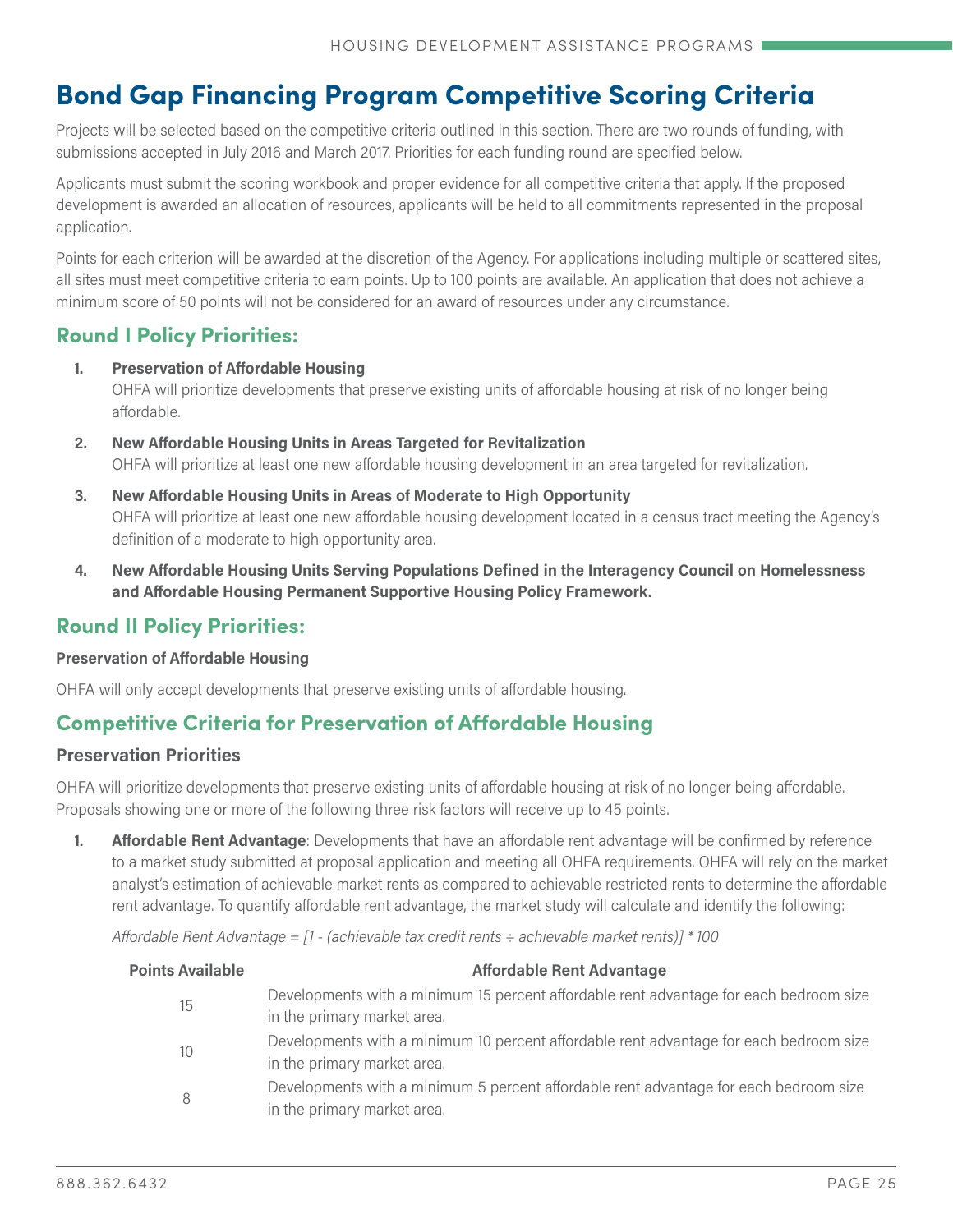**2. Risk of Loss Due to Expiring Use Restrictions**: Developments with a use restriction that allows the owner to prepay current financing or opt-out of use-restrictions will be considered under this category.

Applicants will provide evidence of the expired or expiring use restrictions, current financing and/or any contracts associated with the property.

| <b>Points Available</b> | <b>Risk of Loss Due to Expiring Use Restrictions</b>                                                                                                                                                                                                                                                                                                      |
|-------------------------|-----------------------------------------------------------------------------------------------------------------------------------------------------------------------------------------------------------------------------------------------------------------------------------------------------------------------------------------------------------|
| 15                      | Non-housing tax credit developments with use restrictions that have expired or will expire<br>in less than three years or 36 months.                                                                                                                                                                                                                      |
| 10                      | Non-housing tax credit developments with expiring use restrictions that allow the owner to<br>exercise the option to convert to market rate housing in 3-5 years                                                                                                                                                                                          |
| 8                       | Non-housing tax credit developments with expiring use restrictions that allow the owner to<br>exercise the option to convert to market rate housing in 5-7 years, or<br>Existing housing tax credit developments that are eligible to exercise their option to file for a<br>qualified contract and have a physical vacancy rate of five percent or less. |

**3. Developments that have been maintained through good management**: Developments that have been maintained through good management but contain components that are past their effective useful life may show need for repair to or replacement of the following components: structural integrity, building envelope, roof and site drainage, plumbing and sanitation systems, mechanical systems, electrical systems, elevators and parking surfaces. Applicant must have owned the propose development for a minimum of 10 years. Applicants may seek points for priority '3' or '4', but not both.

| <b>Points Available</b> | Developments That Have Been Maintained Through Good Management                                                                                                                                                                                                                                                                        |
|-------------------------|---------------------------------------------------------------------------------------------------------------------------------------------------------------------------------------------------------------------------------------------------------------------------------------------------------------------------------------|
| 15                      | Fifteen points will be awarded to applicants who submit a narrative describing the<br>management history of the property, the components that need replacing, and a history of<br>the use of the project's replacement reserves. The proposed development will not have<br>undergone substantial rehabilitation in the last 20 years. |
| 12                      | Twelve points will be awarded to applicants who submit a narrative describing the<br>management history of the property, the components that need replacing, and a history of<br>the use of the project's replacement reserves. The proposed development will not have<br>undergone substantial rehabilitation in the last 15 years.  |

**4. Troubled assets that have been or will be acquired for the purpose of rehabilitation**: Developments that have been purchased in the past 5 years, or are currently in contract, for the purpose of rehabilitation will be considered for points under this criterion. OHFA may consider projects that were purchased more than 5 years ago, provided the applicant can demonstrate efforts to secure financing for the project. Applicants may seek points for priority '3' or '4', but not both.

| <b>Points Available</b> | Developments That Have Been Acquired for the Purpose of Rehab                                                                                                                                                                                                                                                                                                   |
|-------------------------|-----------------------------------------------------------------------------------------------------------------------------------------------------------------------------------------------------------------------------------------------------------------------------------------------------------------------------------------------------------------|
| 15                      | Fifteen points will be awarded to applicants who submit a narrative describing the<br>management history of the property, the components that need replacing, a history of the<br>use of the project's replacement reserves (if available), and why the project is considered<br>a troubled asset. The proposed development will not have undergone substantial |
| $12 \overline{ }$       | rehabilitation in the last 20 years.<br>Twelve points will be awarded to applicants who submit a narrative describing the<br>management history of the property, the components that need replacing, a history of the                                                                                                                                           |
|                         | use of the project's replacement reserves (if available), and why the project is considered<br>a troubled asset. The proposed development will not have undergone substantial                                                                                                                                                                                   |
|                         | rehabilitation in the last 15 years.                                                                                                                                                                                                                                                                                                                            |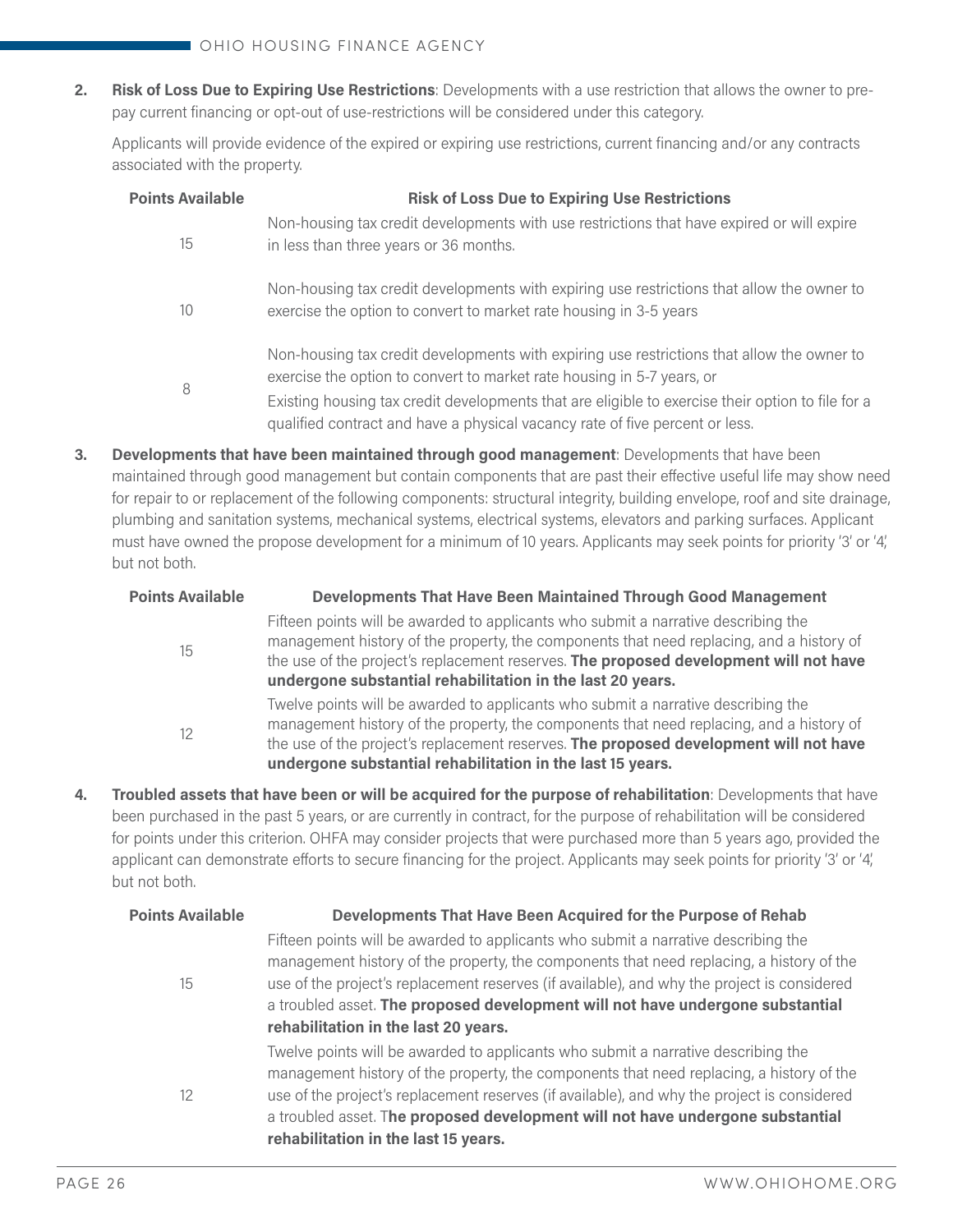#### **Financial Characteristics**

OHFA will prioritize developments that demonstrate an efficient use of HDAP and with costs conducive to a moderate rehabilitation scale. Points will be awarded to developments meeting the following criteria.

Points Available HDAP Per Unit

| <b>Points Available</b> | <b>HDAP Per Unit</b>                                                              |
|-------------------------|-----------------------------------------------------------------------------------|
| 20                      | Developments requesting \$8,000 or less in HDAP per unit                          |
| 15                      | Developments requesting \$8,001-10,000 in HDAP per unit                           |
| 10                      | Developments requesting \$10,001 or more in HDAP per unit, but less than \$13,000 |

#### **Rental Subsidy**

OHFA will prioritize developments encumbered by a project based rental subsidy funded by a federal or state entity. The applicant will submit proof of the commitment for project-based rental subsidy at proposal application.

| <b>Points Available</b> | <b>Rental Subsidy</b>                                                                                                                 |
|-------------------------|---------------------------------------------------------------------------------------------------------------------------------------|
| 15                      | Developments in which 85 - 100 percent of the affordable units have project-based rental<br>subsidy, or preserve at least 100 units   |
| 12                      | Developments in which 75-84 percent of the affordable units have project-based rental<br>subsidy, or preserve at least 50 units       |
| 10                      | Developments in which at least 50 percent of the affordable units have project-based rental<br>subsidy, or preserve at least 30 units |

#### **Location Based Characteristics**

OHFA will prioritize developments located in one or more of the following geographies. Up to 20 points may be earned under this category.

| <b>Points Available</b> | <b>Location Based Characteristics</b>                                                                                                                                                                                                                                                                                                                                                                      |
|-------------------------|------------------------------------------------------------------------------------------------------------------------------------------------------------------------------------------------------------------------------------------------------------------------------------------------------------------------------------------------------------------------------------------------------------|
| 5                       | Developments located in a county showing new stable job growth between January 2009<br>and December 2013, defined by reference to the 2016 Ohio Housing Needs Assessment. A<br>list and map of eligible counties is available on the OHFA website. Applicants will submit<br>a screen capture from the OHFA Policy Map scoring tool to evidence eligibility for this<br>criterion at proposal application. |
| 5                       | Developments located in an area of moderate to high opportunity, defined by reference to<br>the OHFA Opportunity Index. Applicants will submit a screen capture from the OHFA Policy<br>Map scoring tool to evidence eligibility for this criterion at proposal application.                                                                                                                               |
| 5                       | Developments located in areas that are part of a revitalization or economic development<br>plan. Applicants will provide evidence of the plan or strategy, which may be a link or<br>reference to the guiding document and a narrative detailing the revitalization strategy and<br>describing any planned or committed investments in the area targeted by the plan.                                      |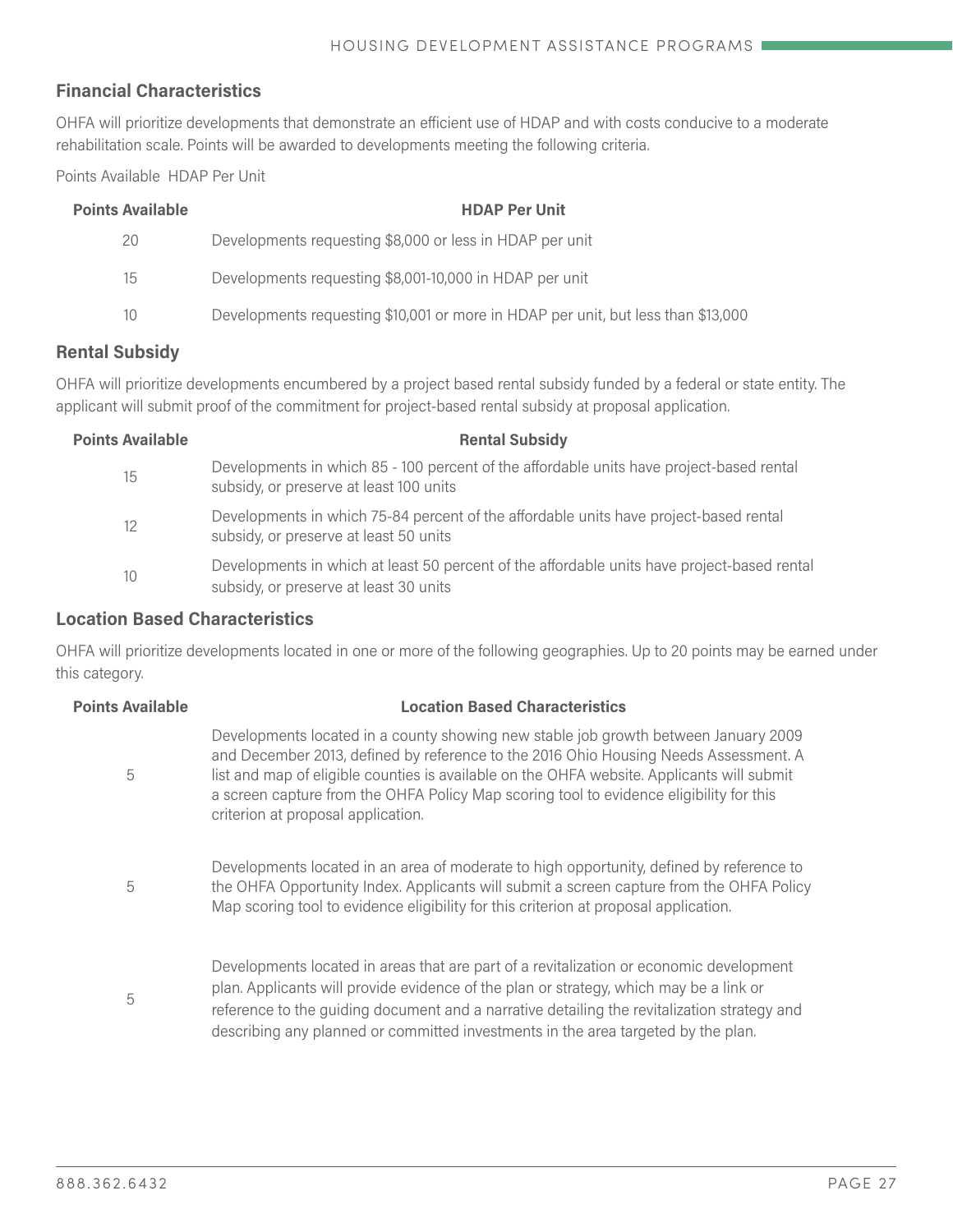Developments located in one of the 32 Appalachian counties, as designated in the Appalachian Regional Development Act of 1965. Applicants will submit evidence that the development is located in an eligible county.

Developments located within a half mile of a public transit stop or facility offering service at regular frequencies (at least three trips per weekday) to local or regional destinations. Applicants will submit documentation showing the distance to the nearest stop and the route(s), service frequency, operating hours and associated costs for all public transit services.

Developments located in a non-urban county showing population growth between years 2010-2014, defined by reference to the 2016 Qualified Allocation Plan and Ohio Housing Needs Assessment. Applicants will submit a screen capture from the OHFA Policy Map scoring tool to evidence eligibility for this criterion at proposal application.

#### **Strategic Initiatives and Tie-Breakers**

5

5

5

1. OHFA will award Bond Gap Financing resources in a manner that promotes statewide geographic distribution. A setaside for allocation to a minimum of **one proposal in a low population county and one proposal in a mid-sized county, as defined in the 2016-2017 Qualified Allocation Plan**, will be administered by OHFA. Proposals must achieve the minimum score of 50 points and be located in a HUD non- participating jurisdiction for consideration of this set-aside.

A low population county is defined as a county with a total population of less than 50,000. A mid-sized county is defined as a county with a total population of 50,000 or more, but less than 99,000. A map of eligible counties is presented in the 2016 Ohio Housing Needs Assessment available on the OHFA website.

- 2. Where additional tie-breakers are necessary, OHFA will observe the following (in order):
	- a. Developments that have scored the greatest number of points for locational characteristics.
	- b. Developments with the greatest number of affordable units.
	- c. Developments with the lowest HDAP per affordable unit request.
	- d. Developments in which the applicant and/or developer has demonstrated experience in developing housing using both 4% credits and HDAP funds.
	- e. Developments evidencing the ability to move forward quickly.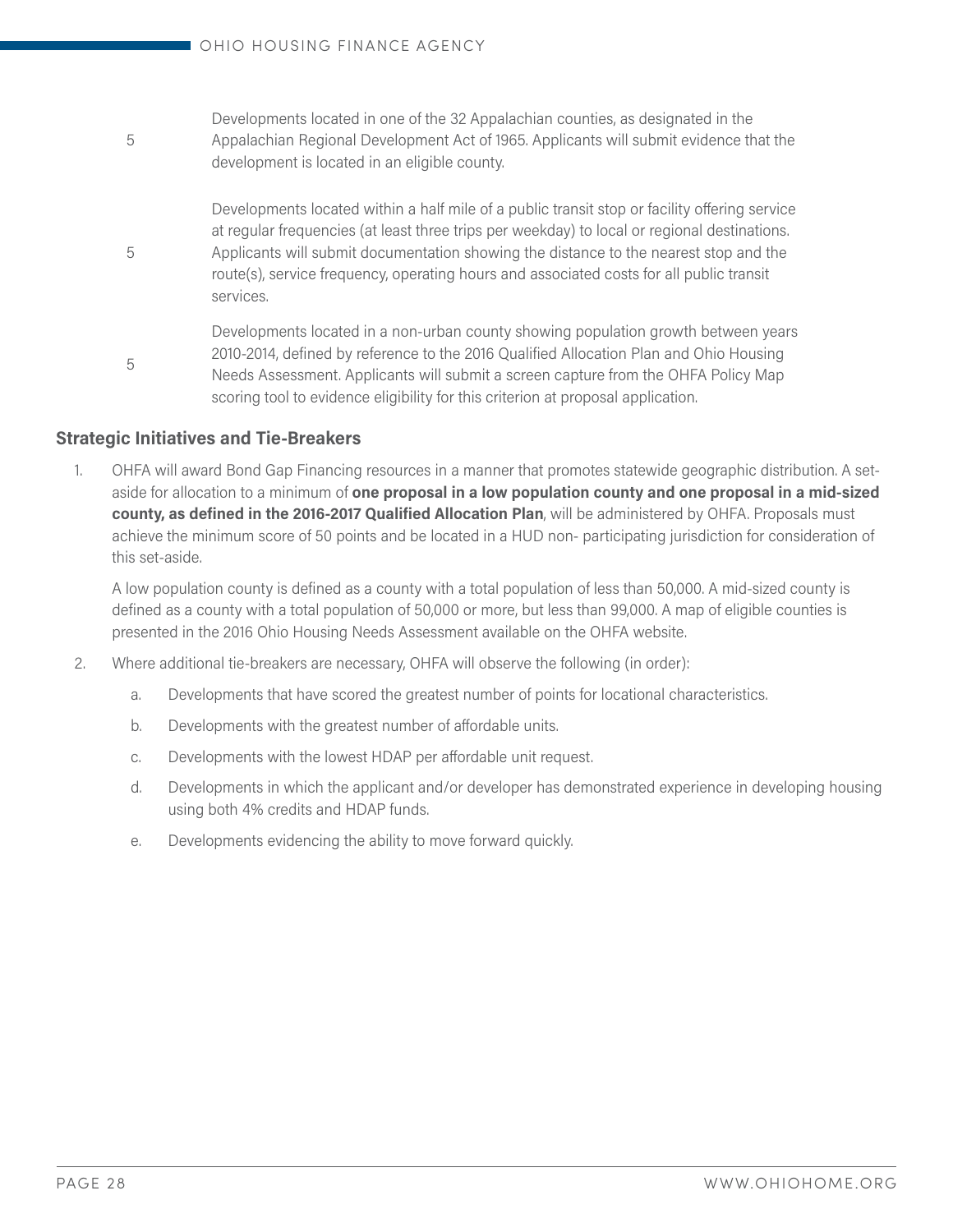# **Competitive Criteria for New Affordable Housing**

### **New Development Priorities** *5 Points per Criteria*

#### **1. New Affordable Housing Units in Areas Targeted for Revitalization:**

Developments that are located in areas targeted for revitalization will show support from the applicable unit of local government or neighborhood or community based organization(s) that serve or represent the community in which the project will be located, or the populations to be served.

Required Documentation: The applicant will submit a signed letter of support on letterhead from the applicable entity. If submitting a letter from a neighborhood or community based association, only one letter will be considered. The organization may not have an ownership interest in the proposed project.

#### **2. New Affordable Housing Units in Areas of Moderate to High Opportunity:**

Developments that are located in a census tract meeting OHFA's definition of moderate to high opportunity areas are a priority of the Agency.

Required Documentation: Applicants will submit evidence at proposal application showing the projects eligibility for the above referenced criteria, where applicable. A screen capture from the [Opportunity Mapping Tool](http://ohiohome.org/ppd/opportunitymap.aspx) will be acceptable to OHFA.

#### **3. New Affordable Housing Units Serving Populations Defined in the [Interagency Council on Homelessness](https://www.google.com/url?q=https://ohiohome.org/lihtc/PSH-policy.pdf&sa=U&ved=0ahUKEwj58rHB5uvLAhWDYw8KHS49AhQQFggEMAA&client=internal-uds-cse&usg=AFQjCNHtK8NF1cSSUtp3DJFTWQbv2jIyNA)  [and Affordable Housing Permanent Supportive Housing Policy Framework:](https://www.google.com/url?q=https://ohiohome.org/lihtc/PSH-policy.pdf&sa=U&ved=0ahUKEwj58rHB5uvLAhWDYw8KHS49AhQQFggEMAA&client=internal-uds-cse&usg=AFQjCNHtK8NF1cSSUtp3DJFTWQbv2jIyNA)**

Required Documentation: Developments that will serve vulnerable populations must submit a commitment for rental subsidy at proposal application covering the difference between 30 percent of the resident's income and the fair market rent for at least 50 percent of all units. Additionally, the majority general partner(s) must be a non-profit organization with experience developing, owning or managing supportive housing for the population to be served.

### **Financial Characteristics**

**1. HDAP per Unit**: OHFA will prioritize developments that demonstrate an efficient use of HDAP. Up to 15 points will be awarded to developments meeting one of the following criteria.

| <b>Points Available</b> | <b>HDAP Per Unit</b>                                                              |
|-------------------------|-----------------------------------------------------------------------------------|
| 15                      | Developments requesting \$10,000 or less in HDAP per unit                         |
| 12                      | Developments requesting \$10,001 - \$13,000 in HDAP per unit                      |
| 10                      | Developments requesting at least \$13,001 but less than \$15,000 in HDAP per unit |
|                         |                                                                                   |

**2. Local Financial Support**: OHFA will prioritize developments that demonstrate local or other financial support and that leverage additional resources. Up to 30 points will be awarded to developments meeting two or more of the following criteria.

| <b>Points Available</b> | <b>Local Financial Support</b>                                                                                                                                                                                                                                                                                                                                          |
|-------------------------|-------------------------------------------------------------------------------------------------------------------------------------------------------------------------------------------------------------------------------------------------------------------------------------------------------------------------------------------------------------------------|
| 10                      | Developments evidencing commitment for a property tax abatement or payment in lieu of<br>taxes resulting from improvements to a site, building or property through new construction<br>or rehabilitation. When preparing the cash flow analysis, applicants must show the net<br>benefit of any abated taxes for each year received to document eligibility for points. |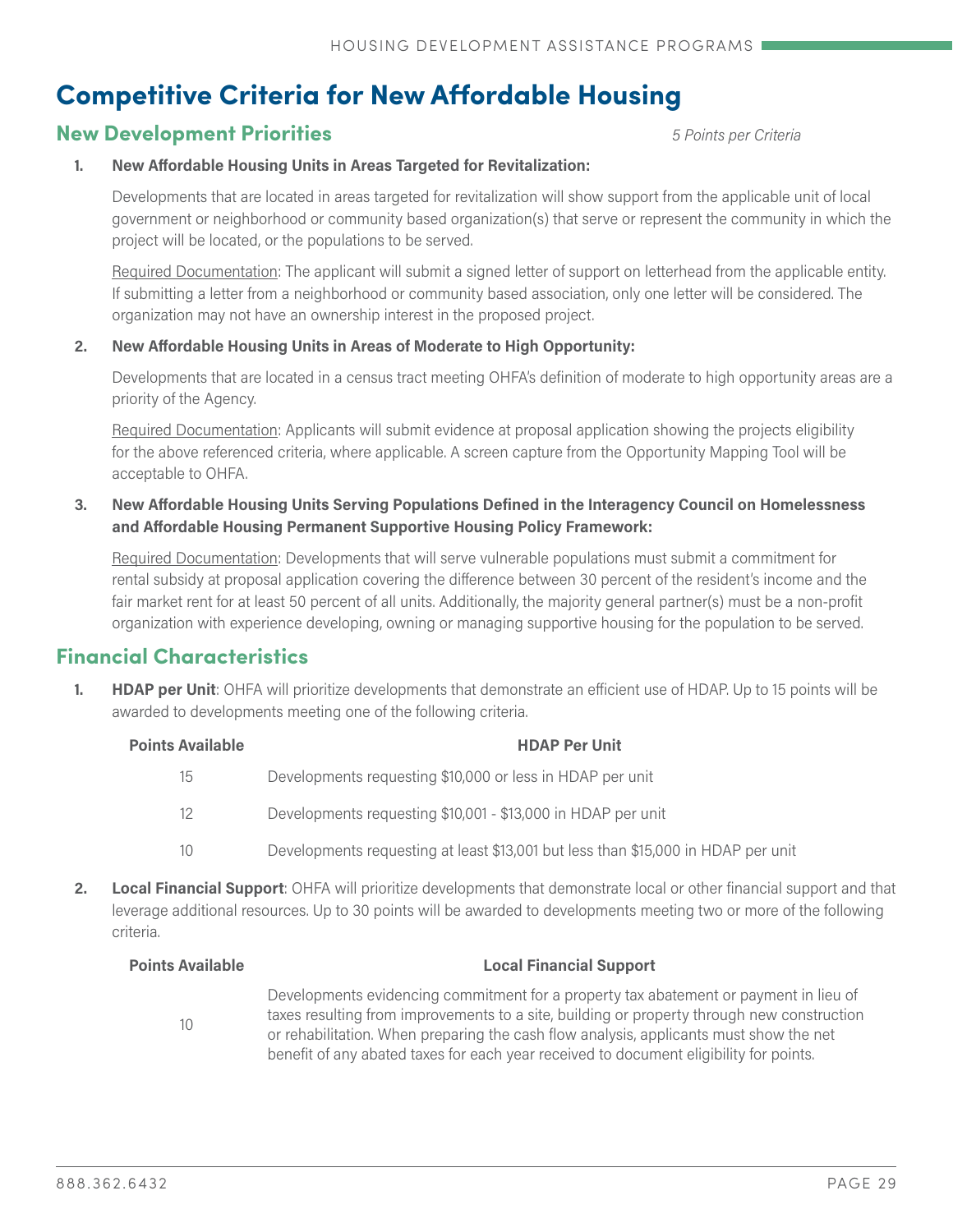| 10 | Developments that will involve the redevelopment of land donated or sold at a nominal<br>price for the purpose of housing development. An application showing acquisition costs<br>for a site that is no more than 10 percent of appraised market value, meets the definition of<br>nominal under this criterion.                                                                    |
|----|--------------------------------------------------------------------------------------------------------------------------------------------------------------------------------------------------------------------------------------------------------------------------------------------------------------------------------------------------------------------------------------|
| 10 | Developments that leverage non-OHFA resources (excluding Multifamily Lending Program<br>financing) in an amount of at least 10 percent of total development costs. Equity from the<br>sale of housing tax credits, deferred developer fee, related party debt that must be repaid,<br>bond proceeds and HDAP will not be considered. All other resources are considered<br>eligible. |
| 10 | Developments for which the local government has waived processing, permit or impact<br>fees related to the costs of development in an amount of at least \$10,000.                                                                                                                                                                                                                   |

### **Income Targeting**

OHFA will prioritize developments that serve households with special and underserved needs, including extremely low-income households and persons with disabilities.

**1. Extremely Low-Income Targeting**: 10 Points will be awarded to developments meeting the following criteria. Developments seeking consideration for New Development Priority "3" (listed above) will receive the maximum points available for under this category.

| <b>Points Available</b> | <b>Income Targeting</b>                                                                                                                                  |
|-------------------------|----------------------------------------------------------------------------------------------------------------------------------------------------------|
| 10                      | Developments in which a minimum of 10 percent of all affordable units will be occupied by<br>and affordable to households at or below 30 percent of AMI. |
| 8                       | Developments in which a minimum of 5 percent of all affordable units will be occupied by<br>and affordable to households at or below 30 percent of AMI.  |
| 5                       | Developments in which a minimum of 5 units will be occupied by and affordable to<br>households at or below 30 percent of AMI.                            |

**2. Ohio Section 811**: 10 points will be awarded to developments meeting the following criteria. Developments seeking consideration for New Development Priority "3" will not be eligible for points for under this category.

| <b>Points Available</b> | <b>Ohio Section 811</b>                                                                                                                                                                                                                                    |
|-------------------------|------------------------------------------------------------------------------------------------------------------------------------------------------------------------------------------------------------------------------------------------------------|
| 10                      | Developments in which at least 25 percent of the affordable units seek Ohio Section 811<br>project-based rental subsidy. A viable application for Ohio Section 811 project-based rental<br>subsidy will be submitted concurrent with proposal application. |
|                         | Where requirements cannot be achieved or delivery of the subsidy is found to be<br>unfeasible, developments will be restructured to provide an additional five percent of units<br>at or below 30 percent of AMI.                                          |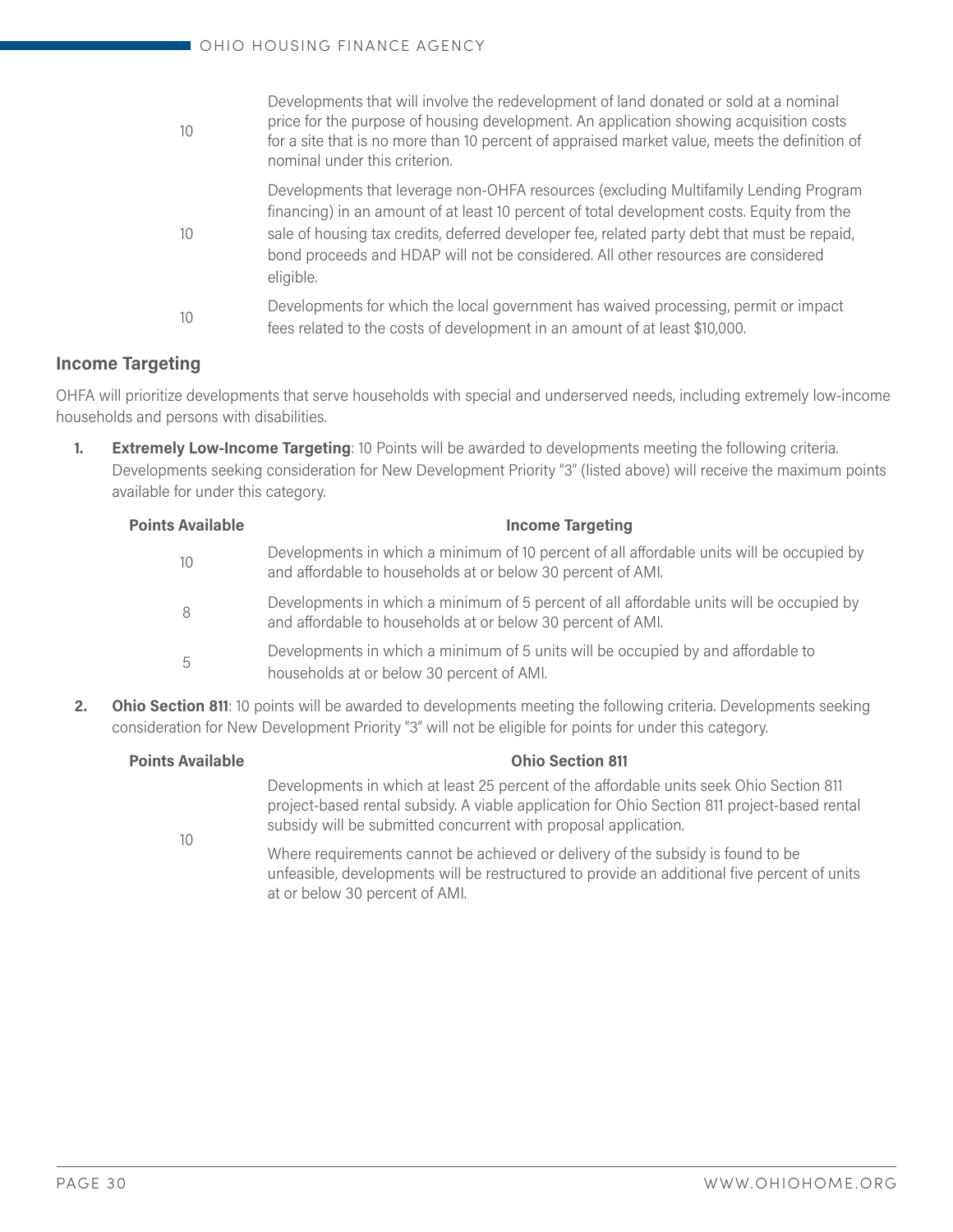#### **Land Uses**

#### *Proximity to Positive Land Uses*

Up to 10 points may be awarded to proposals located in proximity to positive land uses and amenities.

Eligible amenities are specified in the table of approved amenities shown below.

Distances should be calculated as linear distances (as the crow flies) using Google Maps.

|                           | Ten points will be awarded to developments within a quarter-mile linear distance of at least three amenities, or a<br>half-mile linear distance of at least six amenities   |
|---------------------------|-----------------------------------------------------------------------------------------------------------------------------------------------------------------------------|
| <b>URBAN COUNTIES</b>     | - Nine points will be awarded to developments within a quarter-mile linear distance of at least two amenities, or a<br>half-mile linear distance of at least four amenities |
|                           | Six points will be awarded to developments within a quarter-mile linear distance of at least one amenity or a<br>half-mile linear distance of at least three amenities      |
|                           | - Ten points will be awarded to developments within a one-mile linear distance of at least four amenities, or a two-<br>mile linear distance of at least seven amenities    |
| <b>NON-URBAN COUNTIES</b> | Nine points will be awarded to developments within a one-mile linear distance of at least three amenities, or a<br>two-mile linear distance of at least six amenities       |
|                           | Six points will be awarded to developments within a one-mile linear distance of at least two amenities, or a two-<br>mile linear distance of at least five amenities        |

#### Eligible positive land use amenities:

| <b>RETAIL</b>                                                                                                                                                             | <b>SERVICES</b>                                                                                                | <b>PUBLIC FACILITIES</b>                                                                                                                                                                                                                                                                                                                                                                                                                                          |
|---------------------------------------------------------------------------------------------------------------------------------------------------------------------------|----------------------------------------------------------------------------------------------------------------|-------------------------------------------------------------------------------------------------------------------------------------------------------------------------------------------------------------------------------------------------------------------------------------------------------------------------------------------------------------------------------------------------------------------------------------------------------------------|
| Clothing or department store<br>Farmer's market or community<br>garden<br>Full service supermarket with<br>fresh produce<br>Pharmacy<br>Restaurant, café or other service | Adult or senior care (licensed)<br>Child care<br>Hospital, medical clinic<br>Bank<br>Laundromat or dry cleaner | Community recreation center or park owned and maintained by<br>$\epsilon$<br>local government<br>Cultural arts facility<br>х.<br>Educational facility or college<br>Government office serving the public<br>School with any grades K-12<br>Place of worship<br>л.<br>Police or fire station<br>Public library<br>Senior center<br>Social services center<br>Transit stop or facility offering service at regular frequencies to<br>local or regional destinations |

*Proximity to Detrimental Land Uses*

OHFA will award 10 points to developments involving new construction where there is no detrimental land use immediately adjacent to the site of the proposed development. Detrimental land uses will be those deemed at OHFA's sole discretion and verified by completion of a site visit including without limitation, adjacent properties that are vacant and severely blighted or that present a health and safety concern.

Applicants may choose to include a narrative with their application explaining any plans or strategies to treat or address an adjacent nuisance, any adverse conditions or vacant and blighted properties nearby to the proposed site.

# **Strategic Initiatives and Tie-Breakers**

Were additional tie-breakers are necessary, OHFA will observe the following (in order):

- 1. Developments with the greatest number of affordable units.
- 2. Developments in which the applicant and/or developer has demonstrated experience in developing housing using both 4% credits and HDAP funds.
- 3. Developments with the lowest HDAP per affordable unit request.
- 4. Developments evidencing the ability to move forward quickly.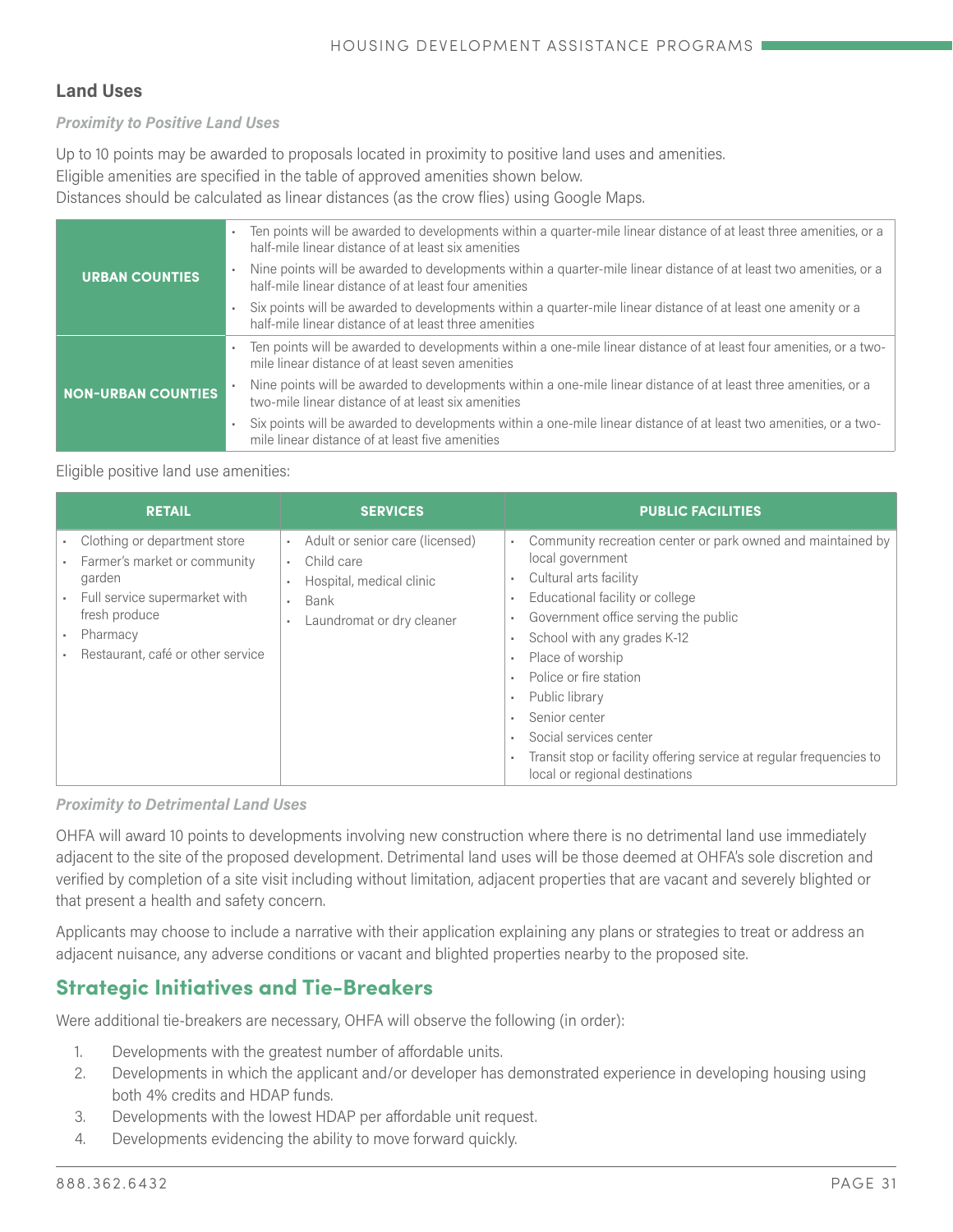# **Housing Development Gap Financing Guidelines**

The Housing Development Gap Financing program provides financing assistance to smaller developments – those including 24 or fewer units. Eligible projects may involve the rehabilitation of existing housing or the creation of new units of affordable housing for households with low-incomes and/or special needs. Approximately \$2-4 million in Ohio Housing Trust Funds will be made available in the 2016 program year to support successful Housing Development Gap Financing developments.

Developments assisted through the Housing Development Gap Financing program are subject to OHFA's most current underwriting and design requirements

For developments involving rehabilitation of existing units, applicants will be further required to meet the Residential Rehabilitation Standards maintained by the Office of Community Development at the Ohio Development Services Agency. The proposed scope of work will also be evaluated to determine that an adequate amount of rehabilitation is being completed to ensure the projects' expected useful life of 30 years.

To comply with all applicable requirements, OHFA recommends that applicants consult the following related documents for their proper interpretation:

- 2016-2017 Multifamily Underwriting Guidelines
- [Residential Rehabilitation Standards Office of Community Development, Ohio Development Services Agency](https://development.ohio.gov/files/cs/RRS  2008.pdf)
- Market Study Standards
- Capital Needs Assessment Standards and Effective Useful Life Schedule
- 2016 Appraisal Requirements

#### **A note to partners who utilized the former Capital Investments Program (CIP):**

With the goal of improving the housing quality standard for housing serving persons with severe and persistent mental illness, OHFA will continue its partnership with the Ohio Department of Mental Health and Addiction Services (OhioMHAS) to address the immediate capital needs of existing units or new units mortgaged through OhioMHAS. OHFA resources will be made available to support such proposals through in the Housing Development Gap Financing program. Refer to page 56 of the Housing Development Gap Financing program guidelines for further instruction.

# **Funding Limits**

OHFA will provide funding up to a maximum of:

• \$500,000 for all Housing Development Gap Financing developments

Unless otherwise noted or approved by staff, developers and owners will be limited to one award.

# **Additional Rent Restrictions**

All developments will commit to one of the following selections, based on the location of the proposed project:

- HUD Participating Jurisdiction: A minimum of 40 percent of the affordable units must be affordable to households with incomes at or below 50 percent of AMI
- Non-HUD Participating Jurisdiction: A minimum of 35 percent of the affordable units must be affordable to households with incomes at or below 50 percent of AMI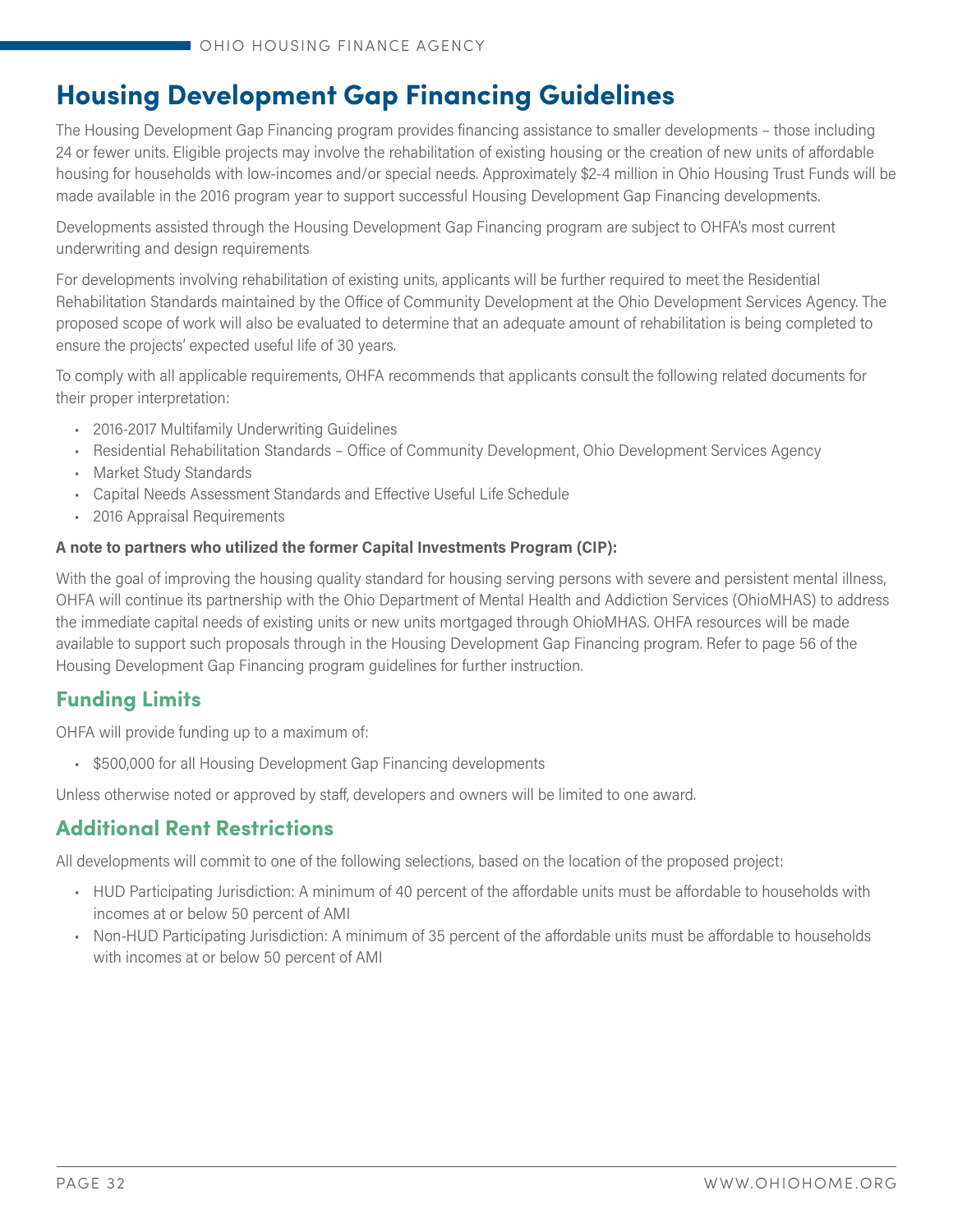### **Eligible Uses of HDAP Resources**

HDAP resources may only be applied in the development budget toward non-related party acquisition, hard costs associated with new construction or rehabilitation, and developer fees associated with the proposed development. If market rate housing and/or commercial spaces are involved in the proposed development, costs associated with creating the market rate housing and/or commercial spaces cannot be paid using HDAP funds. Development budget line items that can be paid for using HDAP funds include:

- Acquisition of land and/or building(s) (from unrelated parties only);\*
- Demolition (not applicable for Preservation projects);
- On-site improvements;
- Construction and/or renovation costs including construction fee items, construction contingency, and contractor overhead and profit (excluding costs associated with construction of commercial property);
- Furnishings and appliances;
- Architectural and engineering fees;
- Developer fees, including consultant fees and any construction management fees paid to the developer; or
- Legal fees.

Other development budget expenses must be covered by sources of financing other than HDAP.

NOTE: OHFA may, on a case-by-case basis, allow for HDAP/OHTF funds, to be used to reimburse the applicant/project for land and/or buildings purchased prior to the execution of the HDAP funding agreement. The applicant should work with OHFA prior to submission of their application to discuss possible use of HDAP to reimburse acquisition costs. Projects awarded HOME funds may not use the award to reimburse the applicant/project for acquisition costs.

#### **Housing Development Gap Financing cannot be used to assist projects that:**

- Include fewer than four units, local boards of mental health and/or developmental disabilities may request an exception to this requirement if the proposed development has a recommendation from the Ohio Department of Mental Health and Addiction Services or the Ohio Department of Developmental Disabilities
- Have an outstanding balance or that have received a previous award of Housing Development Assistance Program resources;
- Involve new construction or rehabilitation of Single-Room Occupancy (SRO) housing;
- Must be licensed to allow for residents to occupy the development; and/or
- Local zoning codes define the unit(s) proposed to be developed as a group home; and/or
- Are identified as hospitals, nursing homes, sanitariums, life care facilities, retirement homes (if providing significant services other than housing are mandatory for residents), employer housing, mobile homes and student housing;
- Include for sale homes.
- Require residents to occupy the unit with another person (roommate).

### **Eligible Applicants**

Eligible applicants will include private for-profit housing developers, not-for-profit 501(c)(3) and 501(c)(4) organizations, and public housing authorities proposing to create new affordable rental housing opportunities, or preserve existing affordable housing.

In the Housing Development Gap Financing program, OHFA is interested in partnering with developers and owners with experience in successfully completing multifamily housing developments and/or demonstrate an ability to proceed in a timeframe consistent with the requirements of applicable federal and state regulations.

Applicants who will partner with a state agency specified under Strategic Initiatives (see page 56), may request an exception to the minimum unit count requirement specified in the Housing Development Gap program guidelines.

All applicants must have experience developing the type of housing proposed and working with any targeted populations.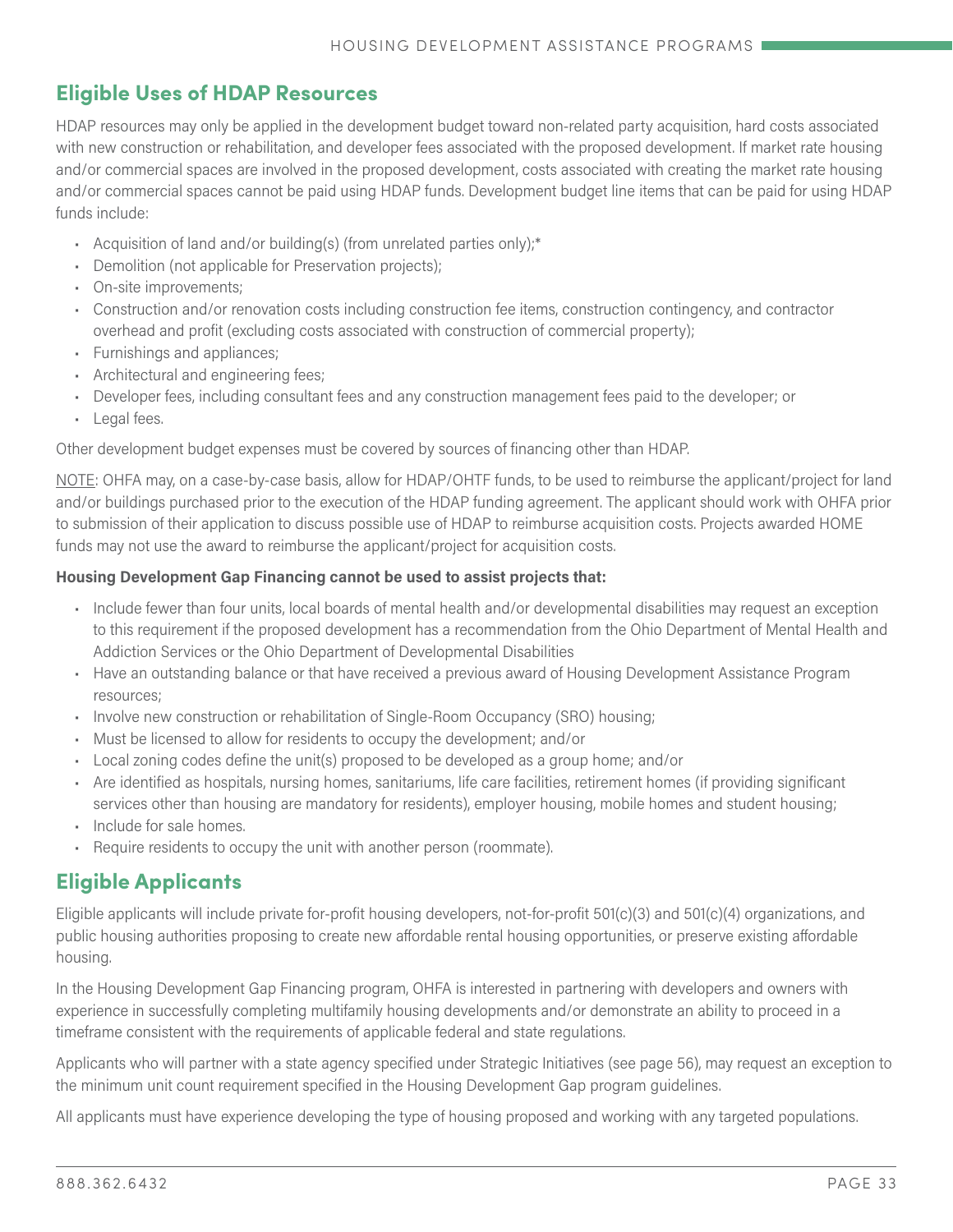# **Minimum Development Standards**

#### **Final Submissions Architectural Plans**

Applicants must submit 80 percent complete permit sets at the time of final application. Sets must show compliance with the preliminary submittal, including the Design and Construction Features Agreement. Eighty percent plans must be submitted in PDF format (separate PDF files for drawings and specifications) that include all site plans, dimensioned floor plans, elevations, wall sections, structure, finishes, details and mechanical plans. A copy of the final executed Design and Construction Features Agreement must be included in 80 percent plan sets. Additionally, each development must have dimensioned floor plans submitted in DXF or DWG AutoCAD R-14 format and an 11"x17" plan hard copy (dimensioned floor plans only).

Requests for exceptions to minimum development standards may only be submitted for the following requirements: (1) common area restrictions, (2) minimum unit size – new units only, (3) parking requirements, (4) single room occupancy, and (5) visitability. All requests for exceptions must be submitted to OHFA by the date indicated in the program calendar. The OHFA staff architect will review requests and make a recommendation to managers who will issue a final determination, also by the date indicated in the program calendar.

#### *Bedroom Requirements*

Requirements for bedrooms shall apply to all new construction and adaptive reuse developments.

OHFA will evaluate proposals including rehabilitation of existing units to ensure that bedrooms are large enough to provide adequate living space.

- 1. For a one-bedroom unit, the bedroom must be at least 120 square feet.
- 2. For a two-bedroom unit, the master bedroom must be at least 120 square feet, and the second bedroom must be at least 110 square feet.
- 3. For a unit with three or more bedrooms, the third and fourth bedrooms must be at least 100 square feet.
- 4. Bedrooms must have walls and doors separating them from adjacent space to be considered as bedrooms. Any room shall be considered as a portion of the adjoining room when at least one-half of the area of the common wall is open and unobstructed.

#### *Common Area Restrictions*

The maximum common area (including required circulation) in any development is 20 percent of the total gross building square footage. Dedicated program space is excluded from this calculation. Such spaces include counseling spaces for adults and children, wellness areas, day care, etc. Spaces that would not be considered dedicated program space include libraries, fitness areas, computer rooms, common meeting space, etc. Existing rental housing units are exempt from this criterion. OHFA will consider exception requests for this requirement.

#### *Additional Requirements for New Construction and Adaptive Reuse*

- 1. Single-site multifamily developments must provide a parking lot with concrete curbs or wheel stops and at least one parking space for each unit in the development. Exceptions to this requirement may be permitted on a case-by case basis for developments located in dense urban areas, or for developments serving the elderly or permanent supportive housing populations.
- 2. Each bedroom must be at least seven feet in each direction, and contain a closet in addition to the minimum square footage.
- 3. Minimum unit sizes (residential living space) are as follows, inclusive of the above bedroom sizes.

 Efficiency Units: Exceed 450 SF 1-Bedroom Units: Exceed 650 SF 2-Bedroom Units: Exceed 850 SF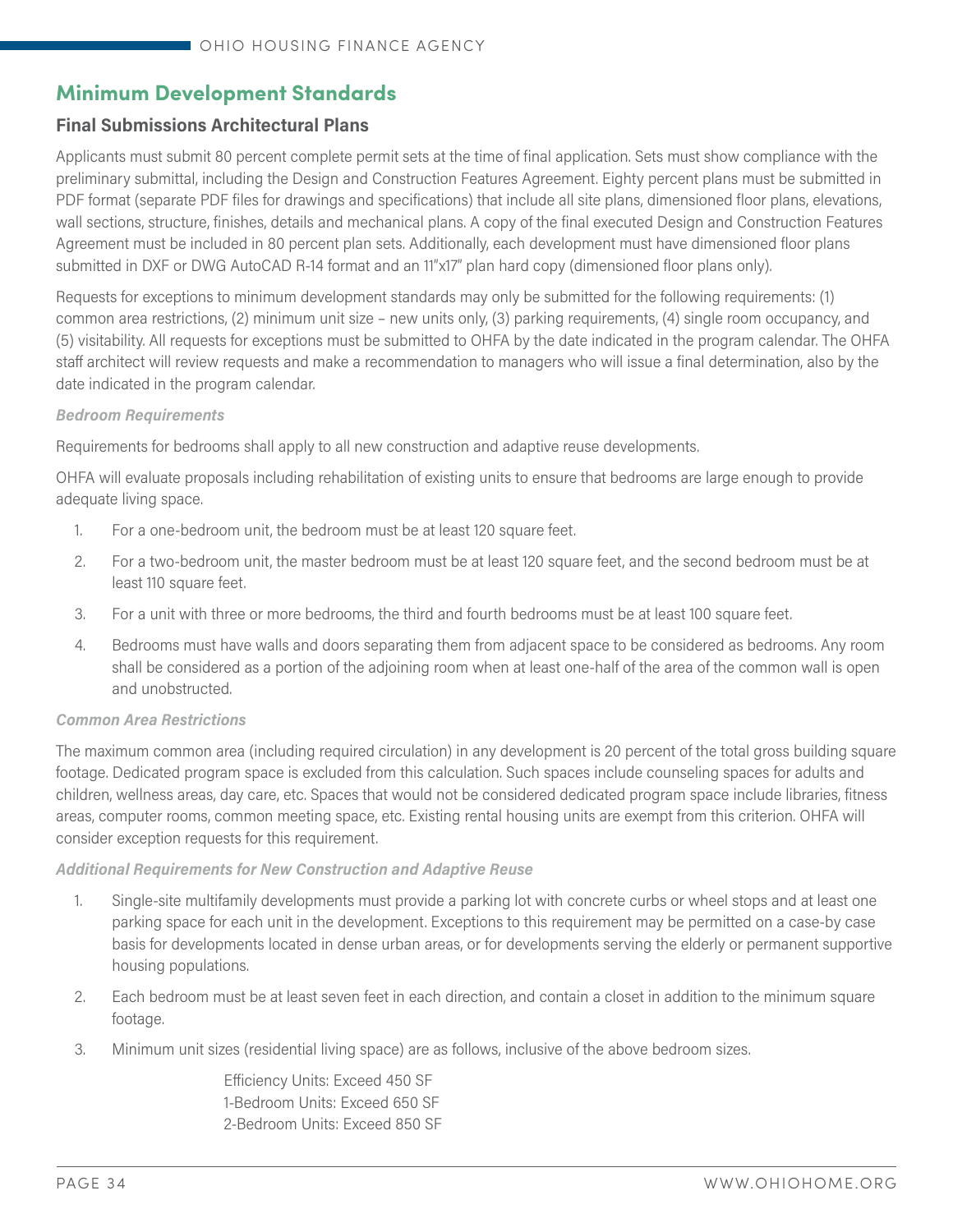3-Bedroom Units: Exceed 1,000 SF

4-Bedroom Units: Exceed 1,200 SF

- 4. OHFA will not fund developments that contain single-room occupancy units. OHFA will consider exception requests for this requirement for PSH projects.
- 5. Developments including new units must provide a bathroom or half bath on the main floor with clear floor space of 30 inches by 48 inches.
- 6. Proposals for PSH may contain one-bedroom units that are 540 square feet or larger. OHFA will also consider developments that meet HUD minimum property standards. Applicants may request consideration through the exception request process.
- 7. OHFA reserves the right to limit the size of units during the application review process.
- 8. Three-bedroom units must contain at least one and a half bathrooms and units with four or more bedrooms must contain at least two full bathrooms.
- 9. New construction proposals must include new appliances.

#### *Additional Requirements for Senior Housing Developments*

- 1. Proposals for senior housing are required to have all units with no more than two bedrooms and no more than one and one-half baths.
- 2. Proposals for senior housing are required to have all buildings with only one story unless an elevator is provided.

#### *Visitability*

Requirements for visitability shall apply to all developments financed with OHFA resources.

#### **1. No step entrance:**

Provide at least one "no step" entrance into the unit. The required "no step" entrance shall be accessed via an accessible route (driveway, sidewalk, garage floor, etc.). Ramps that extend out into the front or back yards are usually not the appropriate solution. OHFA can provide technical assistance or referral to appropriate resources at the applicant's request.

#### **2. Doors/Openings:**

All doors and openings shall have a minimum net clear width of 32 inches.

#### **3. Bathroom/Half Bath:**

Provide a bathroom or half bath on the main floor with clear floor space of 30 inches by 48 inches.

If the applicant feels that some or all of the development's proposed buildings will be unable to meet the visitability requirements due to topography, other site/design limitations or existing unit conditions, the applicant must complete form PPD-E01 for Reconsideration of Visitability requirements by the date indicated in the program calendar. The OHFA staff architect will identify recommendations and/or make a determination as to whether one or more requirements should be waived.

#### *Universal Design Requirements*

OHFA values developing housing designed to be used by all. This concept is generally referred to as Universal Design. Universal Design is defined as, "the design of products and environments to be usable by all people, to the greatest extent possible, without the need for adaptation or specialization."

All units developed with OHFA resources will be designed to meet the following principles of Universal Design. Applicants submitting proposals for an award of funding must submit designs addressing the following principles and a narrative detailing the Universal Design features to be included in proposed development. The narrative, which is a component of the Design and Construction Features Agreement, should be accompanied by a list or matrix organized by room and functional area (such as hallway, stairway and general circulation). A template for the list and/or matrix will also be made available in the Design and Construction Features Agreement.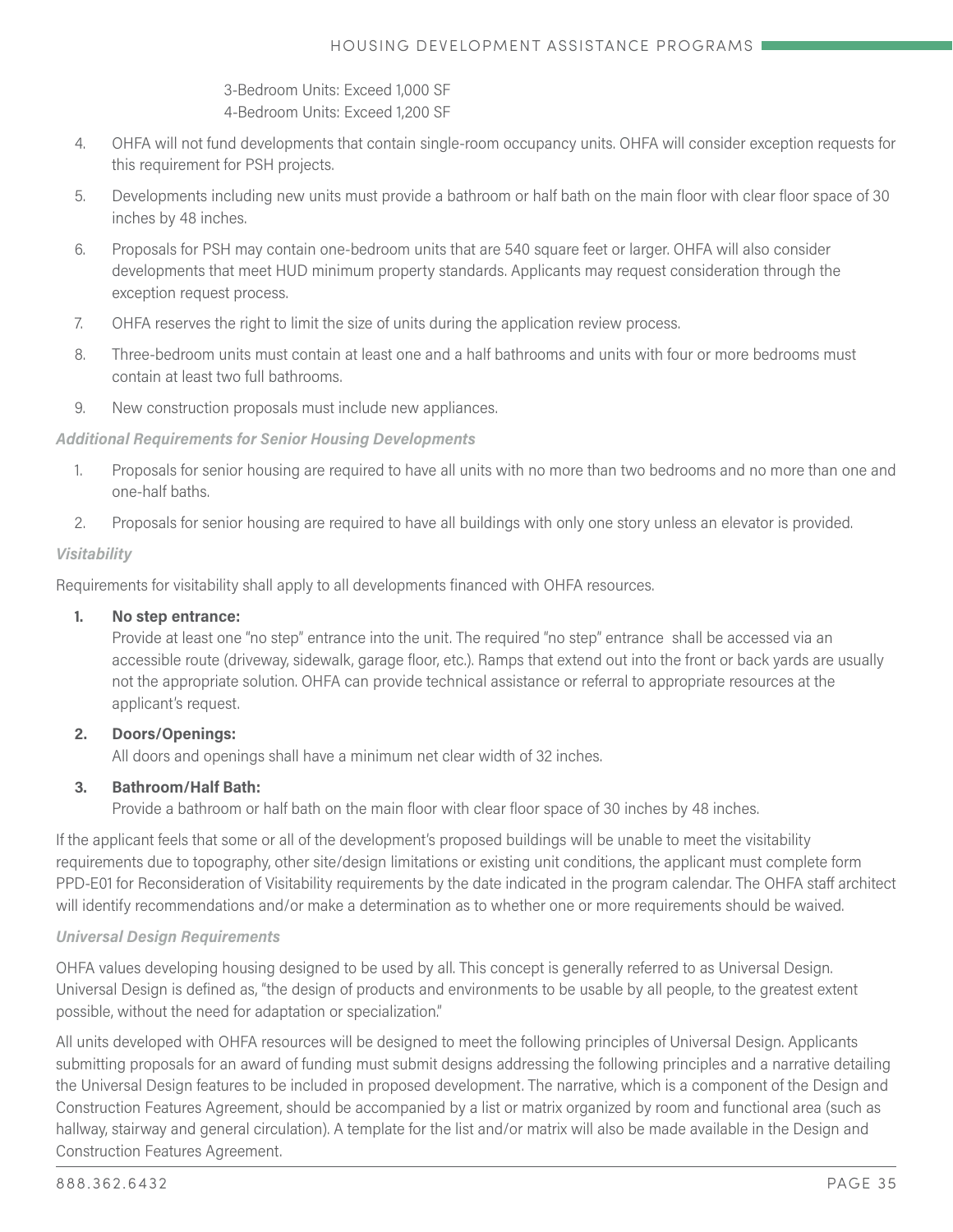OHFA staff will work with each applicant to help achieve maximum application of Universal Design principles. Any features that will not comply with this policy must be disclosed in the Universal Design narrative at the time of application and will be reviewed by the OHFA staff architect. Applicants must receive design approval from OHFA before proceeding with the implementation of a proposal.

#### **Principles of Universal Design**:

1. Equitable Use:

The design does not disadvantage or stigmatize any group of users.

2. Flexibility in Use:

The design accommodates a wide range of individual preferences and abilities.

3. Simple, Intuitive Use:

Use of the design is easy to understand, regardless of the user's experience, knowledge, language skills or current concentration level.

4. Perceptible Information:

The design communicates necessary information effectively to the user, regardless of ambient conditions or the user's sensory abilities.

5. Tolerance for Error:

The design minimizes hazards and the adverse consequences of accidental or unintended actions.

6. Low Physical Effort:

The design can be used efficiently and comfortably and with a minimum of fatigue.

7. Size and Space for Approach and Use:

Appropriate size and space is provided for approach, reach, manipulation and use, regardless of the user's body size, posture or mobility

#### *Additional Requirements*

#### **Conformity to Fair Housing Requirements:**

- 1. All newly constructed units developed under OHFA guidelines shall be designed to comply with the Fair Housing Act (FHA) - even those units not covered by the Act.
- 2. Units that are being rehabilitated shall be designed to incorporate all required features to the greatest extent possible, including visitability, Universal Design and green standards.
- 3. In a two or more story single family house or townhome, all floors must be designed in accordance with criteria three through seven, as identified below. To be clear, this means that all bathrooms, kitchens, hallways, doors, light switches, electrical outlets, thermostats and other environmental controls must conform to those requirements.

#### **Compliance with the Fair Housing Act Calls for Seven Basic Design and Construction Requirements:**

1. An accessible building entrance on an accessible route.

All units must have at least one no-step entrance and be on an accessible route. An accessible route means a continuous, unobstructed path connecting accessible elements and spaces within a building or site that can be negotiated by a person with a disability who uses a wheelchair, and that is also safe for and usable by people with other disabilities. An accessible entrance is a building entrance connected by an accessible route to public transit stops, accessible parking and passenger loading zones, or public streets and sidewalks.

2. Accessible common and public use areas.

Developments must have accessible and usable public and common-use areas. Public and common-use areas cover all parts of the housing outside individual units. They include, for example: building-wide fire alarms, parking lots, storage areas, indoor and outdoor recreational areas, lobbies, mailrooms and mailboxes and laundry areas.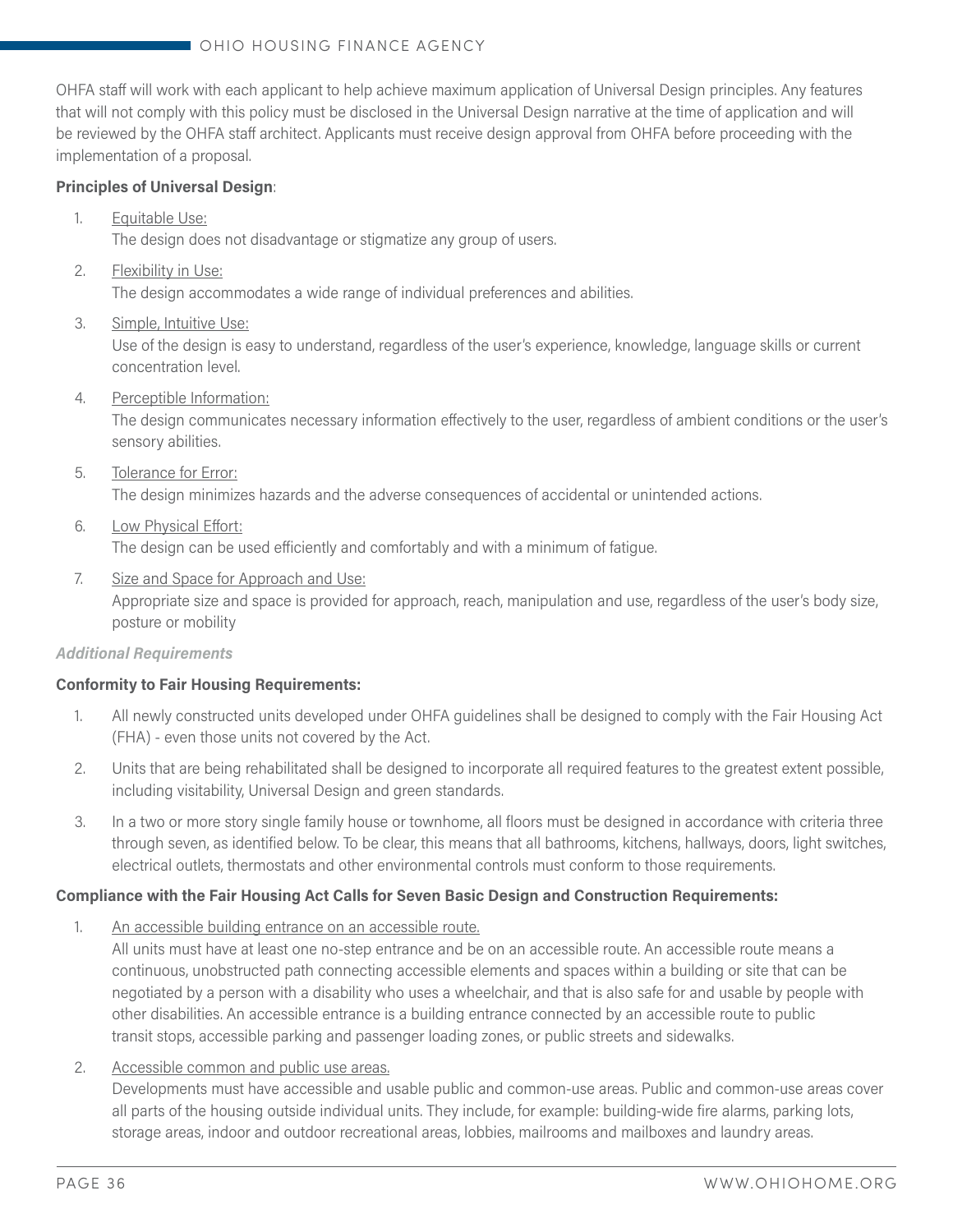- 3. Usable doors (usable by a person in a wheelchair). All doors that allow passage into and within all premises must be wide enough to allow passage by persons using wheelchairs.
- 4. Accessible route into and through the dwelling unit. There must be an accessible route into and through each unit. This includes all hallways, stairways and doorways.
- 5. Light switches, electrical outlets, thermostats and other environmental controls must be in accessible locations. Light switches, electrical outlets, thermostats and other environmental controls must be in accessible locations.
- 6. Reinforced walls in bathrooms for later installation of grab bars. Reinforcements in bathroom walls must be installed, so that grab bars can be added when needed.

#### 7. Usable kitchens and bathrooms.

Kitchens and bathrooms must be usable — that is, designed and constructed so an individual in a wheelchair can maneuver in the space provided.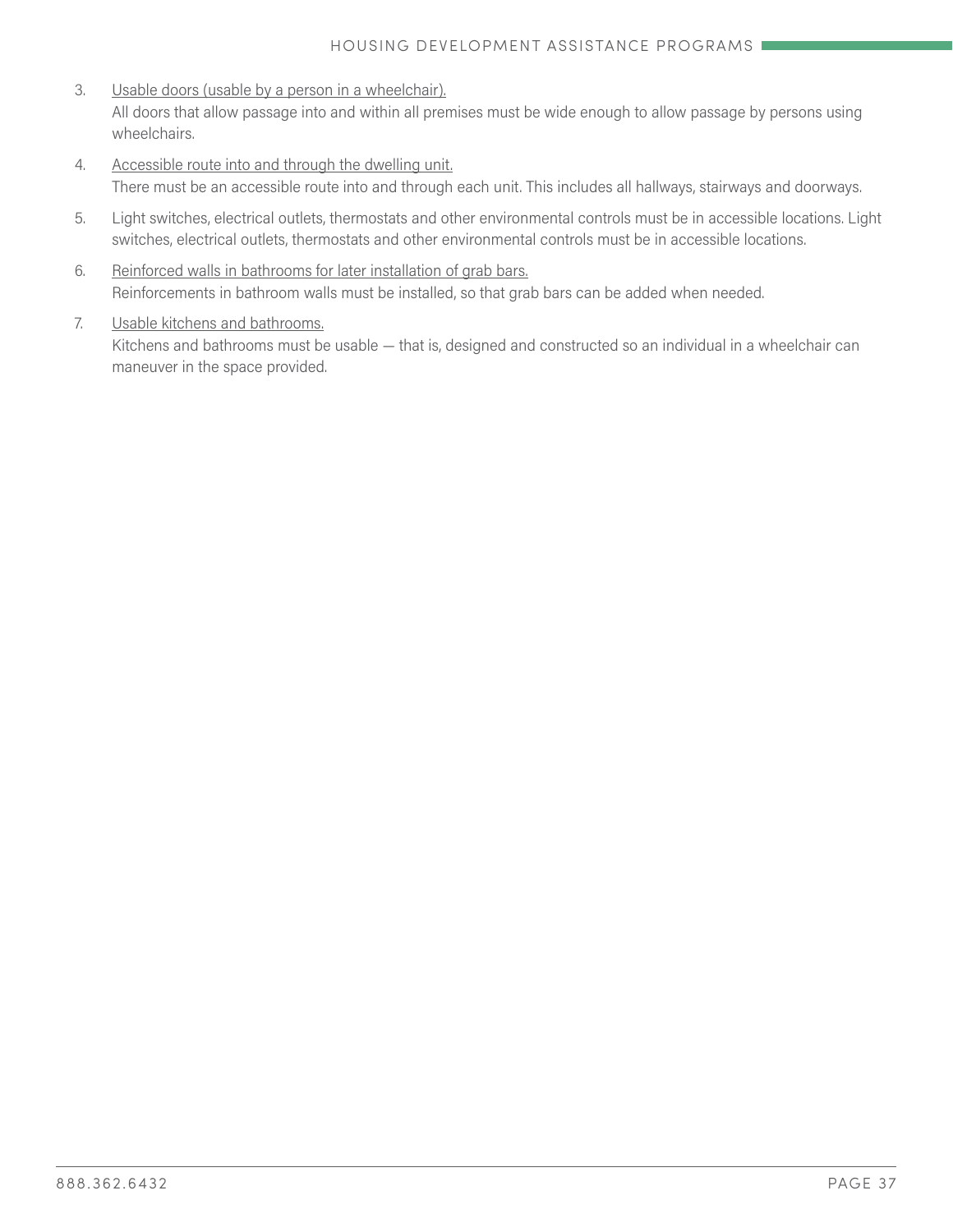# **Application Review Process**

#### **1. Exceptions to Program Requirements**

Requests for exceptions to program requirements may be considered on a limited basis by OHFA. Applicants seeking a waiver from program requirements will submit the Exception Request Form and supporting documentation with the preapplication. The Exception Request form is available on the OHFA website.

#### **2. Pre-Application Submission**

Applicants to the Housing Development Gap Financing program will submit a pre-application that meets all requirements specified in the program guidelines. Pre-applications will be mailed or delivered on or before the close of the selected application period.

An application fee of \$500 must be submitted with the pre-application. Subsequent submissions of the same project in the 2016 rounds will be assessed a fee of \$200. Applicants who are invited to submit a final application must submit an additional fee in an amount of \$500 with the final application.

This process is intended to minimize the amount of cost and documentation required to initially apply for funding, while enabling OHFA to evaluate the eligibility, capacity and characteristics of a proposed project.

The pre-application in Round I is designed for applicants with a commitment of Federal Home Loan Bank (FHLB) Affordable Housing Program (AHP) resources or projects that do not include this funding source. Round II is limited to applicants who were successful in receiving an award of AHP in its most recent funding cycle.

#### **3. Competitive Review**

The competitive review process for Housing Development Gap Financing pre-applications will involve the evaluation of limited aspects of a proposal, including without limitation, market quality, affordability, impact on the targeted populations or surrounding community, experience and capacity of the applicant and quality of the application submission.

Because minimal documentation is required at the pre-application phase, OHFA will not allow any pre-application deficiencies to be cured.

During the competitive review process, OHFA may request an informational interview with representatives of some or all proposals on a case-by-case basis. If partnering with another state agency for consideration under the scoring category strategic initiatives, the respective state agency will be invited to participate in any pre-application meetings.

#### **4. Pre-Award Site Visit**

OHFA may conduct a site review for all pre-applications to evaluate and determine the suitability of a prospective site for the proposed use. If a site is deemed unsuitable based on the site review, the application will be removed from further consideration.

Up to two (2) representatives of the applicant who are familiar with the proposal application are encouraged to accompany OHFA staff to answer any questions. Applicants for scattered-site developments must be available to provide a tour of the sites and surrounding areas. All site visits will be scheduled at a time convenient to OHFA review staff.

For projects involving rehabilitation of existing units, OHFA staff will be required to visit individual units for the purpose of evaluating the current physical condition of a property. At least one representative of the applicant must participate. Any necessary tenant notifications should be issued prior to the site visit.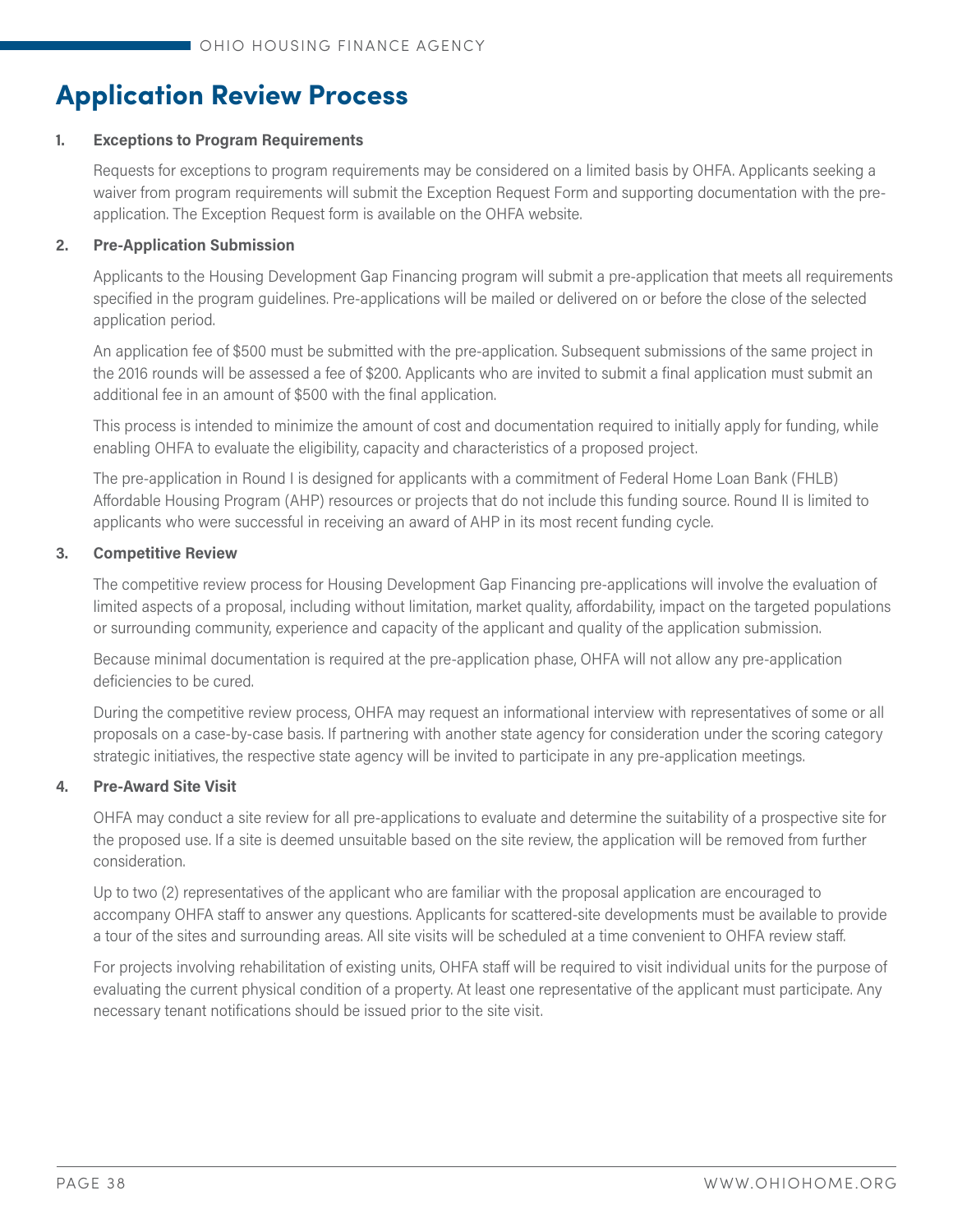#### **5. Announcement of Housing Development Gap Financing Awards**

OHFA will notify those applicants invited to submit a final application at the close of each application window – June 30, July 31, August 31 and December 22, 2016. At this time, the applicant may schedule a meeting with the assigned Analyst and Operations Manager to discuss and plan 'next steps' prior to submitting the final application.

The time between announcement of an award and submission of the final application is an opportunity for applicants to request clarification, ask questions and access OHFA staff as they prepare a complete and organized final application that meets OHFA's requirements for funding.

Funds will not be reserved until an application meeting all OHFA requirements is submitted at the satisfaction of the Agency. OHFA reserves the right to remove any applications that are incomplete or inconsistent from further consideration.

#### **6. Final Application Submission**

A final and complete application will be submitted within three months of notification of an award and no later than March 3, 2017. Any changes made to the project after the announcement of awards must be approved by OHFA prior to submitting the final application.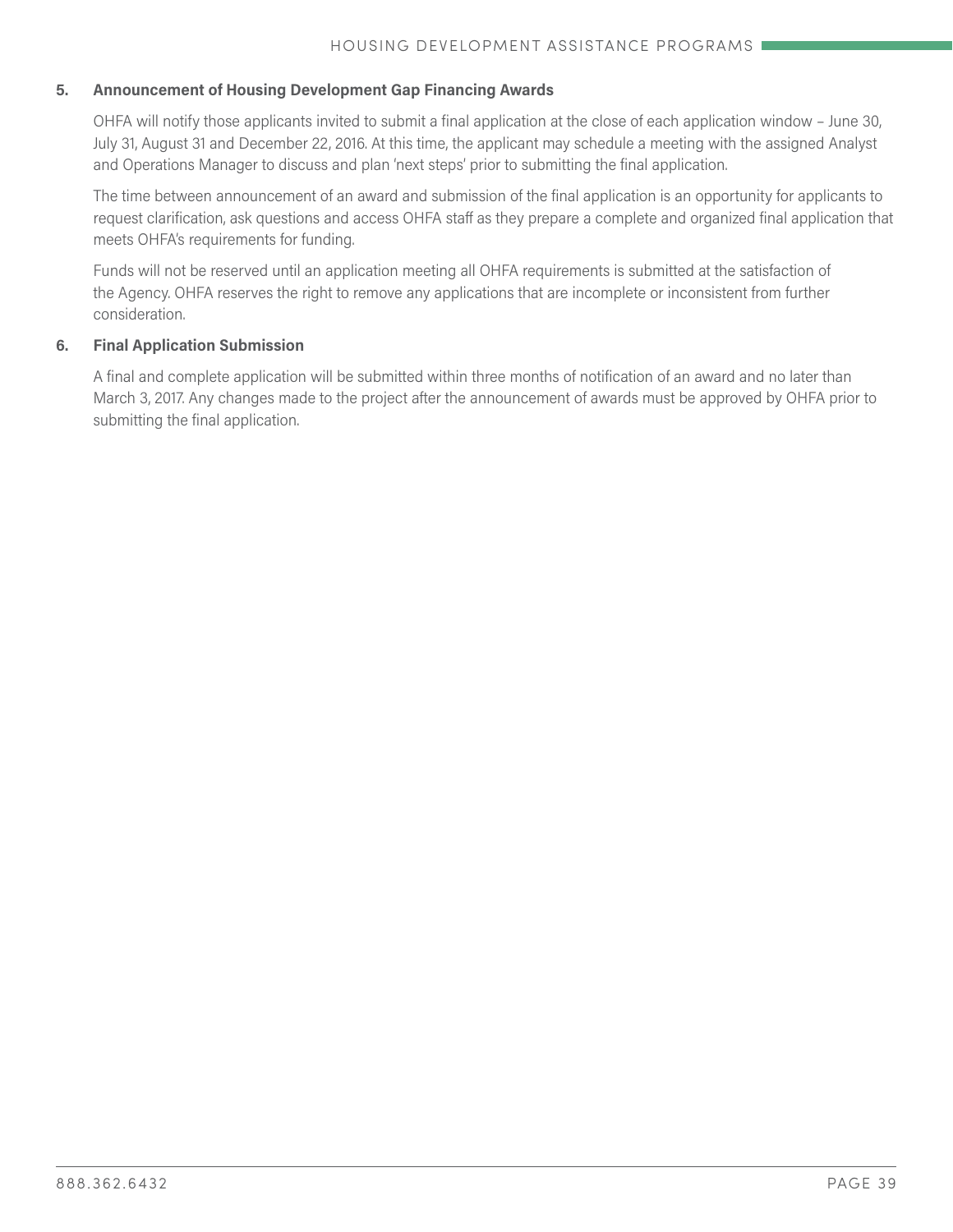# **Housing Development Gap Financing Program Competitive Scoring Criteria**

Projects will be selected based on the competitive criteria outlined in this section.

Applicants must submit the required pre-application and proper evidence for all competitive criteria that apply in the prescribed form by the deadline indicated in the program calendar. Late and/or incomplete submittals will not be considered.

Proposals will be reviewed by a committee of Planning, Preservation and Development staff and referred to the Director of Planning, Preservation and Development for funding recommendations.

When evaluating pre-applications, OHFA staff will consider the needs of the project, the experience of the applicant and any associated risk in the project, including knowledge of OHFA programs as demonstrated in the pre-application, and the status of the proposal (how far along in the predevelopment stage).

During the pre-application review process, the OHFA review committee may request an informational interview with representatives of some or all proposals. Informational interviews will take place at OHFA with the last available meeting date occurring on October 4, 2016.

# **Pre-Application Criteria for Selection**

Applications will be evaluated and developers selected based on the following criteria:

#### **Applicant/Developer Experience and Capacity**

The applicant will describe the history of the organization, including accomplishments with respect to past housing developments, programs and services provided to the community or neighborhood served and any planned or committed activities for the future.

*• Highest consideration will be given to development teams that have placed in service at least one affordable housing project that included local, state or federal funding in the past 5 years. In addition to the above referenced narrative, the applicant will provide copies of any documentation or reporting evidencing the closing of these resources.*

#### **Site Control**

The applicant will provide evidence that site control is maintained at the time of pre-application.

If the current owner is the applicant in the development, the proposal application will include copies of the executed and recorded deed(s) at the time of application.

If the current owner is not applicant in the development, then evidence of site control must be submitted.

Acceptable forms of site control include, but are not limited to, a purchase contract, a purchase option or a lease option for a minimum term of 35 years. At a minimum, site control must be valid throughout the month in which the application is submitted. It is important to note that the proposed site cannot change with the final application.

#### **Financial Feasibility**

The applicant will include an initial budget showing all sources and uses for construction and permanent financing.

If the project is existing, the applicant will outline the current rent structure and the income levels of the current residents.

Discuss any pre-development funding that is being provided to the project, including whether funds are in the form of a loan or grant, and the expenses and activities covered.

Finally, the operating budget must align with the rent levels, tenant income, physical design and property management needs that reflect the targeted tenant population.